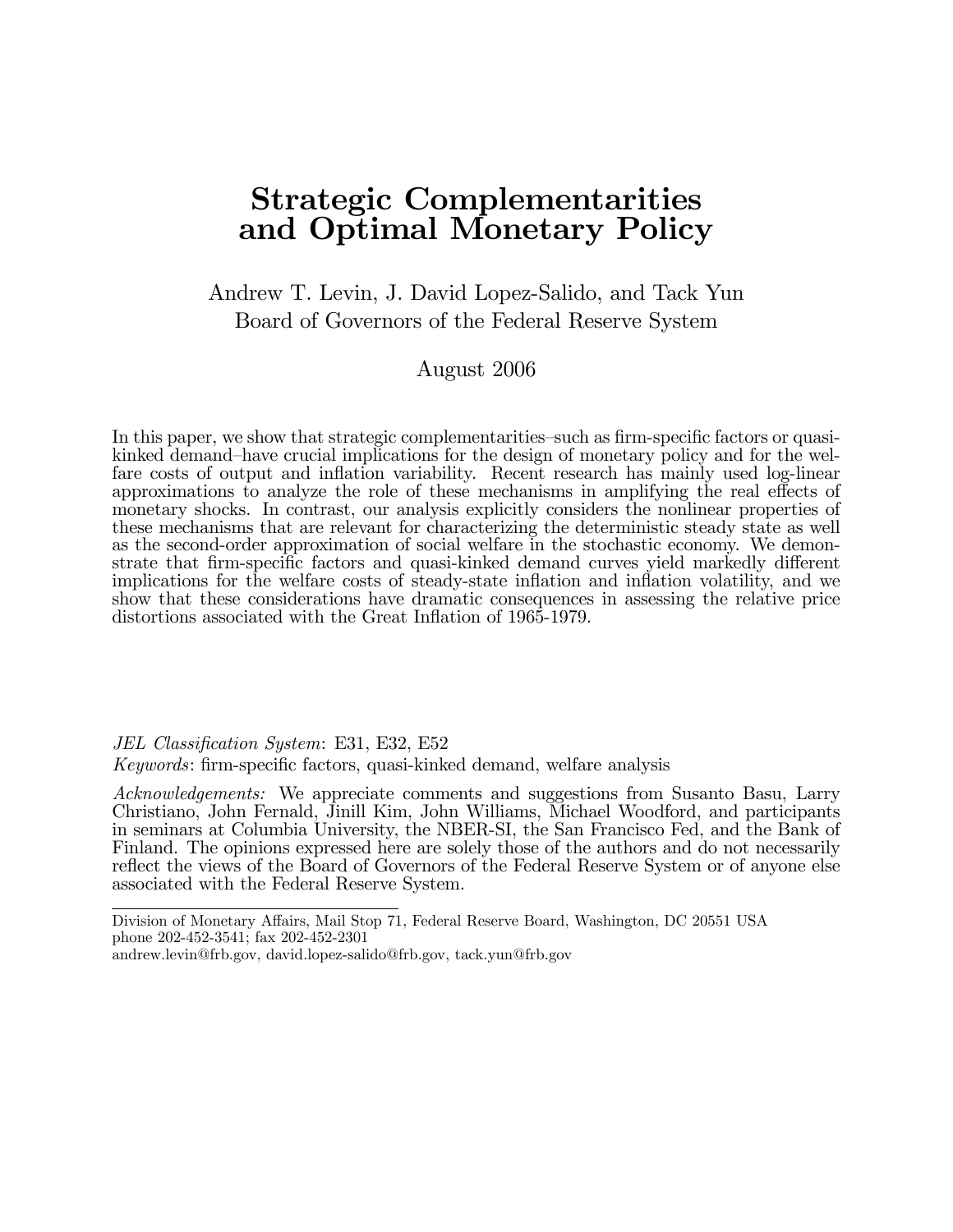# 1 Introduction

The New Keynesian literature has emphasized the role of strategic complementarities—also referred to as "real rigidities"-in reducing the sensitivity of prices with respect to marginal cost and thereby amplifying the real effects of monetary disturbances.<sup>1</sup> Several forms of strategic complementarity–including firm-specific factors, intermediate inputs, and quasikinked demand-have observationally equivalent implications for the first-order dynamics of aggregate ináation. However, there has been relatively little analysis of the nonlinear characteristics of these mechanisms that may be relevant for determining the steady-state properties of the economy and for assessing the welfare costs of stochastic fluctuations.

In this paper, we show that the specific formulation of strategic complementarity has crucial implications for the design of monetary policy and for the welfare costs of output and inflation variability. In conducting this analysis, we formulate a dynamic general equilibrium model that incorporates both quasi-kinked demand and firm-specific factors. We follow Kimball (1995) in specifying a generalized aggregator function that allows for a non-constant elasticity of demand while nesting the Dixit-Stiglitz aggregator as a special case. In addition, our specification of the production function encompasses a general degree of firm-specificity of both capital and labor, that is, the proportion of variable vs. Öxed inputs of each factor used by each individual firm. In calibrating the overall degree of real rigidity, we consider several distinct combinations of the structural parameters that yield the same slope of the New Keynesian Phillips Curve (NKPC) and then proceed to determine the extent to which these alternative calibrations influence the nonlinear properties of the model.

Our steady-state analysis shows that quasi-kinked demand and firm-specific inputs have markedly different implications for the costs of deterministic inflation and for the degree to which the optimal steady-state inflation rate under the Ramsey policy differs from that of the Friedman rule.<sup>2</sup> In doing so we derive a non-linear expression for the evolution

<sup>1</sup>Following Kimball (1995), many authors have analyzed the implications of strategic complementarities for equilibrium ináation dynamics, such as Woodford (2003, 2005), Altig, Christiano, Eichenbaum and Linde (2005), and Dotsey and King (2005a,b). Most of these mechanisms are reminiscent from the literature on nominal and real rigidities originated with the seminal work of Ball and Romer (1990) and surveyed by Blanchard (1990) and Blanchard and Fisher (1989).

<sup>2</sup>We follow Khan, King and Wolman (2003), and more recently Schmitt-Grohe and Uribe (2005 a,b),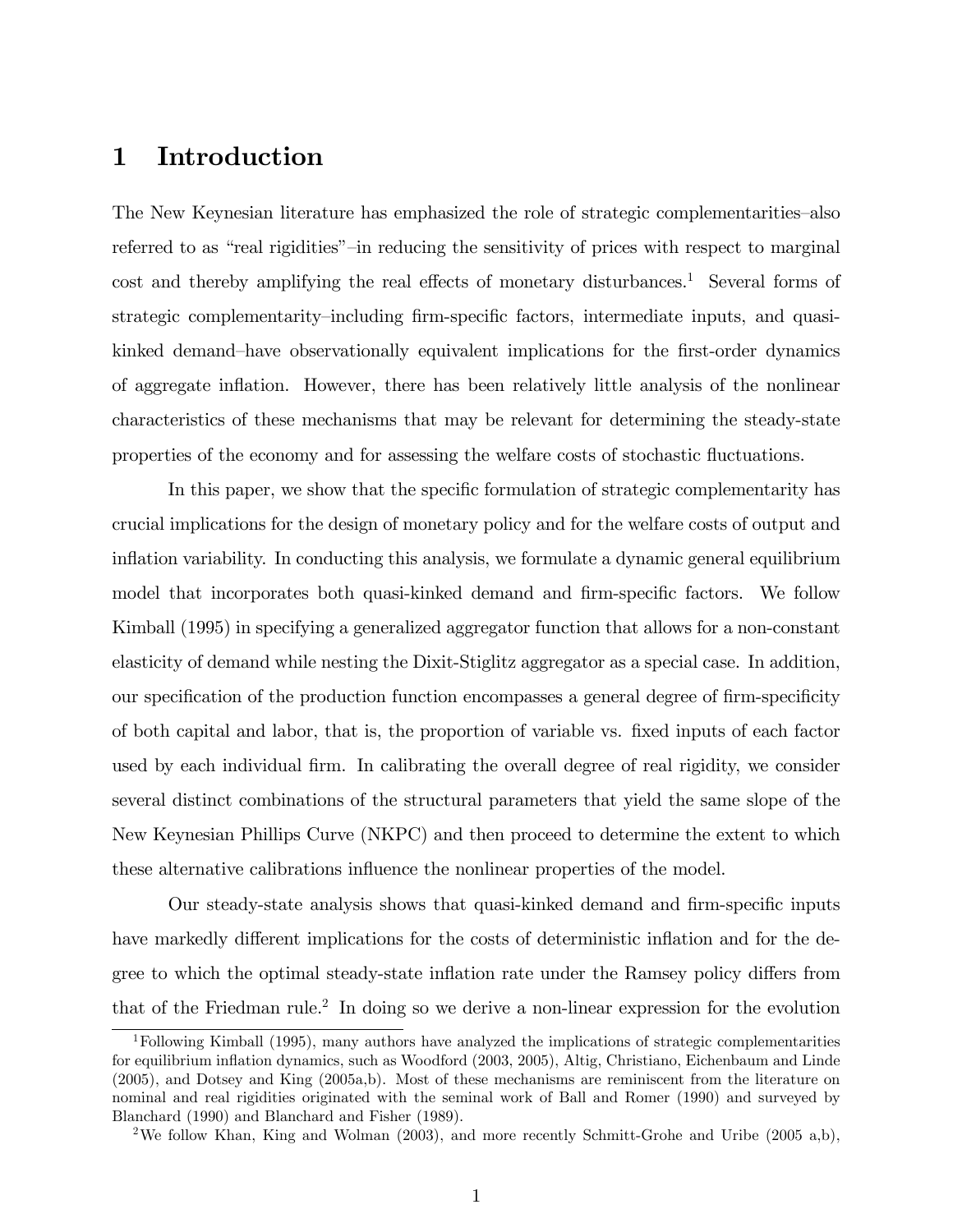of the relative price distortion and average markup under each source of strategic complementarities. The different nature of the strategic linkage among firm's incentive to changes price is at the core of the asymmetric results that we emphasize in this paper. Thus, if the source of real rigidity is coming from the presence of quasi-kinked demand, the effects of negative inflation tends to dramatically shrink the profits of non-adjusting firms by moving consumers demand away from its products to other. If, on the contrary, there is a fraction of Öxed factors, then the higher the steady state ináation the higher are the output costs associated with the presence of price dispersion.

To characterize the welfare implications of real rigidities in the stochastic economy, we follow the linear-quadratic approach of Woodford (2003) in deriving the second-order approximation of conditional expected household welfare.<sup>3</sup> For any given combination of nominal and real rigidities, we find that the welfare costs of inflation variability are an order of magnitude smaller when the real rigidity arises from quasi-kinked demand rather than firm-specific factors. Thus, the characteristics of optimal monetary policy also depend crucially on the particular form of real rigidity.

The final stage of our analysis gauges the welfare costs of the Great Inflation by using the observed time series for U.S. inflation to construct the corresponding sequence of relative price distortions under alternative assumptions about the form of strategic complementarity. Given a moderate degree of nominal rigidity (namely, an average duration of 2-1/2 quarters between price changes), we determine the degree of factor specificity or quasi-kinked demand needed to match the estimated slope of the NKPC. In the case of quasi-kinked demand, the high and volatile inflation of 1965-79 only generates a modest degree of inefficiency arising from relative price dispersion. In contrast, the case of firm-specific factors yields dramatically higher welfare costs: in this case, the Great Inflation generates relative price distortions that reduce the level of aggregate output by 10 percent or more.

Levin and Lopez-Salido  $(2004)$ , and Levin et al.  $(2005)$  in using Lagrangian methods to obtain the firstorder conditions of the underlying Ramsey problem to compute optimal long-run policy under commitment in distorted economies.

<sup>&</sup>lt;sup>3</sup>Woodford (2003, 2005) uses second-order approximations to characterize the welfare implications of firm-specific inputs but does not consider the case of quasi-kinked demand.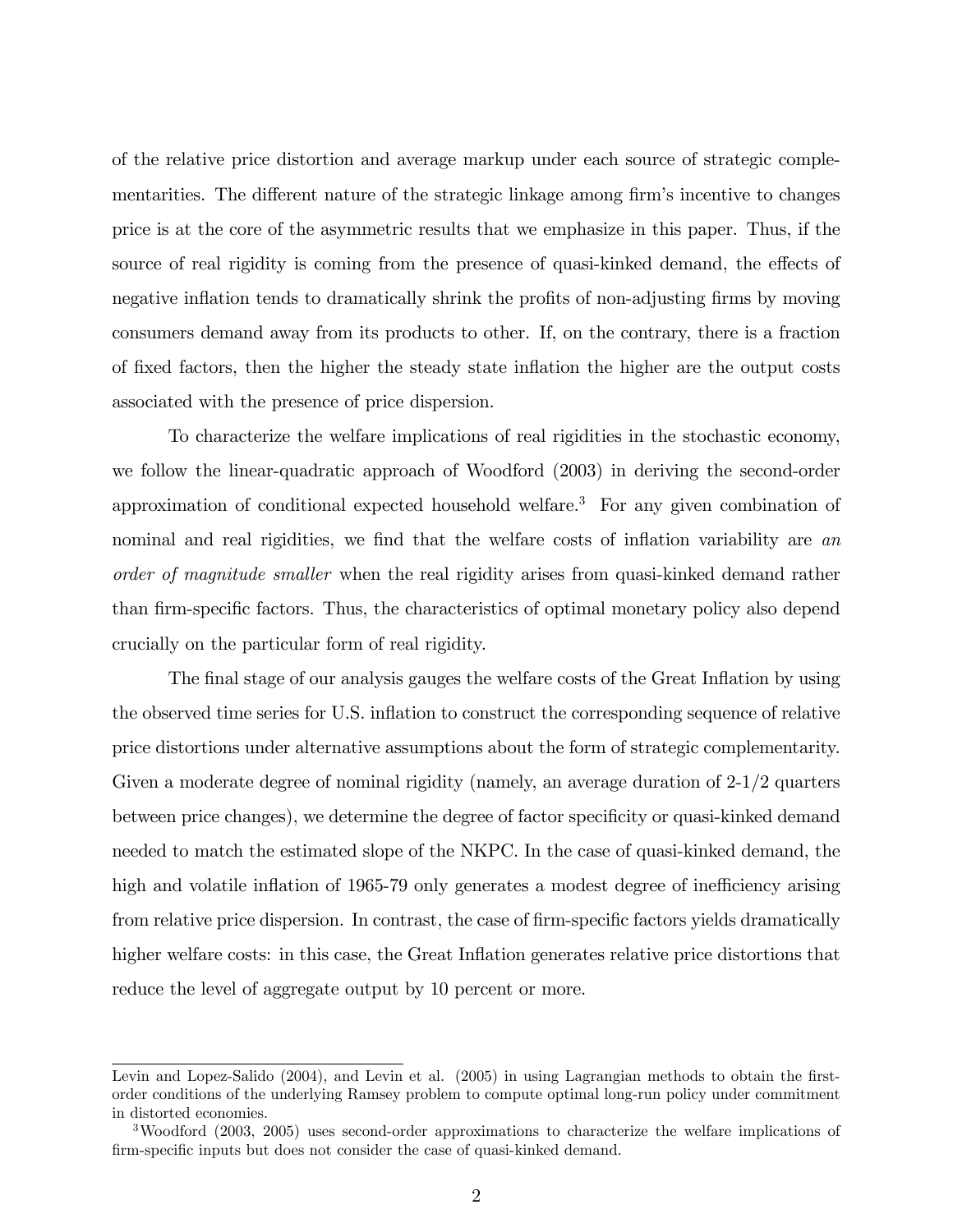Before proceeding further it is useful to briefly examine the NKPC under the assumption of Calvo-style staggered price setting,

$$
\pi_t = \beta \ E_t \{\pi_{t+1}\} + \gamma \kappa_p m c_t,\tag{1}
$$

where  $\pi_t$  is the inflation rate and  $mc_t$  is the logarithmic deviation of real marginal cost from its steady-state value. Notice that the slope of the NKPC is expressed as the product of two coefficients:  $\kappa_p$  reflects the degree of nominal rigidity, and  $\gamma$  reflects the degree of strategic complementarity in price-setting behavior. When the value of  $\kappa_p$  is calibrated using microeconomic evidence suggesting relatively frequent price adjustment, then a small value of  $\gamma$  (corresponding to a high degree of real rigidity) is needed to account for the low estimated slope of the NKPC. In a nutshell, our analysis indicates that alternative forms of strategic complementarity may yield the same value of  $\gamma$  but have markedly different implications for monetary policy and welfare.<sup>4</sup>

The remainder of this paper is organized as follows. Sections 2 and 3 describe our specifications for quasi-kinked demand and firm-specific inputs, respectively, elaborating on the nonlinear characteristics as well as the implications for the degree of real rigidity in price-setting behavior. In Section 4 describes how do we calibrate the degree of real rigidities. Section 5 evaluates the costs of steady-state inflation associated with these forms of strategic complementarity. Section 6 uses linear-quadratic methods to characterize the social welfare function and the properties of optimal monetary policy in the stochastic economy. Section 7 considers the extent to which these strategic complementarities have markedly different implications regarding the costs of the Great Inflation. Section 8 concludes. Finally, in the appendix A we present the details on how to calibrate the curvature of the demand curve and we relate it with the preceding literature; in Appendix B we present the key derivations of the paper.

<sup>&</sup>lt;sup>4</sup>Some papers have emphasized how to damp fluctuations in marginal costs through 'elastic supply' mechanisms. Among those are the possibility that the firms can adjust its capacity utilization, the existence of an elastic labor supply (Dotsey and King (2005b)). Alternatively, allowing for sticky price and sticky nominal wages also tend to generate persistent responses in real marginal costs in response to nominal shocks (see, e.g., Christiano, Eichenbaum and Evans (2005)). We do not consider these mechanisms in this paper.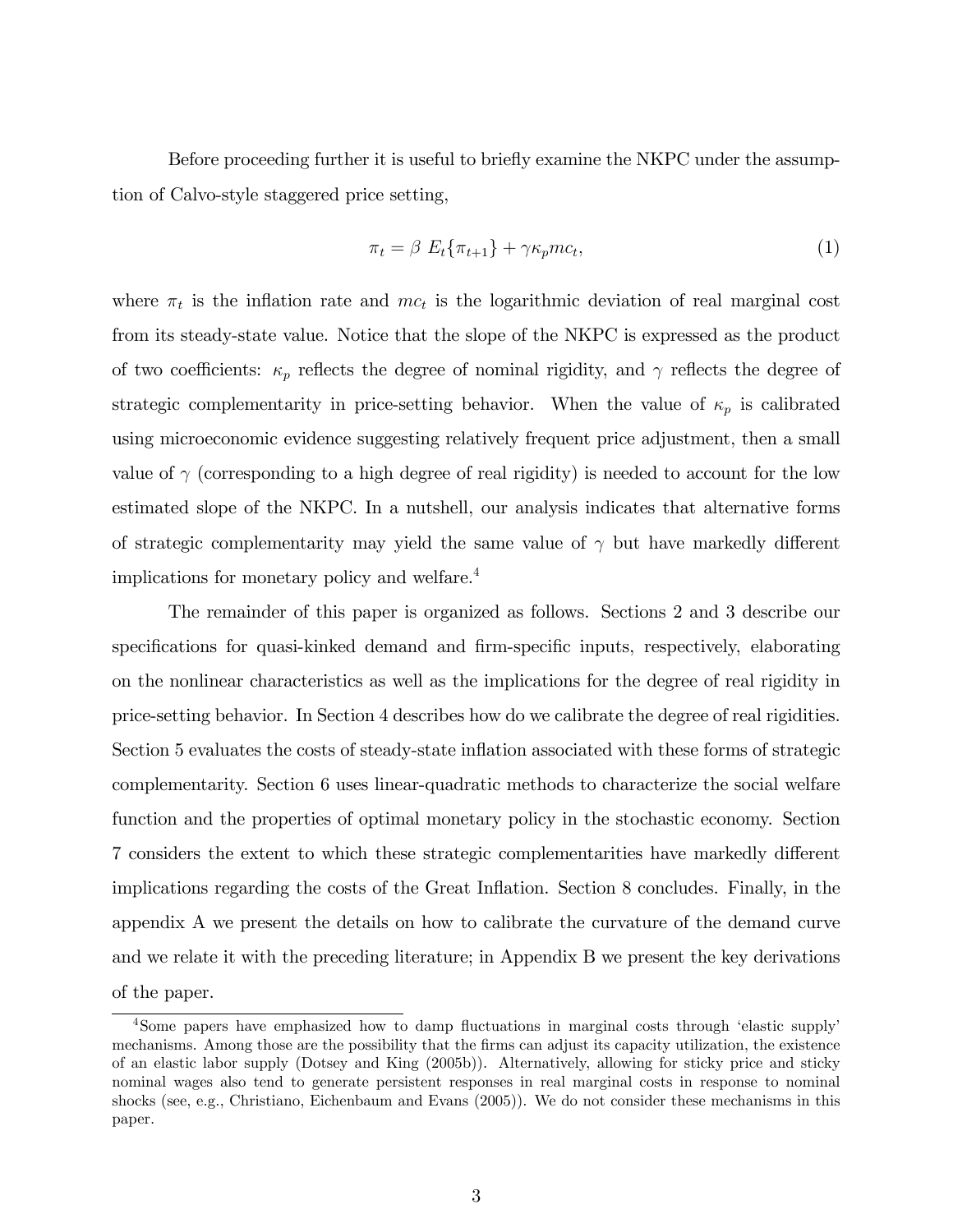# 2 Quasi-kinked Demand

In this section, we describe an economy where the production of final goods requires a continuum of differentiated goods, indexed by a unit interval, and a single monopolistic competitor produces each type of these differentiated goods. In order to generate strategic complementarities in price-setting, we begin with a Kimball-type of household preference for differentiated goods and then move onto a production function emphasizing the role played by firm-specific fixed-capital.<sup>5</sup>

## 2.1 Demand structure

The representative household seeks to maximize  $E_0 \sum_{t=0}^{\infty} \beta^t U_t$ , where  $\beta \in (0,1)$  is the discount factor. The household's utility in period  $t$  has the form

$$
U_t = \frac{C_t^{1-\sigma} - 1}{1-\sigma} - \chi_0 \frac{N_t^{1+\chi}}{1+\chi} + \nu_0 \frac{(\frac{M_t}{P_t})^{1-\nu}}{1-\nu}
$$
(2)

where  $C_t$  is an aggregator of the quantities of the different goods consumed by households that it will be defined later,  $N_t$  denotes hours worked, and  $\frac{M_t}{P_t}$  denotes its real balances, and the parameter  $\sigma > 0$  captures risk aversion attitudes;  $\chi_0 > 0$ , and  $\chi \ge 0$  is the inverse of the Frisch labor supply elasticity; and finally,  $\nu_0 \ge 0$ , and  $\nu > 0$  is related to the semielasticity of real balances to (gross) nominal interest rates. Later on will become clear why do we allow for money balances to directly influence household utility.<sup>6</sup>

We assume that the economy is populated by a continuum of monopolistically competitive firms producing differentiated intermediate goods. These goods are then used as inputs by a (perfectly competitive) firm producing a *single final (consumption) good*. Following Kimball (1995) we assume that each firm faces an endogenous demand elasticity that dampens its incentive to raise its price in response to an increase in its marginal cost of production.

Formally, the final good is produced by a representative, perfectly competitive, firm with the following general technology  $\int_0^1 G(\widetilde{Y}_t(j)) d j = 1$ , where  $\widetilde{Y}_t(j) = \frac{Y_t(j)}{Y_t}$ , and  $Y_t(j)$  is

<sup>&</sup>lt;sup>5</sup>In the Appendix we also describe how the model works once we allow for the existence of intermediate (materials) inputs in the production of differentiated goods.

<sup>&</sup>lt;sup>6</sup>The cashless economy corresponds to the limiting case in which  $\nu_0$  becomes arbitrarily small. In the Appendix we describe the fairly standard first order conditions associated to this problem.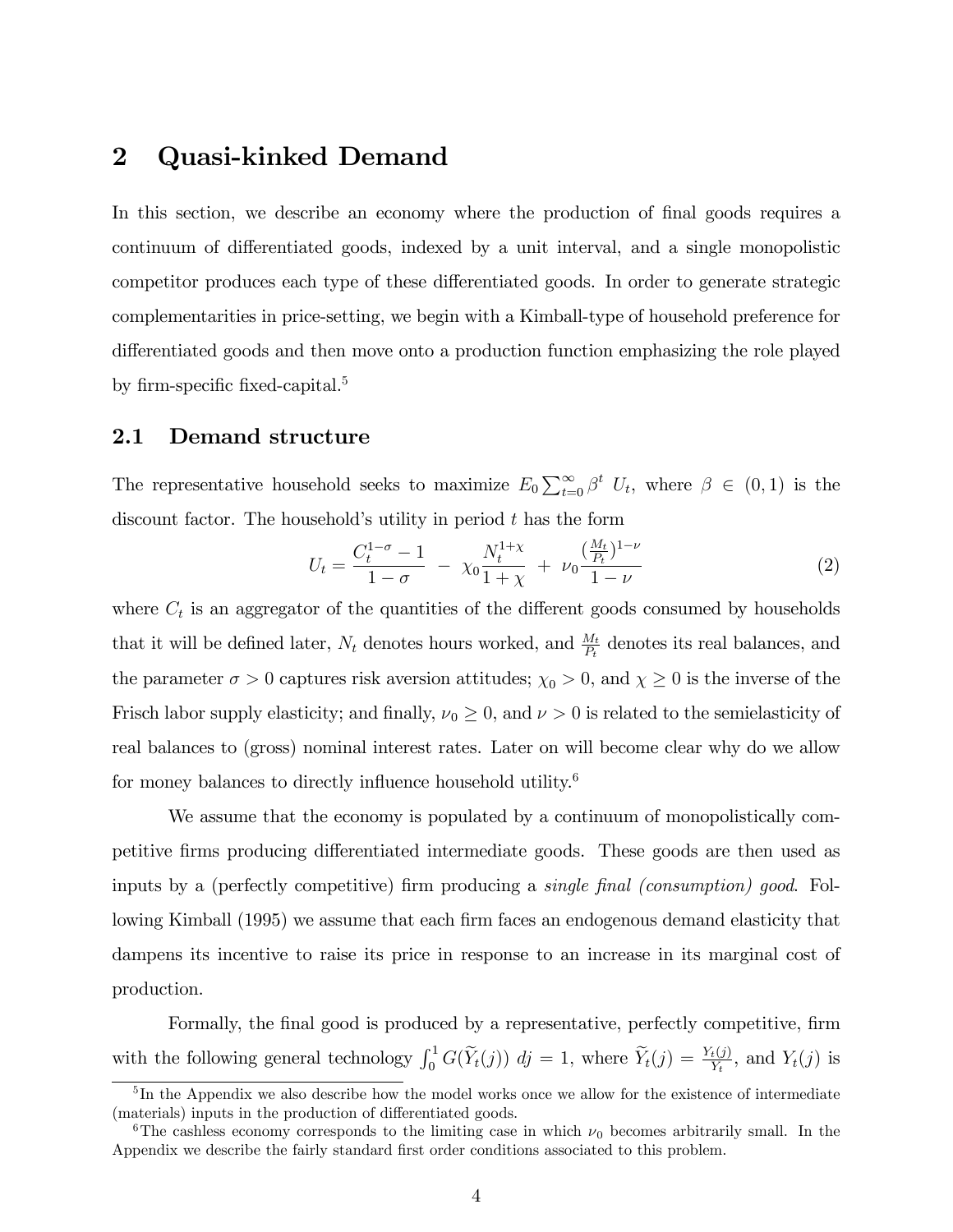#### Figure 1: Quasi-Kinked Demand

the quantity of intermediate good j used as an input. The function G satisfies that  $G' > 0$ ,  $G'' < 0$ , and  $G(1) = 1$ . The final good firm chooses input demands  $Y_t(j)$  to maximize profits, subject to the previous technological constraint.<sup>7</sup>

While these general assumptions are sufficient for obtaining a first order approximation, our analysis requires a specific choice of functional form for the aggregator,  $G$ . Thus, following Dotsey and King (2004), we consider the following aggregator:

$$
G(\widetilde{Y}) = \frac{\phi}{1+\psi} \left[ (1+\psi)\widetilde{Y} - \psi \right]^{\frac{1}{\phi}} - \left[ \frac{\phi}{1+\psi} - 1 \right]
$$
 (3)

where the composite parameter  $\phi = (\epsilon(1 + \psi)) / (\epsilon(1 + \psi) - 1)$ , and the elasticity parameter  $\epsilon > 1$ .

The parameter  $\psi$  determines the degree of curvature of the firm's demand curve. When  $\psi = 0$ , the demand curve exhibits constant elasticity, as in the Dixit-Stiglitz formulation. When  $\psi$  < 0, each firm faces a quasi-kinked demand curve; in effect, consumers have a satiation level of demand for each good, so that a drop in its relative price only stimulates a small increase in demand, while a rise in its relative price generates a large drop in demand. In this paper, we will focus on non-negative values of this parameter; however, it is interesting to note that when  $\psi > 0$ , consumers have a subsistence level of demand for each good, implying that pricing decisions exhibit strategic substitutability.

Given expression (3) the solution of the firm problem yields the set of demand schedules given by

$$
\widetilde{Y}_t(j) = \frac{1}{1+\psi} \left[ \widetilde{P}_t(j)^{-\epsilon(1+\psi)} \lambda_t^{\epsilon(1+\psi)} + \psi \right] \tag{4}
$$

where  $\widetilde{P}_t(j) = \frac{P_t(j)}{P_t}$ ,  $P_t$  is the aggregate price level and  $P_t(j)$  corresponds to the intermediate goods price; and the Lagrange multiplier  $\lambda_t = \left(\int_0^1 \widetilde{P}_t(j)^{1-\epsilon(1+\psi)} d_j\right)^{\frac{1}{1-\epsilon(1+\psi)}}$ . After imposing a zero profit condition, then the aggregate price index can be written as follows:

 $7$ See for details Woodford (2003), Dotsey and King (2005a), Eichenbaum and Fisher (2004), and Klenow and Willis (2005).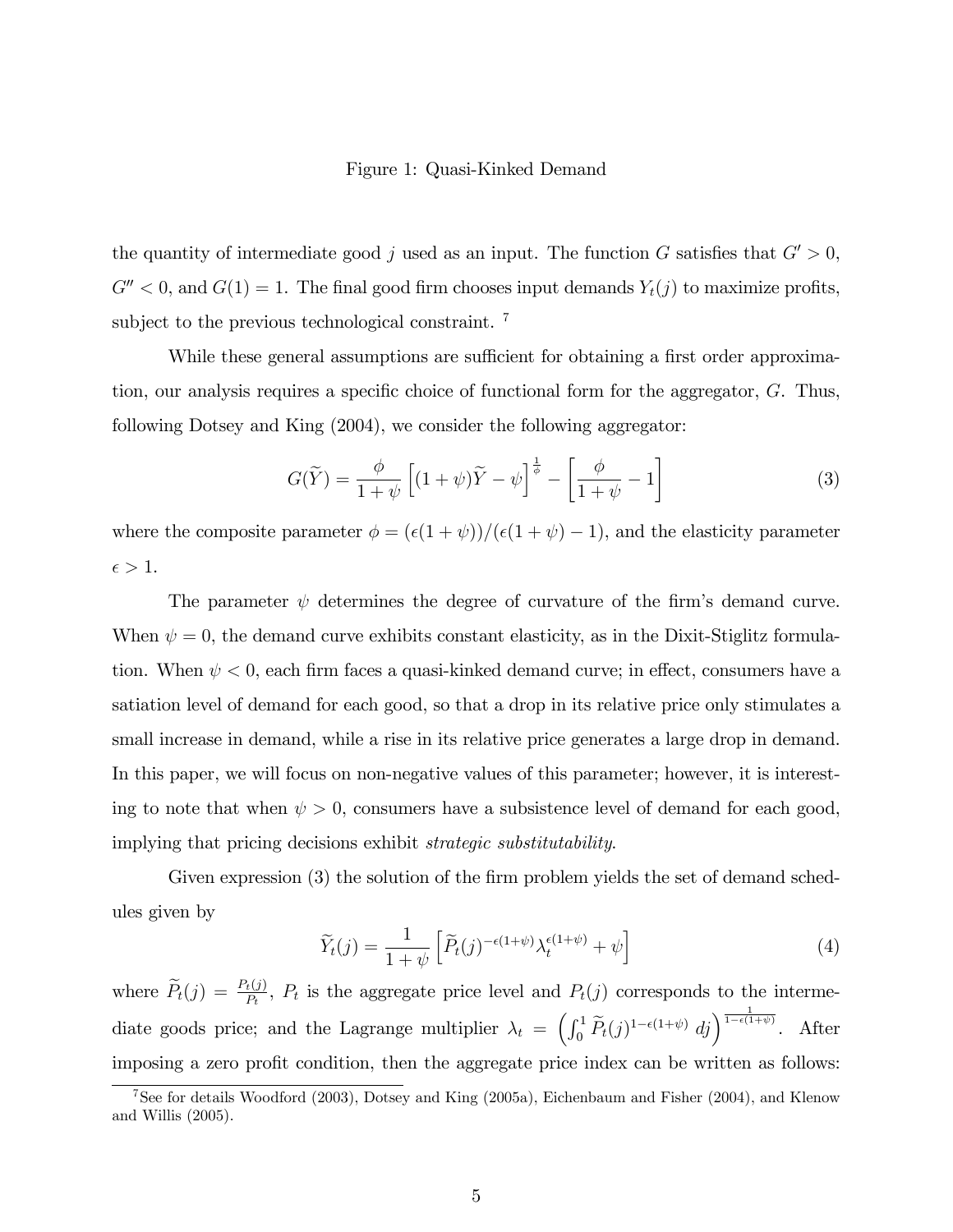$1 = \frac{1}{1+\psi} \left( \int_0^1 \widetilde{P}_t(j)^{1-\epsilon(1+\psi)} \, dj \right)^{\frac{1}{1-\epsilon(1+\psi)}} + \frac{\psi}{1+\psi}$  $\frac{\psi}{1+\psi} \int_0^1 \tilde{P}_t(j) \, dj$ . Finally, the market-clearing condition implies  $Y_t = C_t$ .

In Figure 1 we plot the *log of relative demand* for alternative values of  $\psi$ ; for this purpose, we calibrate the demand elasticity parameter  $\epsilon = 7$ , which yields a markup of 16 percent in the steady state with zero inflation. $8$  Of course, the demand curve is log-linear when  $\psi = 0$ , corresponding to the Dixit-Stiglitz formulation. The value of  $\psi = 2$  falls in the lower end of the range considered by Eichenbaum and Fisher (2004); in this case, the demand curve exhibits quite strong curvature. Finally,  $\psi = -8$  implies a very high degree of curvature approaching that of a truly kinked demand curve. Thus, the presence of quasi-kinked demand implies that a drop in the Örms relative price only stimulates a small increase in demand, while a rise in its relative price generates a large drop in demand. That is, consumers will costesly move away from relative expensive goods but do not run into inexpensive ones.

The production function for a typical intermediate goods firm  $j$  is given by:

$$
Y_t(j) = A_t K_t(j)^{\alpha} N_t(j)^{1-\alpha} \tag{5}
$$

where  $A_t$  represents an exogenous total factor productivity shifter,  $K_t(j)$  and  $N_t(j)$  represent the capital and labor services hired by firm j, and the parameter  $\alpha$  represents the short run elasticity of output to capital. In this section, we implicitly assume that both inputs can be perfectly reallocated across Örms, so the model corresponds to the one considered by Erceg, Henderson and Levin (2000) and Christiano, Eichenbaum and Evans (2005). In the next section we extend further the model in such a way that the capital stock is fixed at the firm level.

We now turn to the comparison of the demand curve specified in  $(4)$  with the standard Dixit-Stiglitz type of preferences. The prototypical demand curves under the Dixit-Stiglitz type can be derived by setting  $\psi = 0$ , which in turn implies that the multiplier  $\lambda_t = 1$  in equation (4), so that the elasticity of demand is constant across firms, and it is determined by the elasticity of substitution among differentiated goods. Under the quasi-kinked de-

<sup>&</sup>lt;sup>8</sup>As noted in the Appendix, the calibration of the curvature of demand depends crucially on the assumption about the steady state markup.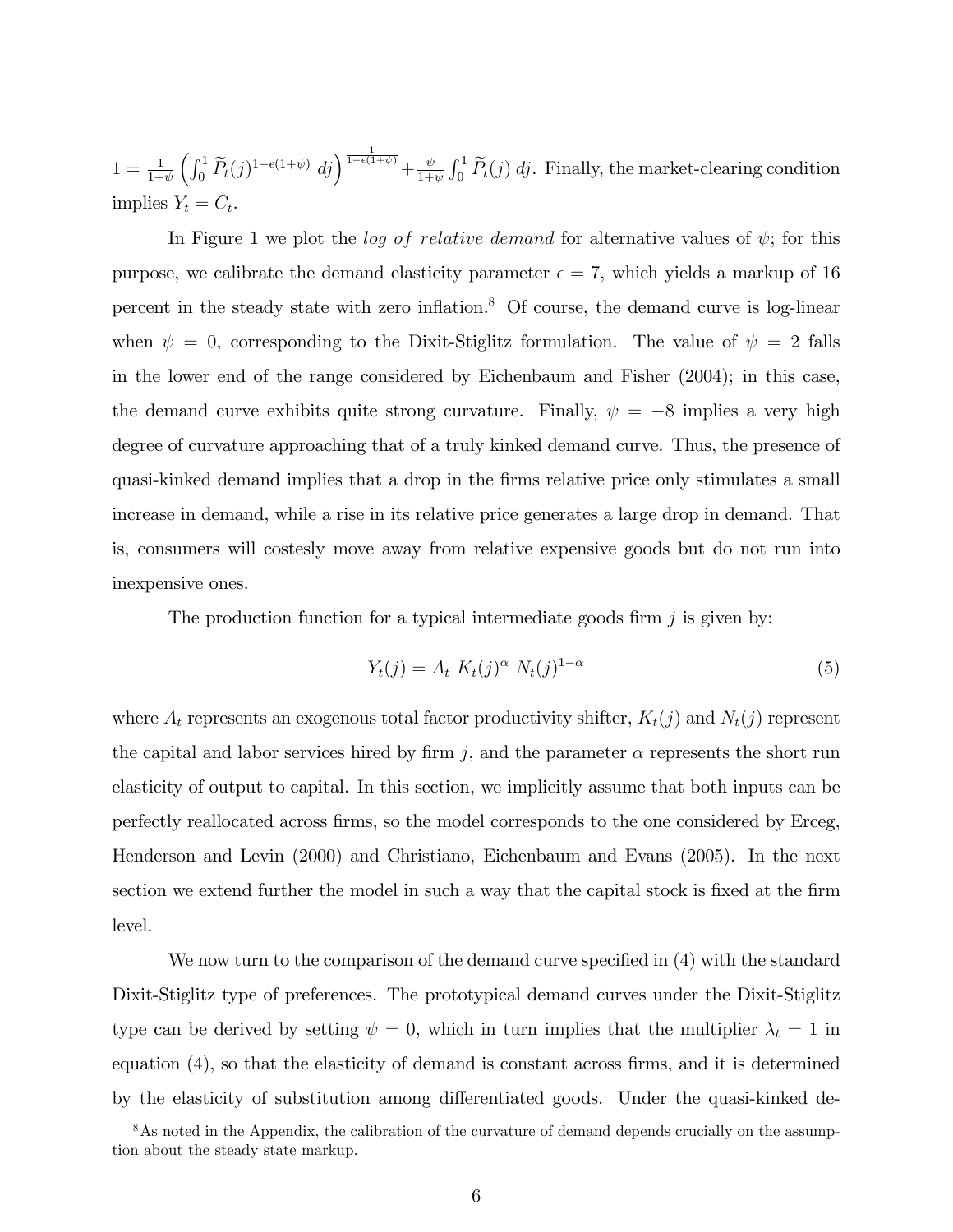mand expression  $(4)$ , the demand elasticities of differentiated goods vary with their relative demands. Formally, it can be easily shown that the elasticity of demand for good  $j$ , denoted by  $\eta(\widetilde{Y}_j)$ , can be written as follows:

$$
\eta(\widetilde{Y}_j) = \epsilon \left( 1 + \psi - \psi \widetilde{Y}_j^{-1} \right). \tag{6}
$$

In the absence of a production subsidy, the desired markup of individual firms is given as  $\mu(\widetilde{Y}_j) \equiv \frac{\eta(Y_j)}{\eta(\widetilde{Y}_j)-1}$  $\frac{\eta(Y_j)}{\eta(Y_j)-1}$ , and depends on the firm's relative demand,  $Y_j$ . In general, in a non-zero steady state inflation, and under  $\psi < 0$ , the elasticity  $\eta(Y)$  is decreasing in the relative demand. Hence, a increase in nominal demand that increases marginal costs will tend to reduce firm's desired markup so reducing the incentives to increase prices in response to the changes in demand.

Notice that for  $\psi = 0$ , the previous expression corresponds to the standard Dixit-Stiglitz demand function,  $\mu(1) = \mu = \frac{\epsilon}{\epsilon}$  $\frac{\epsilon}{\epsilon-1}$ , where the desired markup is constant and a function of the parameter  $\epsilon$ . Notwithstanding, once we departure from the constant elasticity of demand, by calibrating the steady state markup is not enough to pin down the degree of curvature of the demand function,  $\psi$ . We will turn to this issue in section 2.4.

# 2.2 The Firm's Price-Setting Decision

Because of the presence of market power, intermediate firms are assumed to set nominal prices in a staggered fashion, according to the stochastic time dependent rule proposed by Calvo (1983). Each firm resets its price with probability  $1 - \xi$  each period, independently of the time elapsed since the last adjustment. Thus, each period a measure  $1 - \xi$  of producers reset their prices, while a fraction  $\xi$  keep their prices unchanged.<sup>10</sup>

Given the assumption of perfect factor mobility across firms, all firms have the same real marginal cost, which is given by the ratio of the real wage to the marginal product of

<sup>&</sup>lt;sup>9</sup>The reason is that the calibration of  $\mu$  only involves second order derivatives of G, while higher order derivatives will be necessary to understand the implications of the curvature of demand for price adjustment. See below for details.

 $10\,\text{We}$  do not assume an indexation clause for those firms that can not reoptimize its price. This is in line with recent with micro evidence for the U.S. (Bils and Klenow, 2004) and various European countries (Alvarez et al. (2006)).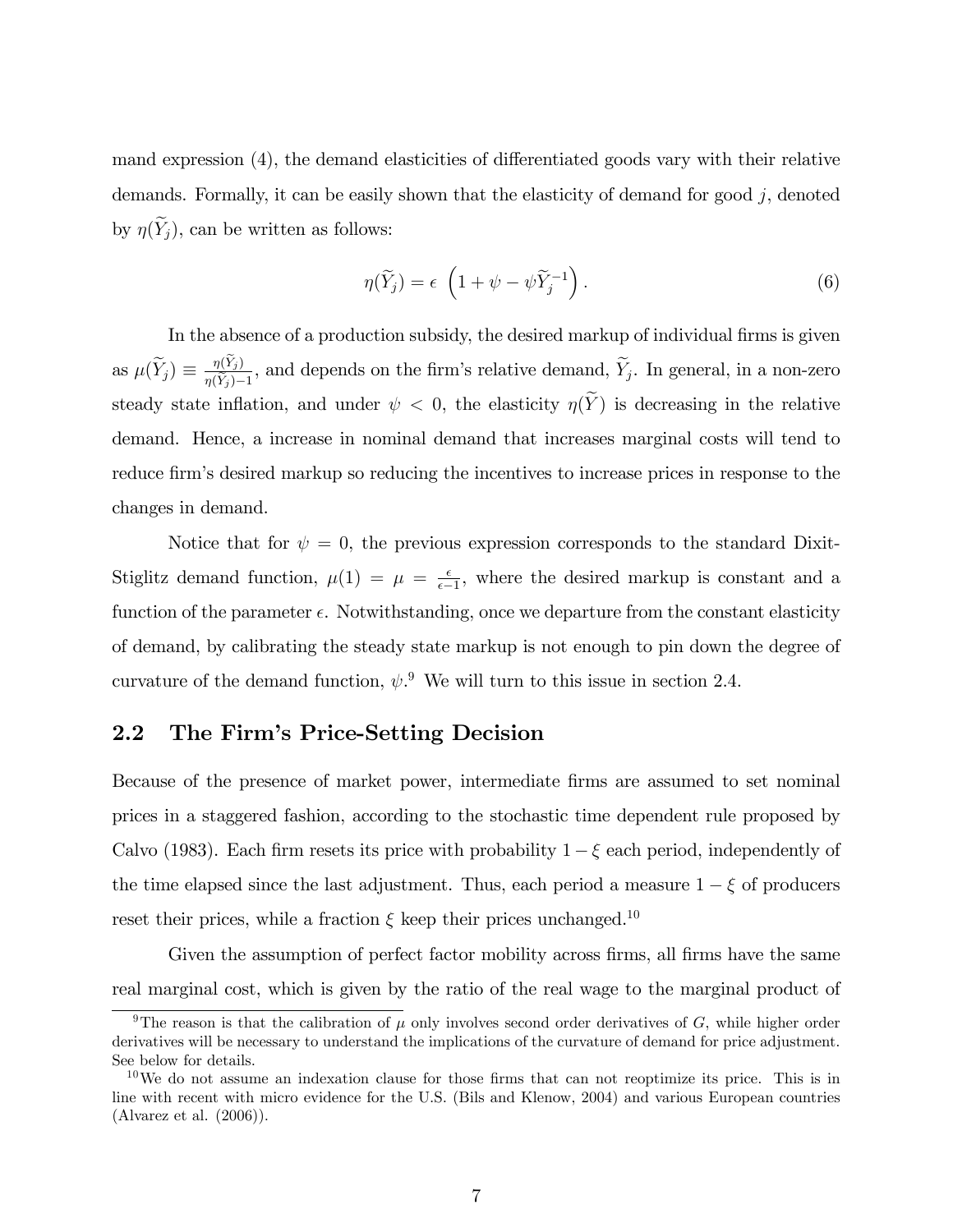Table 1: Quasi-Kinked Demand and Price-Setting Behavior

$$
\widetilde{P}_{t}^{*} = \left(\frac{\phi}{1+\tau_{p}}\right) \frac{Z_{2t}}{Z_{1t}} + \left(\frac{\psi\phi}{\epsilon(1+\psi)}\right) \frac{Z_{3t}}{Z_{1t}} \left(\widetilde{P}_{t}^{*}\right)^{1+\epsilon(1+\psi)}
$$
\n
$$
Z_{1t} = E_{t} \{ \beta \xi \Pi_{t+1}^{\epsilon(1+\psi)-1} Z_{1t+1} \} + Y_{t}^{1-\sigma} \lambda_{t}^{\epsilon(1+\psi)}
$$
\n
$$
Z_{2t} = E_{t} \{ \beta \xi \Pi_{t+1}^{\epsilon(1+\psi)} Z_{2t+1} \} + Y_{t}^{1-\sigma} \lambda_{t}^{\epsilon(1+\psi)} MC_{t}
$$
\n
$$
Z_{3t} = E_{t} \{ \beta \xi \Pi_{t+1}^{-1} Z_{3t+1} \} + Y_{t}^{1-\sigma}
$$

labor, i.e.  $MC_t = w_t N_t / (1 - \alpha) Y_t$ . In the next section we analyze the effects of relaxing this assumption.

Table 1 indicates the first-order conditions for each firm that resets its price contract in a given period t. The optimal price is denoted by  $P_t^*$ , and the relative price  $\widetilde{P}_t^* = \frac{P_t^*}{P_t}$ . The firm's optimal price depends on the aggregate gross inflation rate  $\Pi_t = P_t/P_{t-1}$ , aggregate real marginal cost  $MC_t$ , and aggregate demand  $Y_t$ . The stochastic variables  $Z_{1t}$ ,  $Z_{2t}$ , and  $Z_{3t}$ are described by recursive expressions in the table. Note that the term  $(1+\tau_p)$  represents a production tax when  $\tau_p > 0$  or a subsidy when  $\tau_p < 0$ .

## 2.3 Relative Price Distortions

The labor inputs of individual firms are linearly aggregated to obtain a measure of the aggregate labor, i.e.  $N_t = \int_0^1 N_t(j)dj$ . Substituting individual gross production function into the definition of the aggregate labor, we have a production relation between the aggregate output and labor:<sup>11</sup>

$$
Y_t = \left(\frac{A_t}{\Delta_t}\right) K_t^{\alpha} N_t^{1-\alpha}
$$

where the measure of relative price distortion, denoted by  $\Delta_t$ , can be written as follows:

$$
\Delta_t = \frac{1}{1+\psi} \int_0^1 (\lambda_t^{\epsilon(1+\psi)} \widetilde{P}_t(j)^{-\epsilon(1+\psi)} + \psi) dj. \tag{7}
$$

<sup>&</sup>lt;sup>11</sup>The aggregate variables are the sum of homogeneous capital and labor, i.e.  $K_t = \int_0^1 K_t(j)dj$ ,  $N_t =$  $\int_0^1 N_t(j)dj$ . Goods market equilibrium requires that  $Y_t(j) = C_t(j)$ , for all  $j \in [0,1]$ , and  $Y_t = \int_0^1 Y_t(j)dj$ .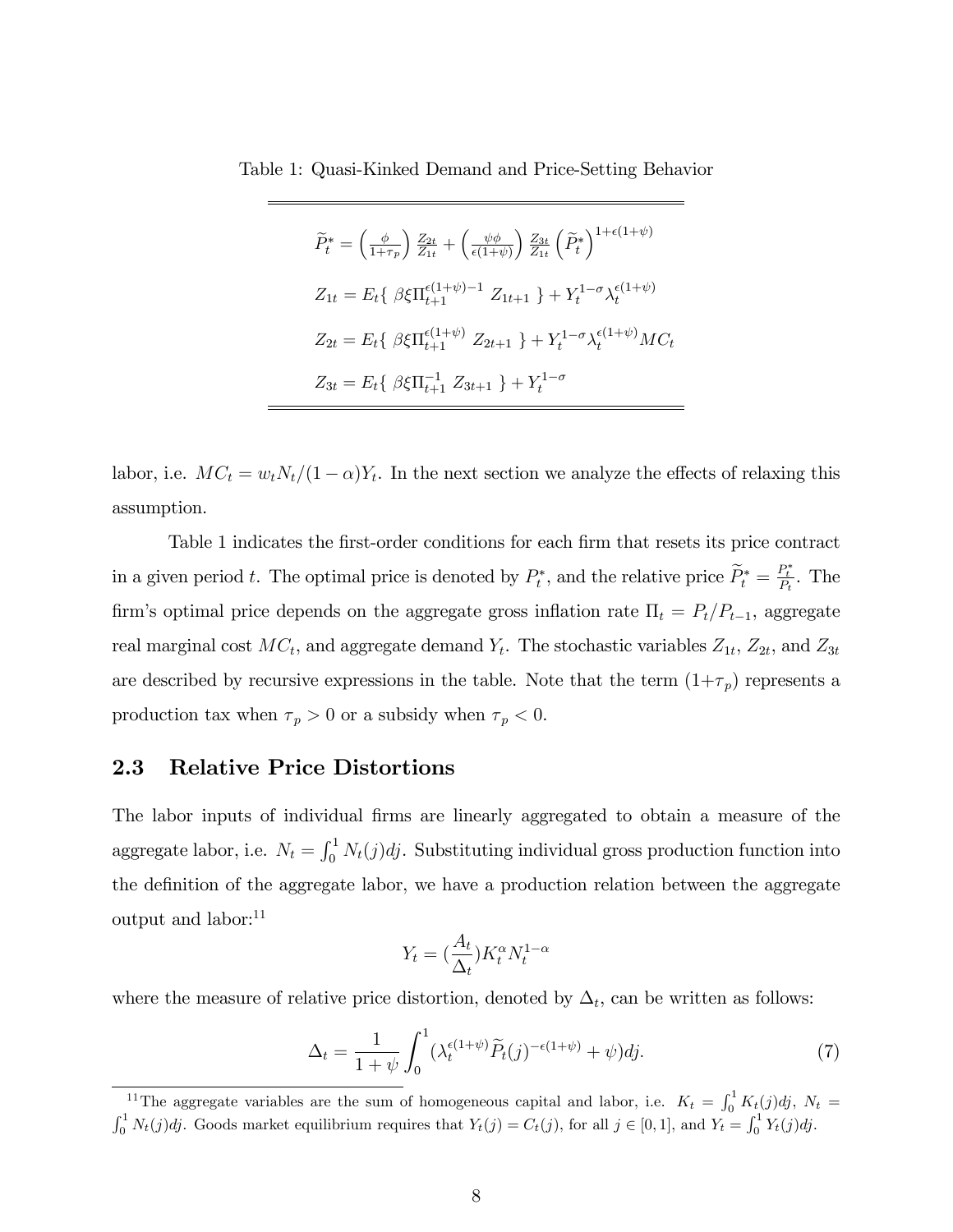Table 2: Quasi-Kinked Demand and Relative Price Distortions

$$
\Delta_{t} \equiv \frac{1}{1+\psi} \Delta_{2,t}^{\frac{\epsilon(1+\psi)}{1-\epsilon(1+\psi)}} \Delta_{1,t} + \frac{\psi}{1+\psi}
$$
\n
$$
1 = \frac{1}{1+\psi} \Delta_{2,t}^{\frac{1}{1-\epsilon(1+\psi)}} + \frac{\psi}{1+\psi} \Delta_{3,t}
$$
\n
$$
\Delta_{1,t} = (1-\xi)(\tilde{P}_{t}^{*})^{-\epsilon(1+\psi)} + \xi \Pi_{t}^{\epsilon(1+\psi)} \Delta_{1,t-1}
$$
\n
$$
\Delta_{2,t} = (1-\xi)(\tilde{P}_{t}^{*})^{1-\epsilon(1+\psi)} + \xi \Pi_{t}^{\epsilon(1+\psi)-1} \Delta_{2,t-1}
$$
\n
$$
\Delta_{3,t} = (1-\xi)\tilde{P}_{t}^{*} + \xi \Pi_{t}^{-1} \Delta_{3,t-1}
$$

As emphasized by Goodfriend and King (1997), the relative price distortion results in a missallocation of aggregate output across alternative uses of goods, so that it appears as a technological shifter that reduces aggregate output.

In Table 2 we describe the main components of the previous definition of price dispersion. In particular, as described in the first row of the table, the previous expression for  $\Delta_t$ can be written as a non-linear function of two different weighted average measures of price dispersions,  $\Delta_{1,t} \equiv \int_0^1 \widetilde{P}_t(j)^{-\epsilon(1+\psi)} dj$  and  $\Delta_{2,t} \equiv \int_0^1 \widetilde{P}_t(j)^{1-\epsilon(1+\psi)} dj$ . Notice also that the Lagrange multiplier  $\lambda_t$  can be expressed as a function of the  $\Delta_{2,t}$  measure of dispersion as follows:  $\lambda_t = \Delta_{2,t}^{\frac{1}{1-\epsilon(1+\psi)}}$ . The second row of the table corresponds to the relationship between two measures of dispersion that comes from the definition of aggregate prices, where we introduce a new measure of price dispersion,  $\Delta_{3,t} \equiv \int_0^1 \widetilde{P}_t(j) \, dj$ . Finally, the last three rows show that, following Yun (1996), the Calvo-type of staggered price setting allows us to write the three measures of relative price distortion in a recursive form.

Notice that the case of Dixit-Stiglitz constant elasticity of demand corresponds to  $\psi = 0$ , Hence,  $\Delta_{2,t} = \lambda_t = 1$ ,  $\Delta_t = \Delta_{1,t}$ , and expression (7) corresponds to the standard equation linking aggregate inflation and the relative price of the newly set prices (see e.g., Schmitt-Grohé and Uribe (2005a, b)).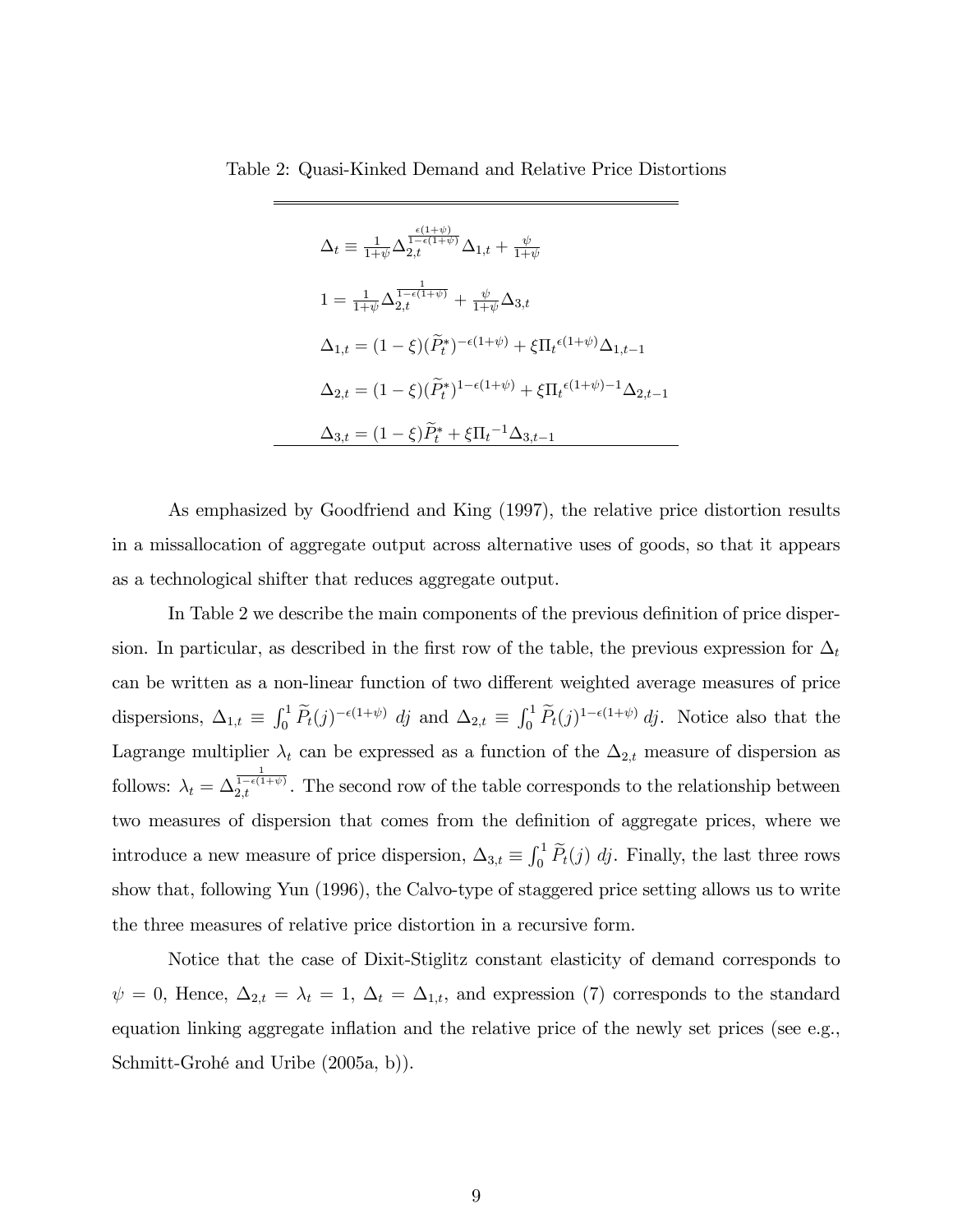## 2.4 Implications for Real Rigidities

As shown in the Appendix a log linear approximation to the price equation of this model corresponds to (1). In particular, the frequency of price adjustment  $\xi$  and the exogenous discount factor  $\beta$  determine the degree of nominal rigidity:

$$
\kappa_p = \frac{(1-\xi)(1-\xi\beta)}{\xi}
$$

Furthermore, the degree of real rigidity  $\gamma$  can be expressed as follows:

$$
\gamma = \frac{1}{1-\mu\psi}
$$

where  $\mu$  is the steady-state markup at zero inflation. Notice that  $\psi < 0$  implies that the parameter  $\gamma < 1$ , and the magnitude of  $\gamma$  declines with the absolute value of  $\psi$ .

# 3 Firm-Specific Marginal Costs

We now consider the implications of assuming that each firm has a fixed allocation of capital rather than being able to obtain any desired amount on an aggregate rental market. In this case, the firm's real marginal cost (deflated by the aggregate price index) may differ from the average real marginal cost, and we denote the ratio as  $MC_t(j) = MC_t(j)/MC_t$ . For ease of presentation this section assumes a Dixit-Stiglitz demand structure  $(\psi = 0)$ , but we will subsequently consider the general model with both quasi-kinked demand and firm-specific capital, and the equations for the general case may be found in the Appendix.

# 3.1 The Determination of Marginal Costs

We extend the production function considered in the previous section so that, for any firm  $j$ , it can be written as follows<sup>12</sup>

$$
Y_t(j) = A_t \ \overline{K}^{\alpha_{fk}} \ K_t(j)^{\alpha_{vk}} \ \overline{N}^{\alpha_{fl}} \ N_t(j)^{\alpha_{vl}} \tag{8}
$$

where  $\alpha_{fk} > 0$ ,  $\alpha_{vk} > 0$ ,  $\alpha_{fl} > 0$ ,  $\alpha_{vl} > 0$ , and  $\alpha_{fk} + \alpha_{vk} + \alpha_{fl} + \alpha_{vl} = 1$ . Notice that  $\alpha_f = \alpha_{fl} + \alpha_{fk}$  represents the total fraction of input factors (capital stock and labor) that

 $12$ The case of intermediate inputs as an additional source of strategic complementarity is analyzed in the Appendix.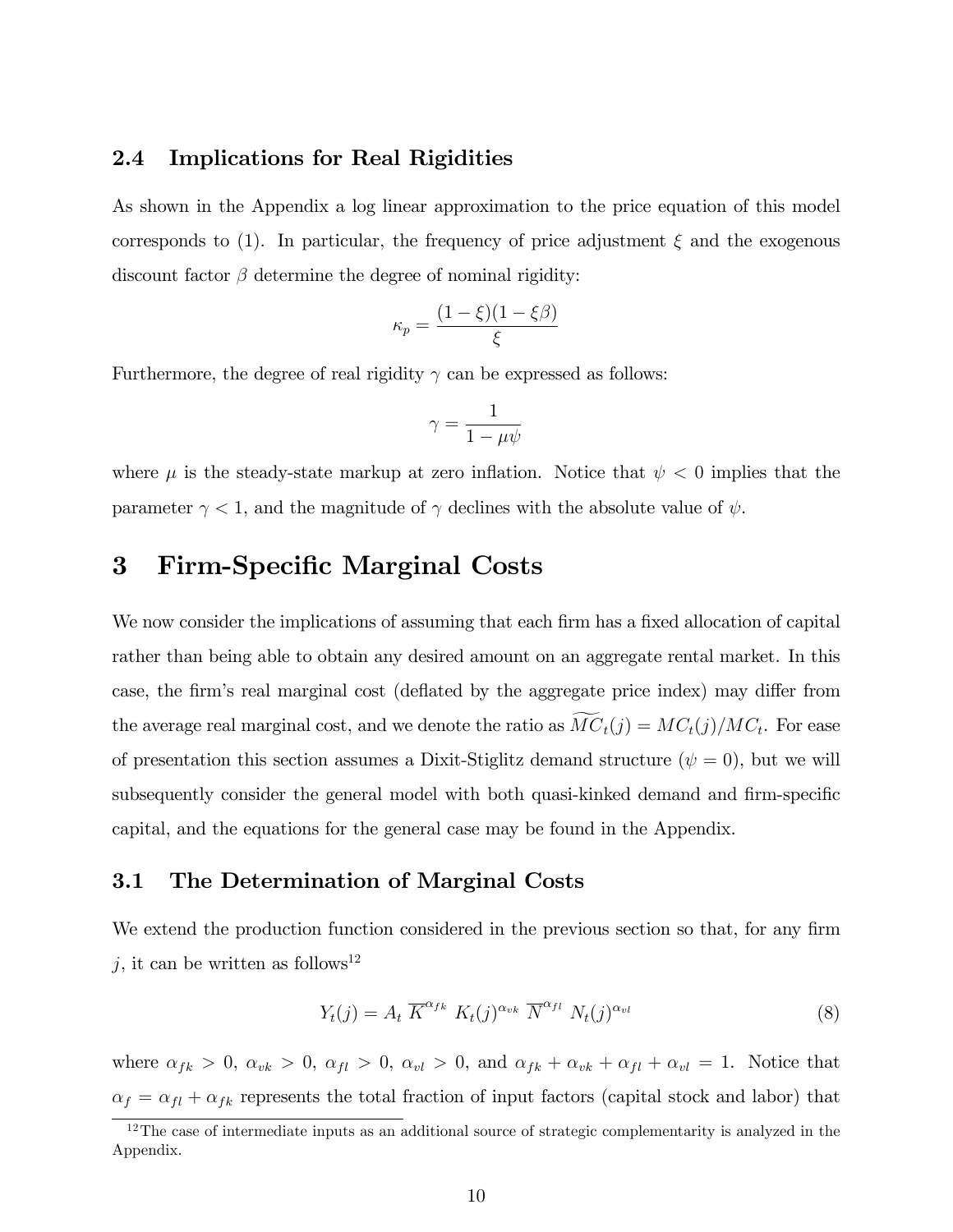remains fixed at the firm level,  $\overline{K}$  and  $\overline{N}$ . In particular, if  $\alpha_{fl} = \alpha_{fk} = 0$ , the production function (8) corresponds to the one considered in the previous section (expression (5)).

Absent the consideration of material inputs, and relative to the assumption of common factor markets, the presence of a fixed factor of production (capital) at the firm level will generate short run decreasing return in other factors (i.e. labor). This will imply that equilibrium wages will vary across firms, and so marginal costs. In the absence of perfect reallocation of factors across firms; the firm's marginal is increasing in its own output, where the elasticity of marginal cost to output (given the real wages) depend upon the existence of short run returns to scale in the variable factors. Formally, the deviations of firm's marginal costs from the (average) norm will become an increasing function of the deviation of the firm's output relative to the average, i.e.

$$
\widetilde{MC}_t(j) = \widetilde{Y}_t(j)^{\frac{1-\alpha_f}{\alpha_f}} \tag{9}
$$

with decreasing returns to labor, firms that maintain a high relative output will face a lower relative marginal cost than the average. Thus, the existence of fixed factors –because of the existence of local labor and capital markets—implies that price adjusters trying to undercut others to boots its own demand would also raise ownís marginal costs. This is the nature of the real rigidity that induces the adjusters to have less incentive to price up.

# 3.2 The Firm's Price-Setting Decision

Limiting the possibility of reallocation of capital across firms change the representation of the optimal price contract of the firms that are allowed to changes its price at time  $t$ . In particular, the profit maximization condition (first row of Table 1) has the following form:

$$
\left(\widetilde{P}_t^*\right)^{1+\epsilon\frac{\alpha_f}{1-\alpha_f}} = \left(\frac{\epsilon}{(1+\tau_p)(\epsilon-1)}\right)\frac{Z_{2t}}{Z_{1t}}\tag{10}
$$

It is interesting to note that this expression differs to the one presented in the first row of Table 1 in two respects. First, the variables  $Z_{1t}$  and  $Z_{2t}$  corresponds to the ones of the previous model under  $\psi = 0$ . Second, the existence of firm specific factors matters for the left hand side of the previous expression. Hence, it is possible to explicitly solve for the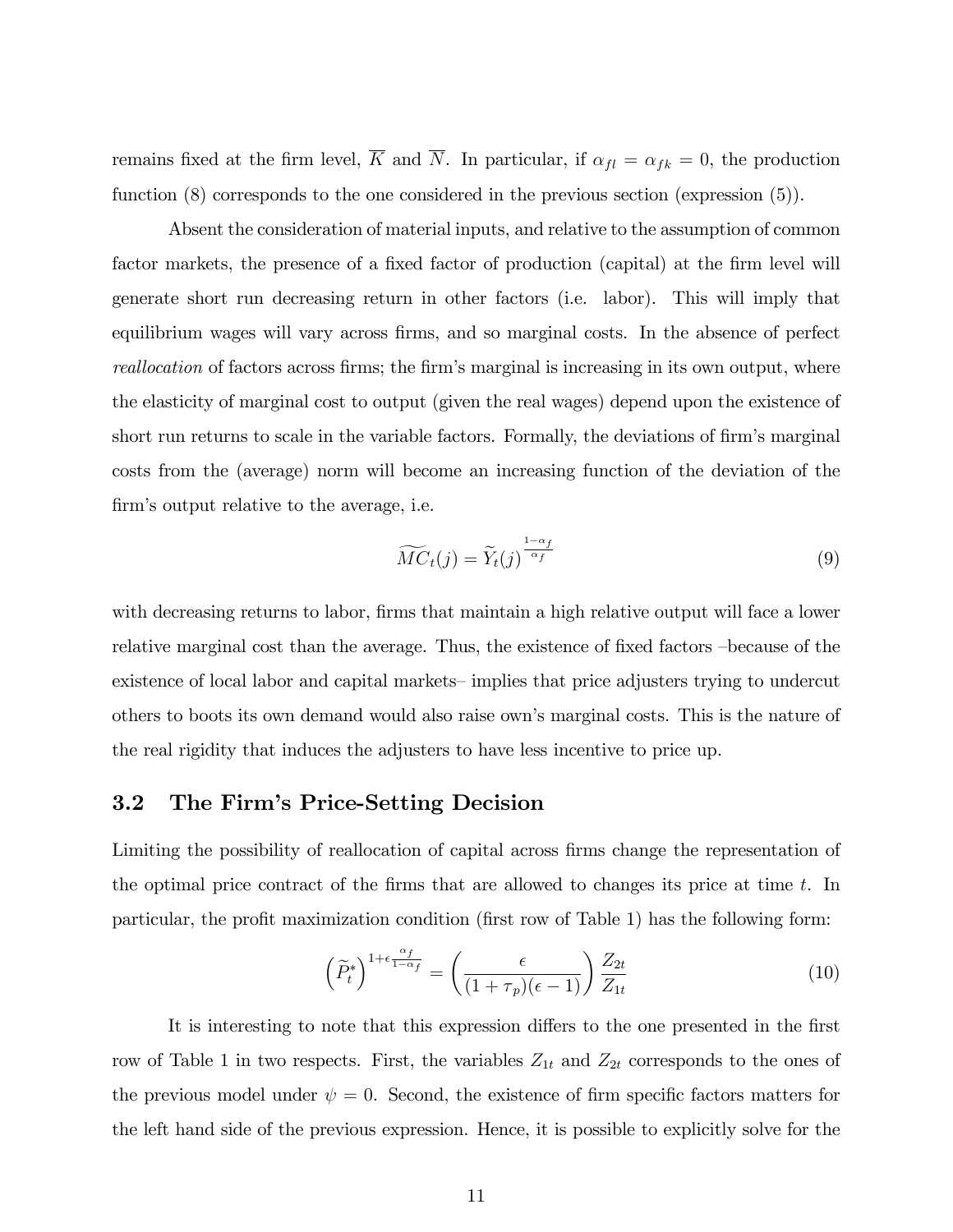variable  $\widetilde{P}_t^*$  but it appears raised to the power  $1+\frac{\epsilon\alpha_f}{1-\alpha_f}$ , which absent the restriction of factor mobility,  $\alpha_f = 0$ , corresponds to the baseline model usually considered in the literature.

## 3.3 Relative Price Distortions

For convenience, we normalize firm-specific capital  $\overline{K} = 1$ , firm-specific labor  $\overline{N} = 1$ , and the aggregate stock of variable capital,  $\int K_t(j)dj = 1$ . Thus, the relation between aggregate output and the variable labor input can be expressed as follows:

$$
Y_t = \left(\frac{A_t}{\Delta_t}\right) N_t^{\alpha_{vl}}
$$

where  $\Delta_t$  is a new measure of time t relative price distortion which follows the following low of motion

$$
\Delta_t^{\frac{1}{1-\alpha_f}} = (1-\xi)(\widetilde{P}_t^*(j))^{-\frac{\epsilon}{1-\alpha_f}} + \xi \Pi_t^{\frac{\epsilon}{1-\alpha_f}} \Delta_{t-1}^{\frac{1}{1-\alpha_f}} \tag{11}
$$

Notice that the previous expression becomes the prototypical model considered in several papers under the assumption of  $\alpha_f = 0$ .

## 3.4 Implications for Real Rigidities

Under the assumption of fixed factors at the firm level, the first-order aggregate price dynamics continue to be described by the *NKPC* given in equation 1. The nominal rigidity coefficient  $\kappa_p$  is the same as defined in Section 2.4, but the real rigidity coefficient  $\gamma$  is now expressed as follows:

$$
\gamma = \frac{1}{1 + \epsilon \frac{\alpha_f}{1 - \alpha_f}}.
$$

It is worth noting that the higher the elasticity of demand,  $\epsilon$ , and the higher is the elasticity of output to the fraction of fixed inputs, i.e.  $\alpha_f$ , the lower is the pass-through coefficient from marginal costs to prices. In particular, under the assumption that  $\alpha_f = \frac{1}{3}$  $\frac{1}{3}$ , and  $\epsilon = 7$ , then  $\gamma = 0.22$ , so that the presence of a fixed factor implies that prices will respond around a 0:22 per cent to an 1 per cent increase in the marginal costs. While, assuming a higher elasticity,  $\epsilon = 11$ , and a lower elasticity to the fixed factor, say  $\alpha_f = \frac{1}{2}$  $\frac{1}{2}$ , the value of  $\gamma$  is reduced to 0.08.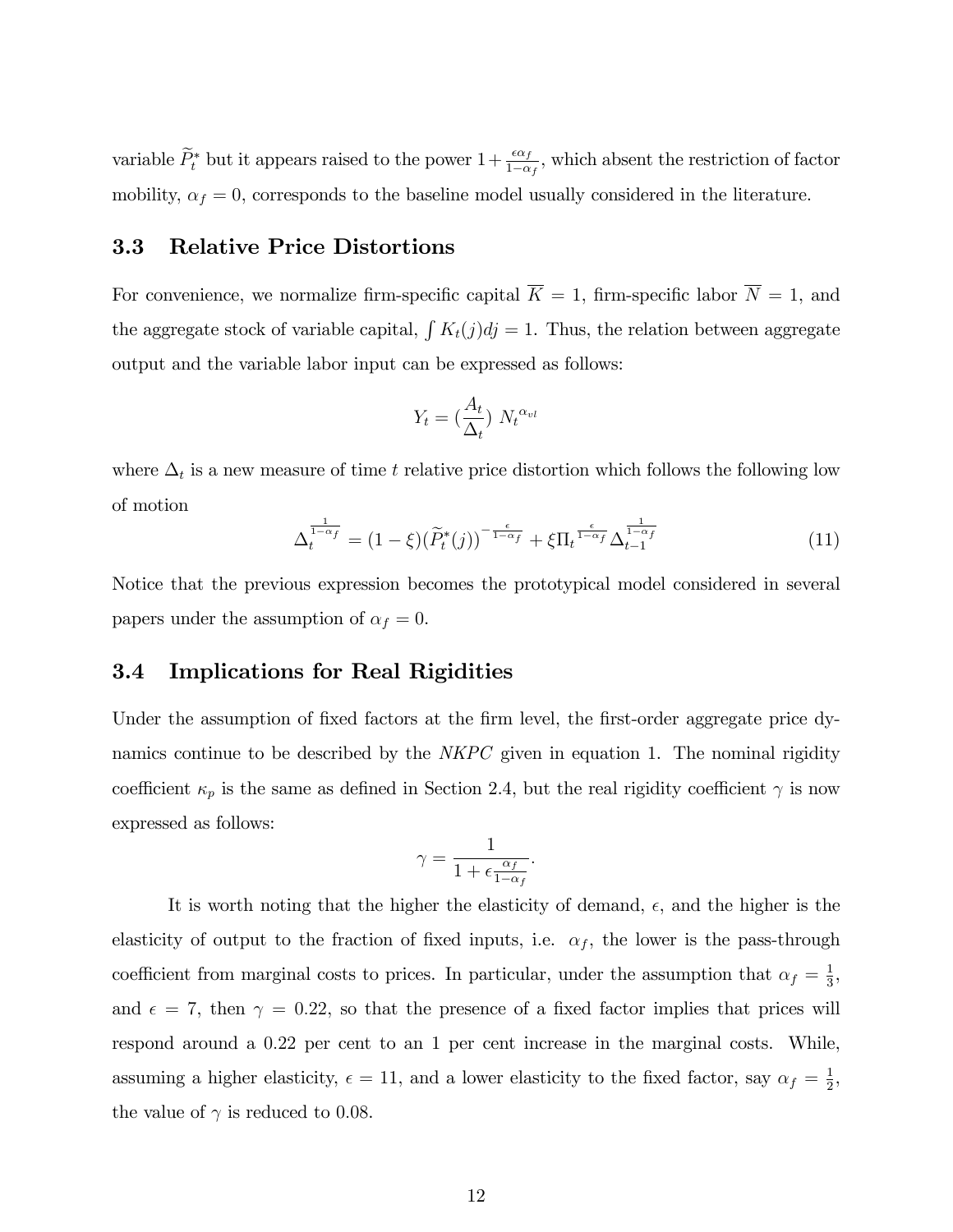# 4 Calibration

Table 3 describes the baseline parameter values that we use to calibrate the model. Much of these values closely follow those recently estimated (see, for instance, Levin et al. (2005)) and they are also in line with most of business cycle literature. We calibrate the model so that each period corresponds to a quarter, thus we set the discount factor  $\beta = 0.99$ . We allow for a moderate amount of nominal stickiness, i.e. the probability of changing prices and  $\xi$ is set equal to 0.6, which implies that prices are fixed slightly longer than two consecutive quarters (see e.g. Bils and Klenow (2004)).

When we allow for both quasi-kinked demand and firm-specific inputs, the slope coefficient of the  $NKPC$  takes the following form:

$$
\gamma = \frac{1}{1 - \mu \psi + \epsilon \frac{\alpha_f}{1 - \alpha_f}}
$$

where  $\psi < 0$ .

In the baseline Calvo model studied in Woodford (2003) and many others, the parameter  $\gamma = 1$ , so that assuming  $\xi = 0.6$  it implies a value for the slope of the NKPC of 0.27, which is higher than the estimates in the literature (see, e.g. Gali,Gertler and Lopez-Salido (2001), Sbordone (2002), and more recently Eichenbaum and Fisher (2004)). In general, those authors find that the estimates for the slope coefficient range between  $0.03$  to  $0.05$  (see e.g. Woodford (2005) for a recent discussion on these values.) Hence, in order to match the aggregate estimates with the micro evidence on price stickiness, it is necessary a low value for the parameter  $\gamma$ . We will now turn to see how the different strategic complementarities can be set as to fit a certain amount of real rigidities.

In this paper we assume that the slope coefficient is equal to  $0.025$ , then the required amount of pass-through from marginal costs to prices,  $\gamma$  is around 0.09. We also assume that the steady state markup is around 16% (in particular we set  $\epsilon = 7$  which implies that  $\mu = 1.16$ ). Under these assumptions, the required curvature parameter,  $\psi$ , to obtain such a value for the pass-through coefficient is  $\psi = -8^{13}$  If the only source of strategic

 $13$  In the Appendix we show how to relate the curvature parameter with the existing literature on quasikinked demand.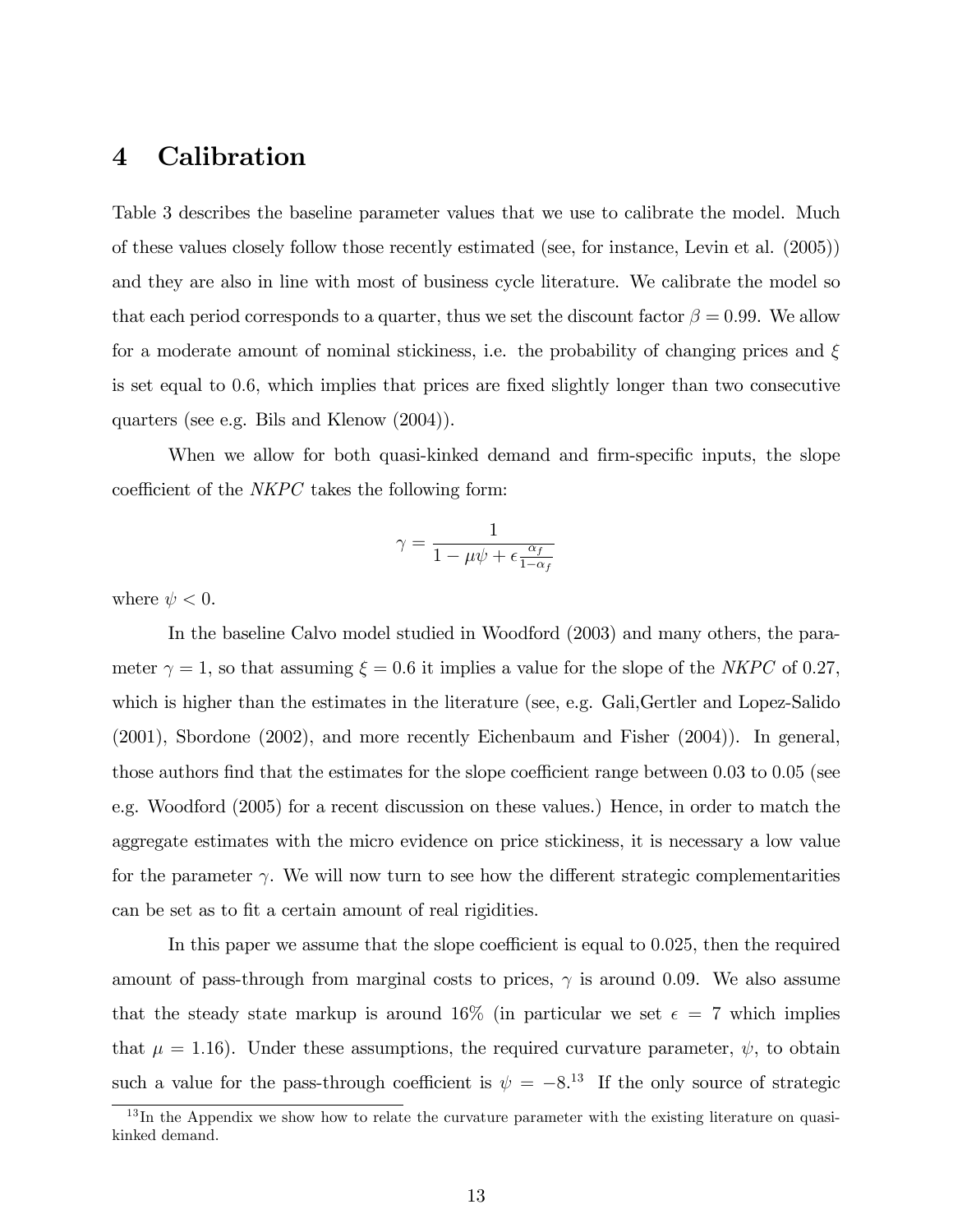| Parameter     | Description                        | Value |
|---------------|------------------------------------|-------|
| В             | Discount Factor                    | 0.99  |
| $\sigma$      | Risk Aversion                      |       |
| $\chi^{-1}$   | (Frisch) Labor Supply Elasticity   |       |
| $\alpha$      | Output elasticity to capital       | 0.33  |
| $\epsilon$    | Price Elasticity of Demand         |       |
|               | Probability of Changing Prices     | 0.60  |
| $\mathcal{V}$ | Inverse of Money Demand Elasticity | 12    |

Table 3: Calibrated Parameter Values

Figure 2: Quasi-Kinked Demand and Steady-State Inflation

complementarity comes from the existence of fixed factors at the firm level, then in order to match the value of  $\gamma$  we need a value for  $\alpha_f = 0.58$ . If we combine both frictions, then reducing  $\alpha_f$  to 0.5 implies that we only required much smaller amount of curvature for the demand coefficient, i.e.  $\psi = -2$ , to get the required degree of pass-through.

# 5 The Costs of Steady-State Inflation

In this section, we solve for the non-linear steady state of the models to compare the implications of the two types of strategic complementarities for the costs of steady state inflation through its effects on average markup and the relative price distortion. We will use the Dixit-Stiglitz model as a reference model that helps in clarifying the distinct implications of alternative strategic complementarities on both the average markup and the relative price distortions. As noted before, the calibration we use to compare the non-linear implications of the models is such that all of them generate the same slope of the NKPC, hence they are observationally equivalent in terms of the Örst order approximation of ináation dynamics.

In Figure 2 we plot the average markup and the relative price distortion as a function of the steady state inflation in the model with quasi-kinked demand functions calibrated for the two values of  $\psi$ ,  $-2$  and  $-8$ , discussed in the previous section. The first interesting feature of this deviation from the standard Dixit-Stiglitz preferences is the strong asymmetry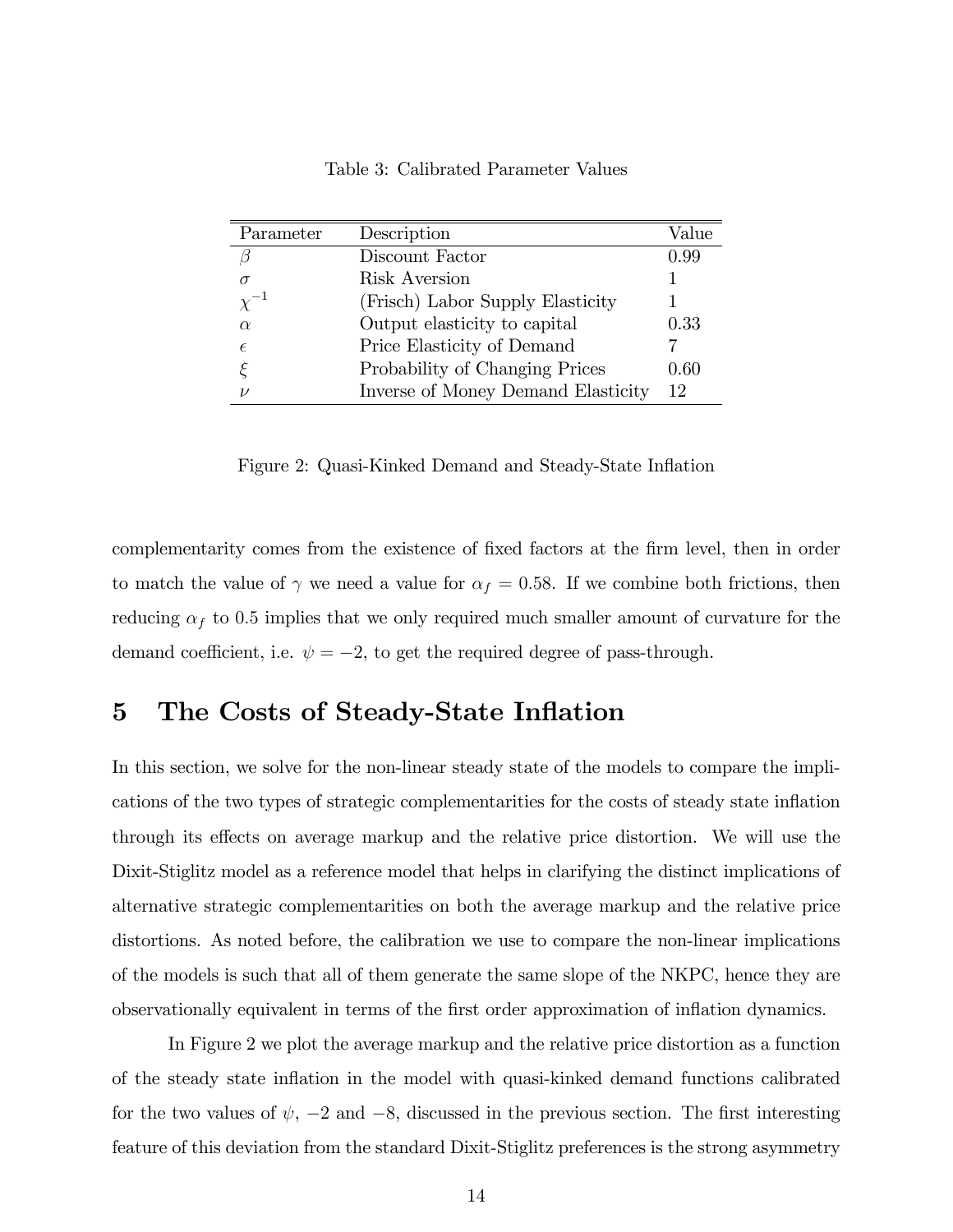of ináation induced on both markup and relative price distortions. The higher the nonlinearity in the demand function, the higher the asymmetry of negative and positive inflation on both average markup and relative price distortion. Instead of the Dixit-Stiglitz model, the existence of non-zero steady state inflation reduces the average markup.

Secondly, the existence of steady state deflation tends to reduce the a stronger decrease in the average markup relative to economies with positive inflation rate. As noticed by King and Wolman (1999), in the Dixit-Stiglitz model the average markup is minimized at zero steady state inflation markup (which corresponds to the constant desired markup, i.e.  $\mu = \frac{\epsilon}{\epsilon - \epsilon}$  $\frac{\epsilon}{\epsilon-1}$ , given our calibration is 1.16 in the Figure). Nevertheless, under quasi-kinked demand, the presence of steady state inflation translate in an asymmetric way into the desired markup of the firms adjusting prices, so that average markup is dramatically reduced under deflation more than it is under positive inflation. The reason is also apparent from the right panel, which shows how the steady-state ináation ináuences the magnitude of relative price distortions. In the quasi-kinked demand environment, the presence of steady state deflation induces a higher cost in terms of relative price distortions than positive inflation. This is the side effects of the asymmetric demand functions, since the presence of deflation tends to increase the relative price of firms adjusting prices so consumers move immediately away from those price setters generation a higher output costs.

To see this, let us consider the standard model with economy-wide factor markets and constant elasticity of demand. In this case, for empirically –either positive or negative inflation rates, the firms adjusting prices have strong incentives to do so to capture the demand of its competitors. The presence of quasi-kinked demand implies that a drop in the firms relative price only stimulates a small increase in demand, while a rise in its relative price generates a large drop in demand. That is, consumers will costesly flee from relative expensive goods but do not flock into inexpensive ones. Suppose, for instance, that the economy is facing a steady state positive inflation. On the one hand, the relative price of the non-adjusting Örmís reduces dramatically without generating much gains in terms of relative demand (i.e. relative demand becomes relative inelastic if relative price is below the equilibrium). On the other hand, given the reduction in the relative price of the non-adjusting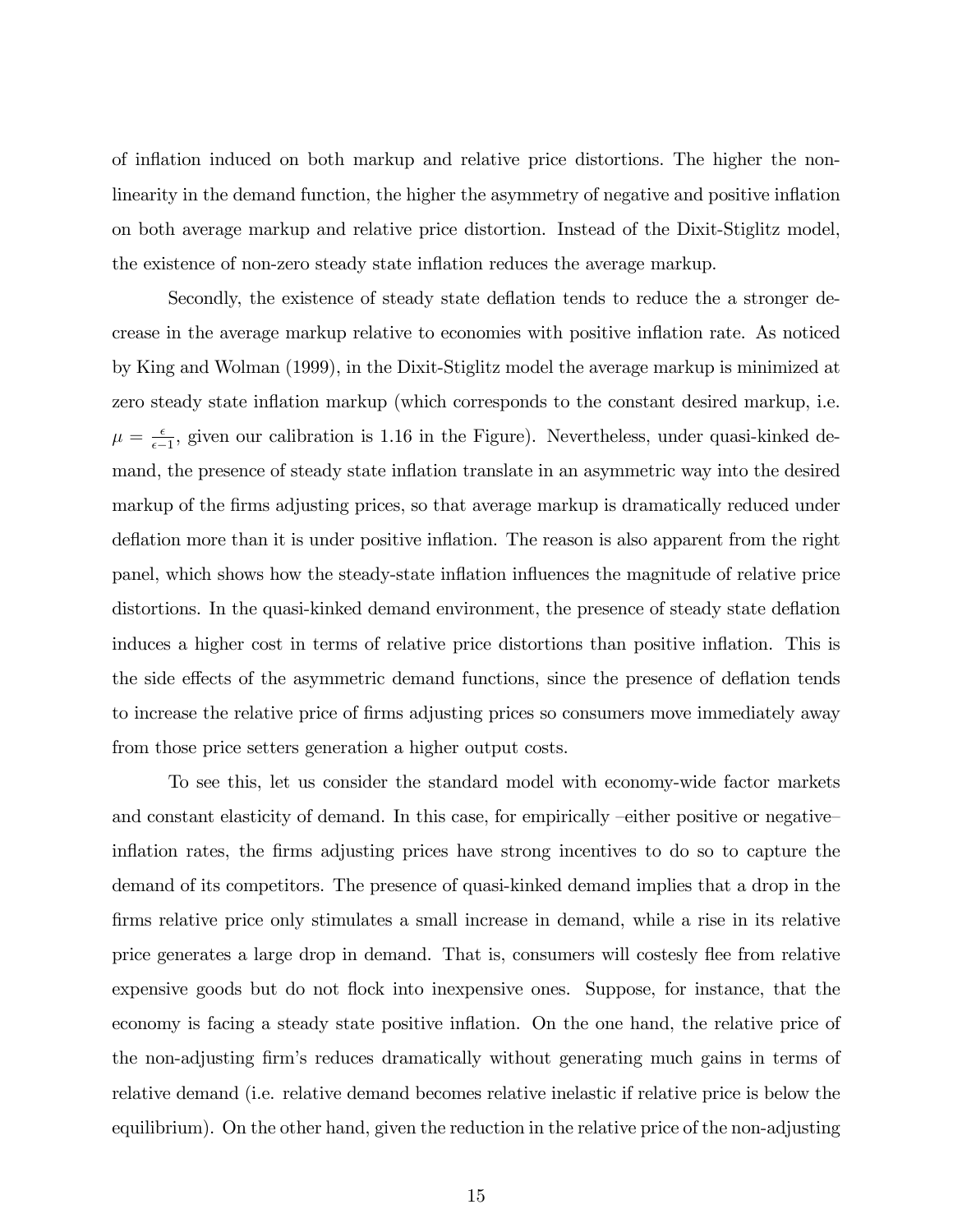### Figure 3: Firm-Specific Inputs and Steady-State Inflation

firms, there are low incentives for adjusters to change prices, so to gain some relative demand they have to reduce the desired markup which tends to reduce the economy-wide (average) markup.

The effects of negative steady state inflation tends to dramatically shrink the profits of non-adjuster by moving consumers demand away from its products to other; this translates the relative price dispersion into higher output costs and generates a fall in the desired markup of firms so making the economy more competitive. The adjusting firms have low incentive to undercut others since they will face a lower elastic demand without boosting its own sales, hence they reduce their desired markups to avoid further reductions in their relative sales, which also tends to reduce the average markup (see the left panel of Figure 2). Overall, steady state deflation induces higher relative price distortions and tend to lower the average markup, while positive ináation generates, in equilibrium, less relative price dispersion.

In the previous set up, factor inputs can be costlessly reallocated across firms so that they can adjust their marginal cots in responses to steady state inflation. Figure 3 corresponds to the same exercise in the model with Öxed factors, where we plot the average markup and relative price distortions for alternative values of the short run elasticity of output with respect to fixed factors, i.e.  $\alpha_f$ . The figure makes it clear that, relative to the quasi-kinked demand model, this mechanism has sharply different effects on both the average markup and the relative price distortion factor. It should be noted that we set the curvature parameter  $\psi = 0$  in order to isolate the pure effects of the presence of fixed factors, so the demand side of the model is identical to the one with Dixit-Stiglitz CES aggregator. Later we will discuss the implications of both frictions operating at the same time.

As can be seen from this figure, the most noticeable feature is the asymmetry induced in both the average markup and the relative price distortions by the presence of positive inflation rate. The higher is the share of fixed factors in the production function, the higher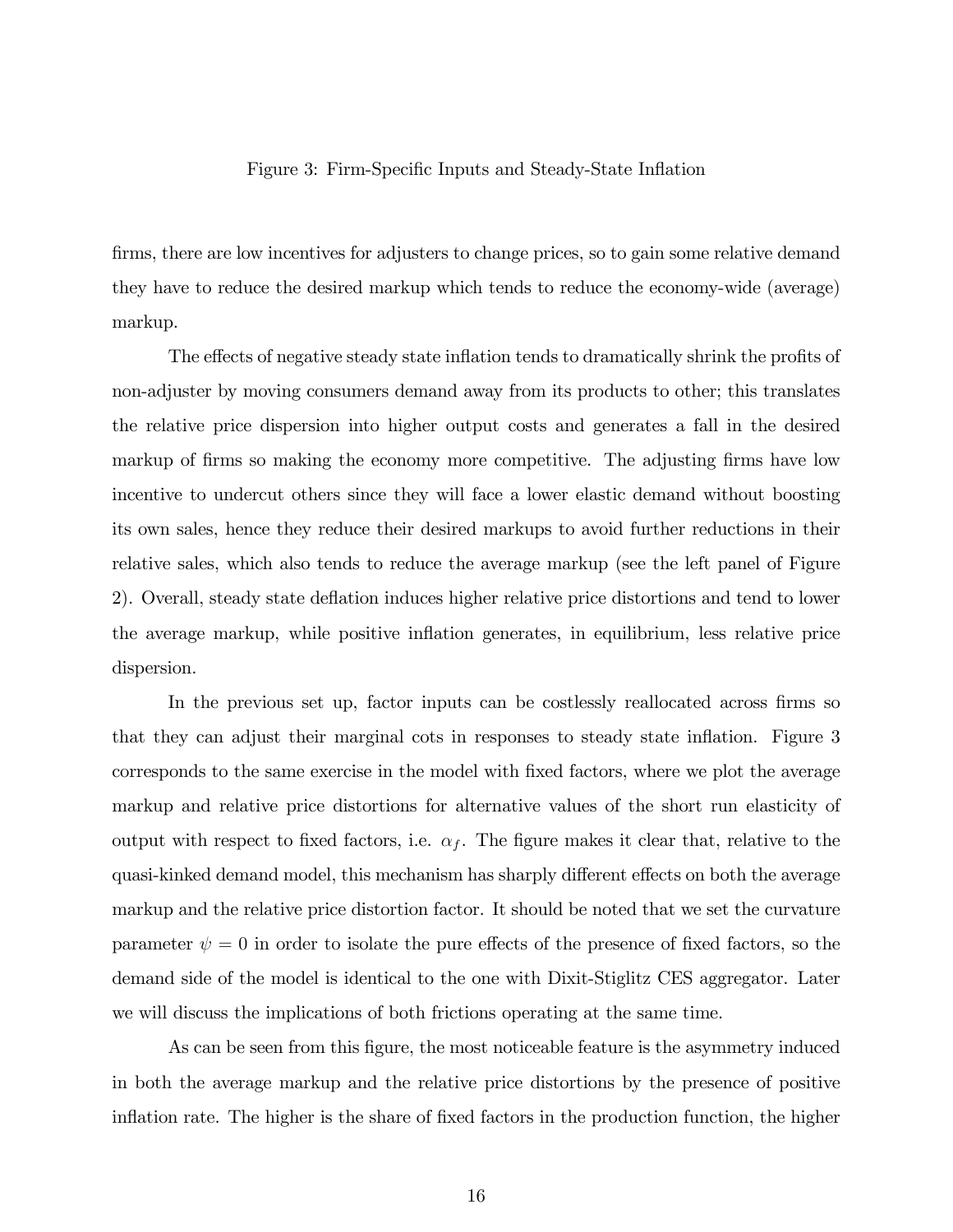### Figure 4: Combining Quasi-Kinked Demand and Firm-Specific Inputs

Figure 5: Comparing the Alternative Specifications

are the costs generated by positive inflation rates. As in the baseline model, the relative price distortion is minimized at zero steady state ináation. In a situation of positive steady state inflation, if there is a fraction of fixed factors, then price adjusters trying to undercut prices to boost their demands would also raise their own marginal costs. Hence, a positive steady state inflation boosts the output costs of relative price distortions, while negative steady state inflation leads to smaller costs, given the upward slope of the firms's marginal curve.

Quantitatively, these relative price distortions associated with positive inflation rates produce non negligible output cost. In particular, a  $3\%$  steady state inflation rate generates an output loss of nearly one percent, while a  $3\%$  annual deflation is only about half as costly.

In Figure 4, we plot the effects of the calibration of the model combining both fixed factors (assuming that  $\alpha_f = 0.5$ ) and quasi-kinked demand (assuming in such a  $\psi = -2$ ). In the figure we plot the model assuming  $\psi = -2$ , which corresponds to the one discussed above with fixed factors alone. It is clear that the joint effects of both friction flips the costs of inflation on relative price distortions. In particular, now the presence of quasi-kinked demand and the fact that the firms setting price can not perfectly adjust its factors in response to inflation makes deflation much more costly than positive inflation. In particular, a negative steady state inflation of  $-3\%$  (somehow closest to the one associated with the Friedman's rule) will generate important output costs due to the amount of relative price distortion that the model imposes on the price setting firms. In addition, the benefits of both positive and negative inflation on average markup are more balanced, i.e. the average markup curve is more symmetric around the zero steady state ináation. Finally, Figure 5 compares the four specifications using calibrations that imply the same magnitude of real rigidity,  $\gamma$ .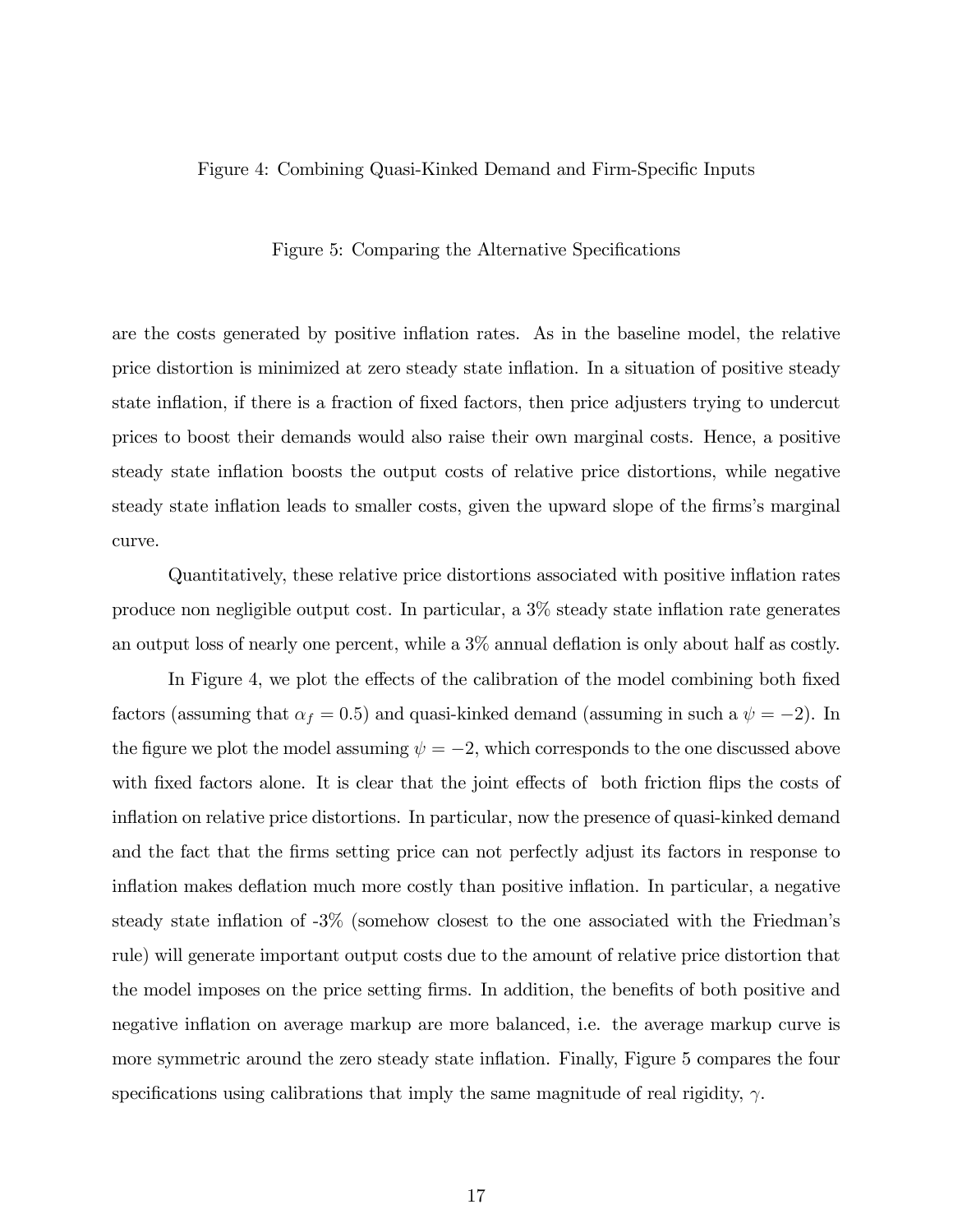# 6 Optimal Policy in the Stochastic Economy

In this section, we discuss implications of strategic complementarities for the optimal policy when the economy is subject to exogenous random shocks. In so doing, we derive the second-order approximation to the utility function of the representative household, following the linear-quadratic approach of Woodford (2003). Besides, we do not include monetary distortions to create incentive for holding fiat money in this section (i.e. we set  $\nu_0 = 0$  in expression (2)).

## 6.1 Characterizing the Optimal Policy Problem

Before proceeding, notice that the deterministic steady-state equilibrium achieves the firstbest allocation in the presence of the Öscal policy to eliminate the distortion associated with the monopolistic competition. Given that the steady state is Pareto optimal, we can characterize the Örst-order approximation of the optimal policy from optimizing the secondorder approximation of the social welfare function subject to the first-order approximation of equilibrium conditions.<sup>14</sup> Moreover, the log deviation of the real marginal cost from its steady-state level is proportional to the log deviation of output from its first-best level, while their proportionality is the weight of the output gap in the second-approximation to the social welfare function, denoted by  $\lambda_x$ .

As a result, substituting  $mc_t = \lambda_x x_t$  into the NKPC specified in the introduction (expression (1)), we have an expression of the Phillips curve equation in terms of output gap:

$$
\pi_t = \beta E_t[\pi_{t+1}] + (\lambda_x \kappa_p \gamma) x_t.
$$
\n(12)

It is noteworthy that the parameter  $\kappa_p$  (=  $(1 - \xi)(1 - \xi\beta)/\xi$ ) is associated with the average frequency of price changes under the Calvo pricing, while degree of real rigidity is measured by  $\gamma = (1 - \mu \psi + \epsilon \frac{\alpha_f}{1 - \alpha})$  $\frac{\alpha_f}{1-\alpha_f}$ )<sup>-1</sup>.

Having described the constraint of the optimal policy problem, we turn to the secondorder approximation to the social welfare function. It is shown in the appendix that the

 $14$ Woodford (2003) includes the second-order approximation to the social welfare when the steady state is distorted, while Benigno and Woodford (2005) discuss the optimal policy when the steady state achieves the Ramsey allocation.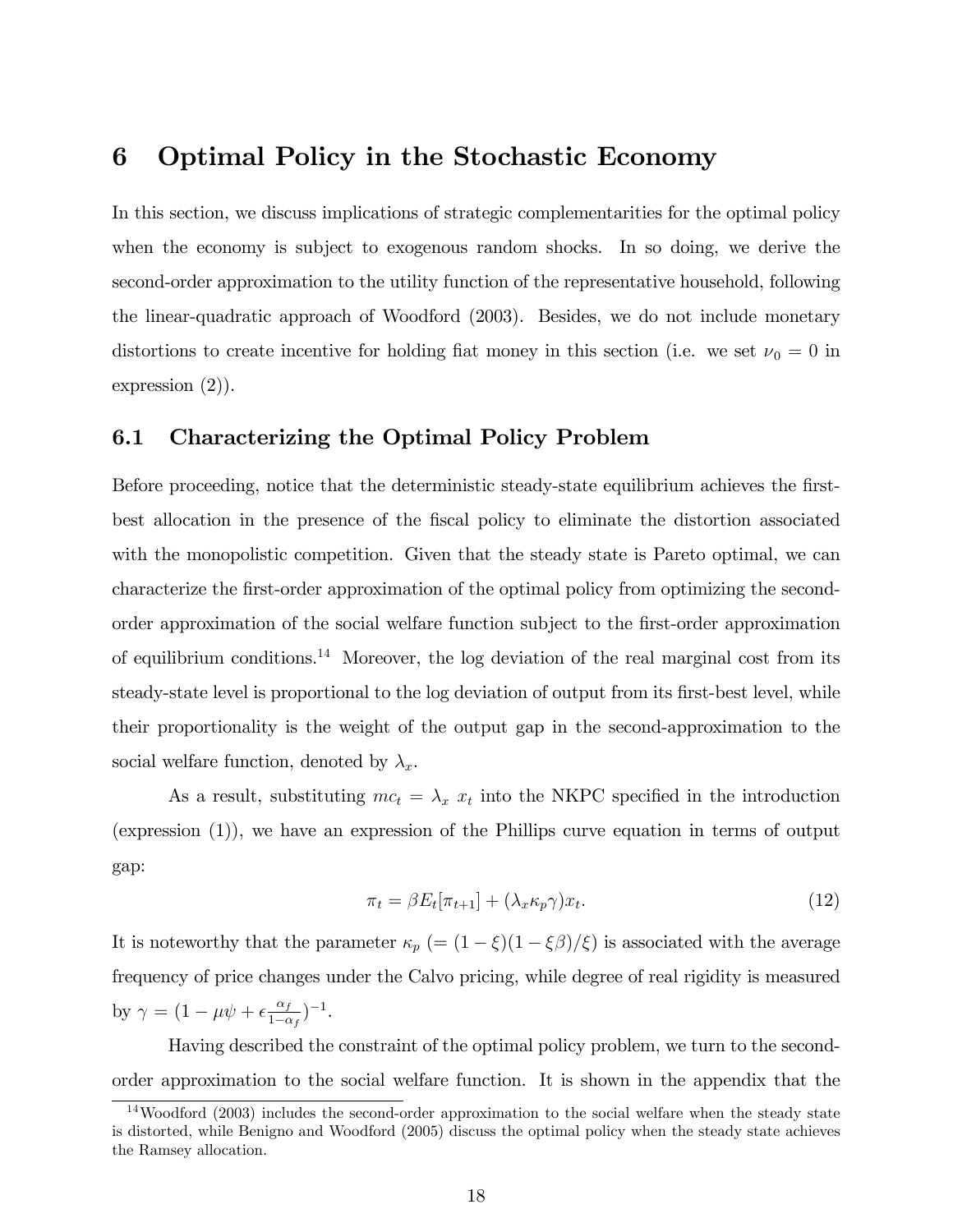second-order approximation to the social welfare function can be written as follows:

$$
\sum_{t=0}^{\infty} \beta^t E_0[\lambda_\pi \frac{\pi_t^2}{2} + \lambda_x \frac{x_t^2}{2}],
$$
\n(13)

where  $\lambda_x$  and  $\lambda_\pi$  are weights for output gap and inflation, respectively. The weight on output gap can be written as  $\lambda_x = \sigma + (\chi + 1 - \alpha_{vl})/\alpha_{vl}$ , though the magnitude of  $\alpha_{vl}$  is affected by the presence of fixed labor inputs, given that  $\alpha_{vk} + \alpha_{vl} = 1 - \alpha_{fl} - \alpha_{fk}$ . However,  $\lambda_{\pi}$ has different expressions depending on sources of strategic complementarities: either  $\lambda_{\pi}$  =  $\epsilon/(\kappa_p \gamma)$  in the case of fixed factors inputs or  $\lambda_\pi = \epsilon/\kappa_p$  in the case of kinked demand curves.

Given the second-order approximation to the social welfare function and the firstorder approximation of equilibrium conditions, the optimal policy from timeless perspective can be written as  $\epsilon \pi_t = -x_t + x_{t-1}$  in the case of fixed-inputs, and  $\epsilon \gamma \pi_t = -x_t + x_{t-1}$  in the case of kinked demand curves. We thus find that the optimal responses of inflation to changes in output gap depend on sources of strategic complementarities. However, since there is no mechanism that generates trade-offs between inflation and output gap, the optimal inflation rate under timeless perspective becomes zero regardless of sources of strategic complementarities. Hence, in the next section, we incorporate cost-push shocks into the Phillips curve equation to create short-run trade-offs between inflation and output, following Clarida, Gali and Gertler (1999, 2001).

# 6.2 Fixed-Inputs at the Firm Level

We begin with the case of fixed-inputs at the firm level and then move onto the case of kinked demand curves. When state-contingent commitment is feasible, the social planner chooses its state-contingent plan on  $\{\pi_t, x_t\}_{t=0}^{\infty}$  in order to minimize

$$
\sum_{t=0}^{\infty} \beta^t E_0 \left[ \frac{\lambda_\pi}{2} \pi_t^2 + \frac{\lambda_x}{2} x_t^2 + \omega_{ct} (\pi_t - \lambda_x \kappa_p \gamma x_t - \beta E_t [\pi_{t+1}] - u_t) \right],\tag{14}
$$

where  $u_t$  represents an i.i.d. exogenous cost-push shock<sup>15</sup>,  $\omega_{ct}$  represents the Lagrange multiplier for the Phillips curve in the optimization problem under commitment and  $\omega_{c-1} = 0$ .

<sup>&</sup>lt;sup>15</sup>Although we do not make it explicit in the previous section,  $u_t$  can take place when tax rates are subject to exogenous variations.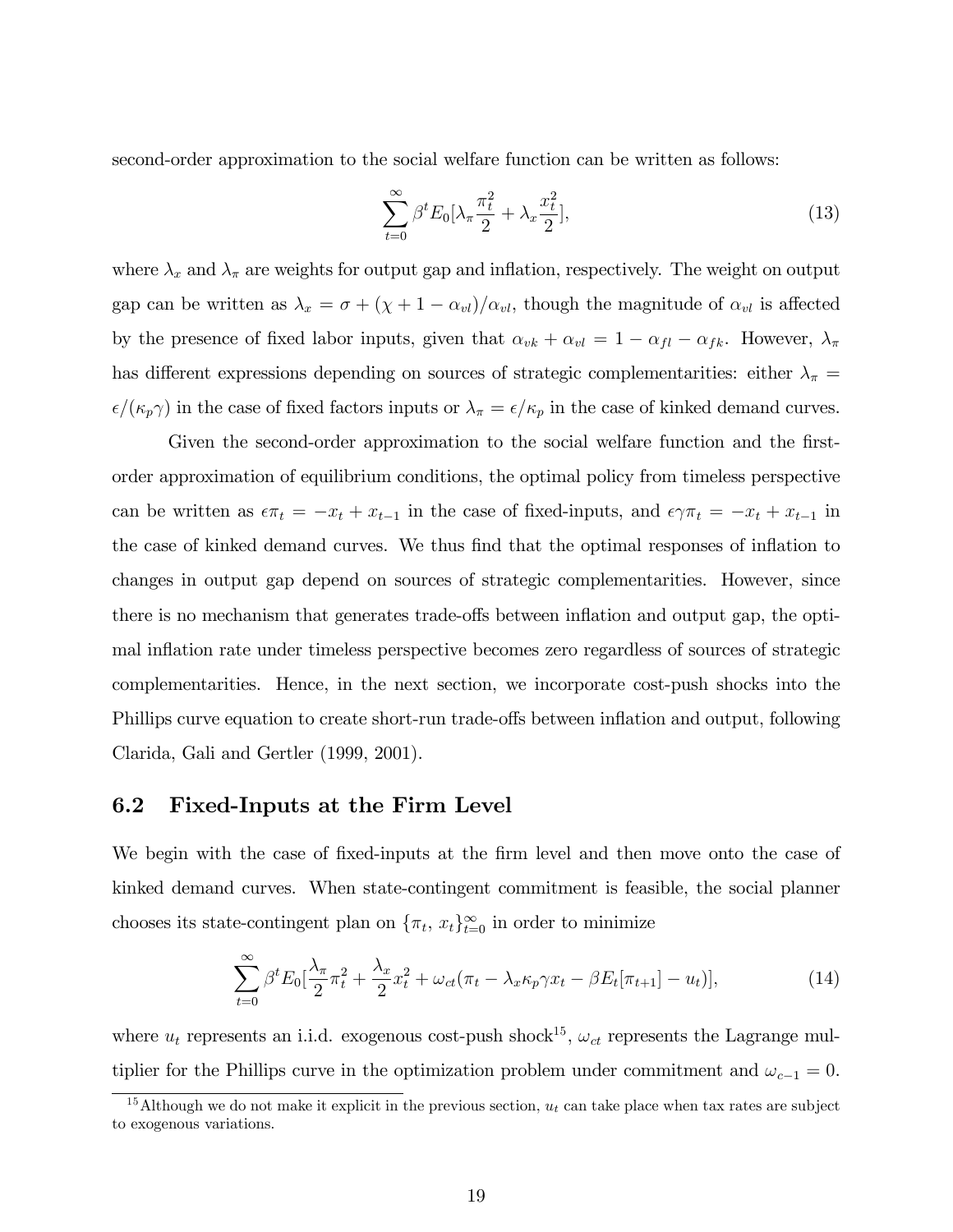Combining the first-order necessary conditions then yields the optimal policy rule that links targets:

$$
\epsilon \pi_t = -x_t + x_{t-1} \quad \text{for } t \ge 1,
$$
  
\n
$$
\epsilon \pi_0 = -x_0.
$$
\n(15)

Under discretion, the social planner can not make any binding commitment over its future policy actions, so that it has to take as given the public's expectations about the future. Hence, the optimization problem under discretion turns out to be

$$
\min_{\pi_t, x_t} \left\{ \frac{\lambda_\pi}{2} \pi_t^2 + \frac{\lambda_x}{2} x_t^2 + \omega_{dt} (\pi_t - \lambda_x \kappa_p \gamma x_t - \beta E_t[\pi_{t+1}] - u_t) \right\},\tag{16}
$$

where  $\omega_{dt}$  is the Lagrange multiplier for the Phillips curve in the optimization problem under discretion. The first-order conditions can be combined to yield

$$
\epsilon \pi_t = -x_t. \tag{17}
$$

It follows from (15) and (17) that the introduction of strategic complementarities through the fixed-capital at the firm level does not affect the optimal ratio of inflation to output gap under both of discretion and commitment. As a result, we can find that the welfare level under the optimal policy is not affected by the introduction of strategic complementarities through the Öxed-inputs at the Örm level, up to the Örst-order approximation of the optimal policy with the second-order approximation of the welfare.

## 6.3 Kinked Demand Curves

Having described the optimal policies in the case of fixed factors at the firm level, we solve the optimal policy problems when we allow for only kinked demand curves without having the Öxed-capital at the Örm level. Notice that the case of kinked demand curves corresponds to  $\gamma = 1/(1 - \mu \psi)$  and  $\lambda_{\pi} = \epsilon/\kappa_p$ . Given these definitions of parameters, we solve the optimal policy problems similar with those in the previous section. As a result, the optimal policy under commitment can be written as

$$
\epsilon \gamma \pi_t = -x_t + x_{t-1} \quad \text{for } t \ge 1,
$$
  
\n
$$
\epsilon \gamma \pi_0 = -x_0.
$$
 (18)

The optimal policy under discretion is given by

$$
\epsilon \gamma \pi_t = -x_t. \tag{19}
$$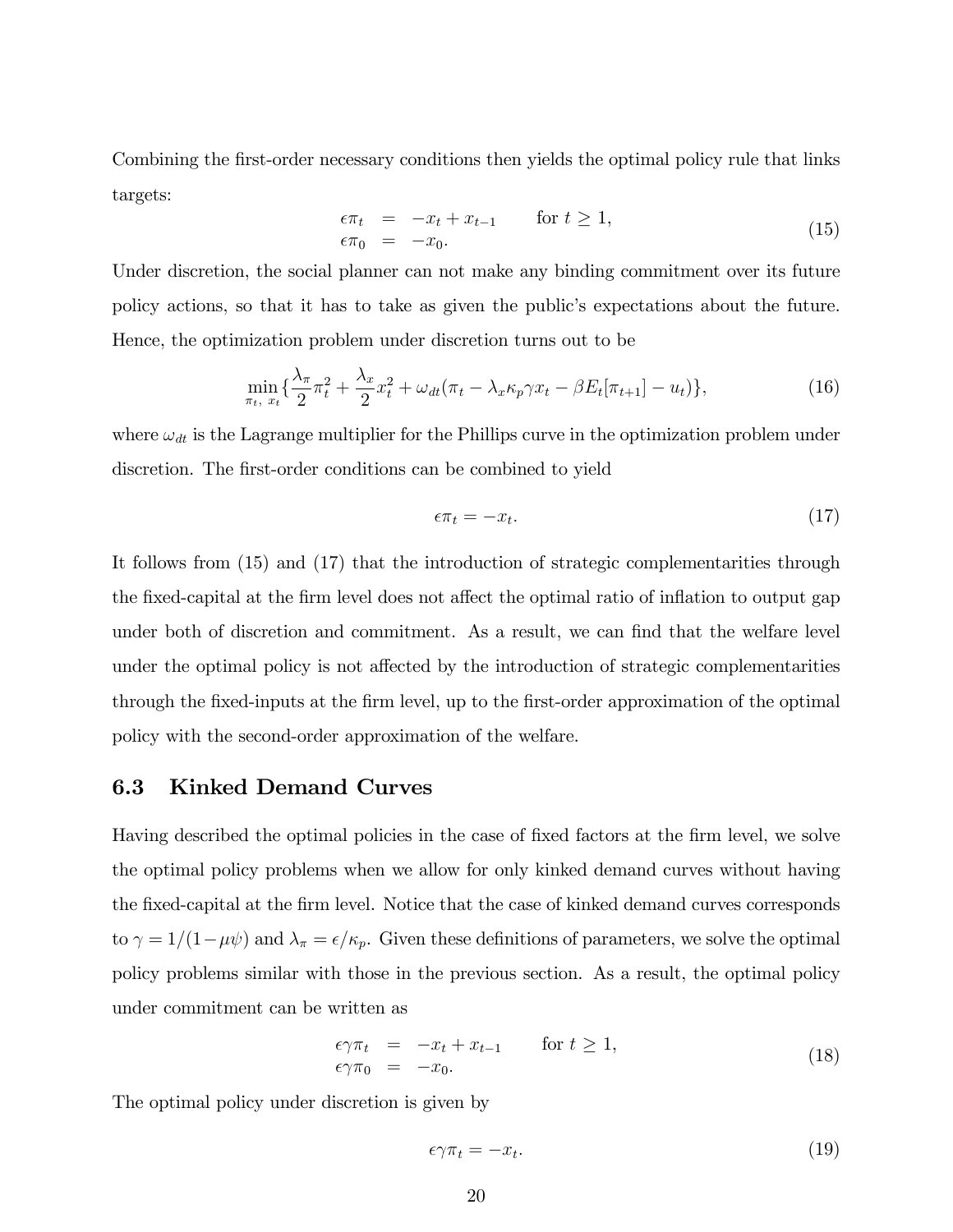It then follows that the introduction of kinked demand curves reduces the optimal response of inflation to output, as opposed to the case of the fixed factors at the firm level. The reason for this is that the introduction of kinked demand curves (through a change from the Dixit-Stiglitz preference to Dotsey-King type preference) affects the trade-off between inflation and output gap in the constraint, while it does not have any influence on the trade-off between inflation and output gap in the objective function of the social planner.

Furthermore, substituting the efficiency condition (19) into the social period loss function  $(13)$ , we can find that the period loss function at the optimum under discretion turns out to be

$$
\frac{1}{2} \frac{\epsilon (1 + \epsilon \gamma (\lambda_x \kappa_p \gamma))}{\kappa_p} \pi_t^2.
$$
 (20)

It thus follows from (20) that in the case of kinked demand curves, the optimal loss becomes smaller if inflation variability is the same. But it does not mean that the optimal loss under the same cost-push shock becomes smaller. For the strategic complementarities generated by the introduction of kinked demand curves increases the optimal response of the aggregate inflation rate to the same size of cost-push shocks. In order to see this, notice that substituting  $(19)$  into the Phillips curve specified in  $(12)$ , solving the resulting linear difference equation, and then putting the resulting solution into the period loss function yields

$$
\frac{1}{2} \frac{\epsilon}{\kappa_p (1 + \epsilon \gamma (\lambda_x \kappa_p \gamma))} u_t^2.
$$
\n(21)

As a result, we can see that the optimal loss under the same cost-push shock can be increased when the degree of real rigidity rises with the introduction of kinked-demand curves.

# 7 Costs of the Great Inflation

In this section, we use explicit functional forms of relative price distortion under each source of strategic complementarities to construct time-series of relative price distortions, taking as given a set of observed time-series of ináation rates and initial values of relative price distortions. Specifically, we measure relative price distortions that are implied by different sources of strategic complementarities under the assumption that the government in the model achieves the same set of inflation rates observed in the U.S. economy.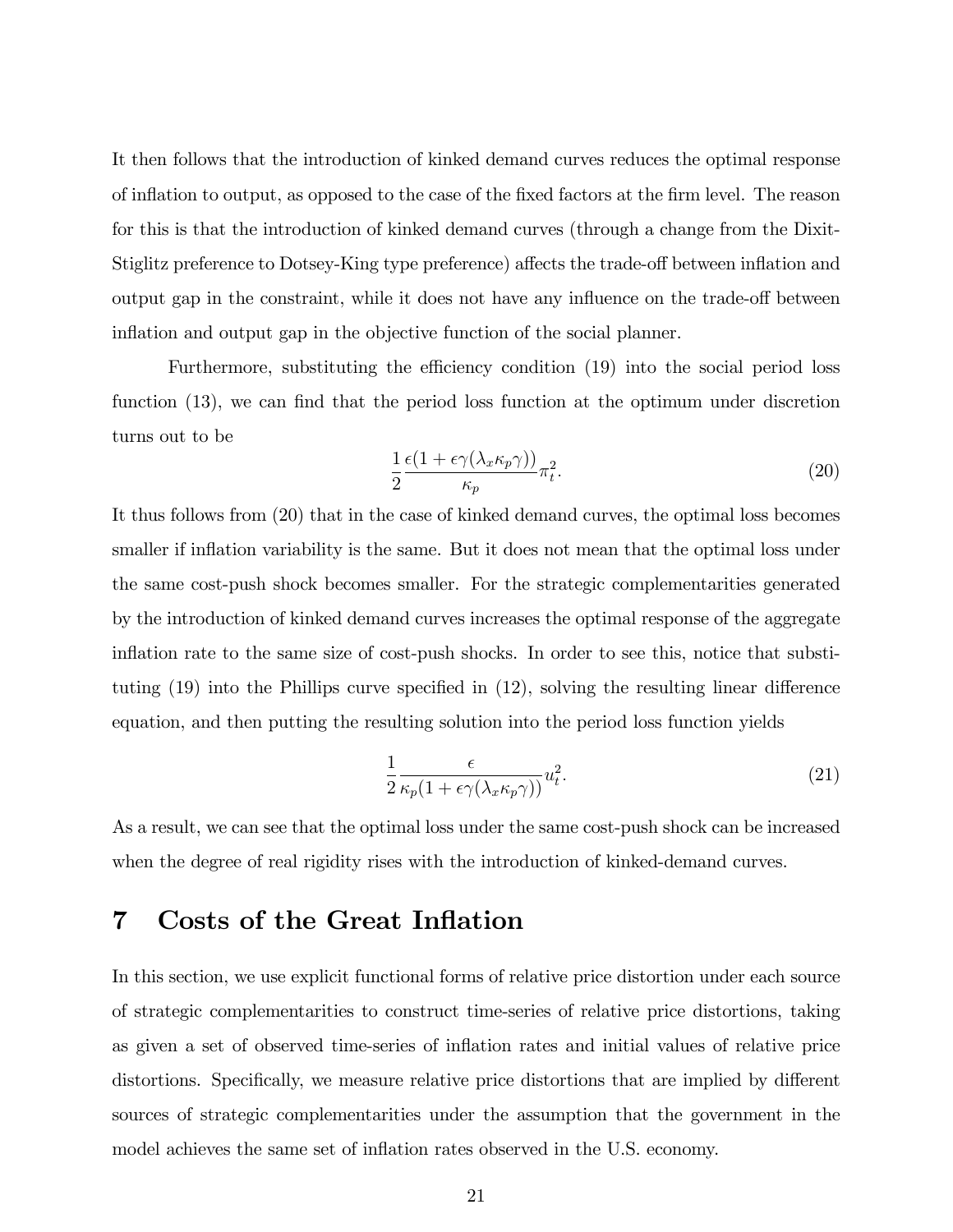### Figure 6: The Evolution of the Distortion Factor  $(\%)$

## 7.1 Dixit-Stiglitz Preferences

Consider the standard Dixit-Stiglitz aggregator, which leads to the following relationship between relative price distortion and inflation under the Calvo pricing:

$$
\Delta_t = (1 - \xi) \left(\frac{1 - \xi \Pi_t^{\epsilon - 1}}{1 - \xi}\right)^{\frac{\epsilon}{\epsilon - 1}} + \xi \Pi_t^{\epsilon} \Delta_{t-1}.
$$
\n(22)

This means that if we have an observed set of the aggregate inflation rate, denoted by  $\{\pi_t\}_{t=0}^T$ , <sup>16</sup> it is possible to construct a set of relative price distortions  $\{\Delta_t\}_{t=0}^T$  using equation (22) given an initial value of relative price distortion,  $\Delta_{-1}$ . Besides, the initial value of relative price distortion is set to be  $\Delta_{-1} = \Delta$  whose value is measured at the long-run average inflation rate in the periods before the inflation series begin.

In order to give a concrete idea about the construction of the time-series of relative price distortion, we proceed with the measure of relative price distortion (22). As a benchmark choice of parameter values, values of parameters  $\xi$  and  $\epsilon$  are, respectively, set to be  $\xi$  $= 0.6$  and  $\epsilon = 7$ , though various sets of parameter values will be used. Specifically,  $\xi = 0.60$ means that firms fix prices on average for 2.5 quarters, while  $\epsilon = 7$  implies that the steady state markup, defined as the ratio of price to marginal cost, equals 17 percent, because the steady state markup is  $\frac{\epsilon}{\epsilon-1}$ . Furthermore, the sample in this section covers the quarterly data on non-farm business sector ináation rate over the period 1947:1 - 2005:3. In addition, a sample average of non-farm business sector ináation rate over the period 1947:1 - 1959:4 is used to compute a steady state value of relative price distortion:

$$
\Delta = \frac{1 - \xi}{1 - \xi (1 + \pi)^{\epsilon}} \left( \frac{1 - \xi (1 + \pi)^{\epsilon - 1}}{1 - \xi} \right)^{\frac{\epsilon}{\epsilon - 1}}.
$$
\n(23)

The initial value of the measure of relative price distortion is then set to be  $\Delta_{-1} = \Delta$ .

Figure 6 reports constructed series of relative price distortion over the period 1960:1 - 2005:3. It demonstrates that the measure of relative price distortion rises in early 1970s,

<sup>&</sup>lt;sup>16</sup>In the previous section,  $\pi_t$  denotes the logarithmic difference between price levels at period t and  $t-1$ . In this section, when we construct the time-series of relative price distortion, we define  $\pi_t$  as the change rate of price levels at period t and  $t-1$ , so that  $\pi_t = \frac{P_t - P_{t-1}}{P_t}$ .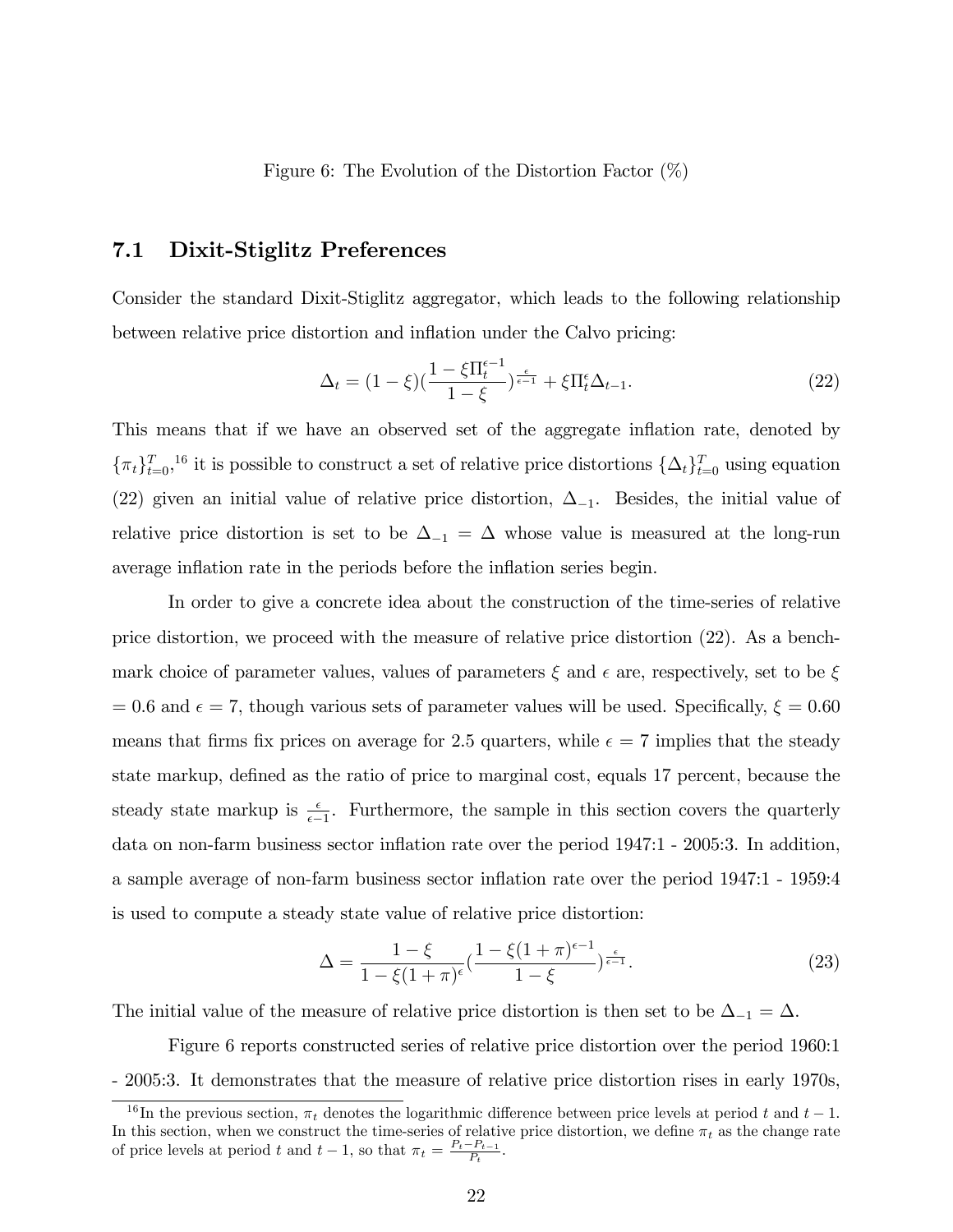reaches its peak around 1975 and then declines. The size of relative price distortion at its peak is around 2 % in terms of quarterly real output under the set of parameter values specified above. Besides, relative price distortion shows large declines after 1982, while it is stable around 1990s.

It is worthwhile to mention that the measure of relative price distortion specified in  $(22)$  depends mainly on the inflation rate. In addition, when the long-run average inflation rate is set equal to zero, the steady-state relative price distortion disappears. The central bank can therefore adjust the level of relative price distortion by controlling the rate of inflation. This in turn implies that the sample average of relative price distortion can be interpreted as representing the cost of inflation.

Furthermore, traditional works on the welfare costs of ináation has focused on the size of the deadweight loss under a money demand curve that occurs because of inflation, as can be seen in the works of Bailey (1956) and Lucas (1987, 2000). The costs of relative price distortion, however, are not associated with the frictions that make households voluntarily hold real money balances. The findings explained above thus indicate that staggered pricesetting can be an independent and significant source of the welfare costs of inflation.

## 7.2 Implications of Real Rigidities

Having discussed the output costs of ináation based on the standard Dixit-Stiglitz preference, we move onto the cases of kinked demand curves and fixed production inputs. In so doing, we choose values of relevant parameters in order to match the estimated slope coefficient of the Phillips curve. As noted earlier, this implies that the coefficient to measure the size of fixed factors inputs is  $\alpha_f = 0.58$  in the first case, while the curvature parameter of demand curves is set to be  $\psi = -8$  in the second case. Given these parameter values, we compute time-series of relative price distortion taking as given the observed time-series of aggregate inflation rate. We do this to show that these two sources of strategic complementarities have different welfare implications, even though they produce the same first-order dynamics of the aggregate inflation rate.

The results from these experiments can be summarized as follows. Above all, different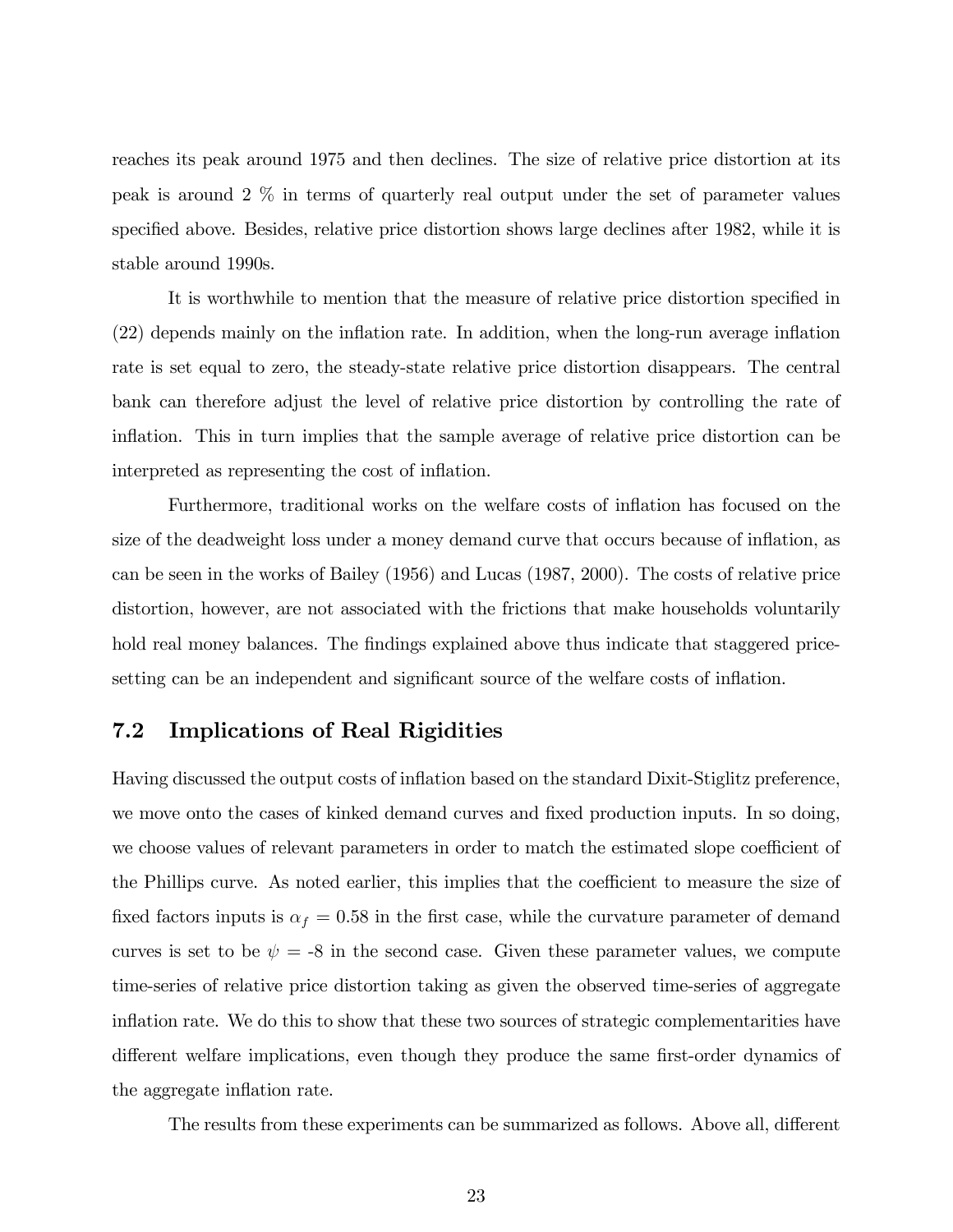sources of strategic complementarities share similar time patterns of relative price distortion during the whole sample period. Specifically, measures of relative price distortion rise in early 1970s and then decline after 1982. Thus, they show their peaks around 1975.

But their magnitudes are dramatically different. In particular, when we derive quasikinked demand curves using the Dotsey and King aggregator, relative price distortion becomes small relative to the case of the standard Dixit-Stiglitz preferences. In contrast, allowing for fixed-inputs at the firm level raises the relative price distortion. As shown in Figure 6, the peak relative price distortion under quasi kinked demand curves is less than 0.25  $\%$  of quarterly real output, whereas it becomes slightly less than 30  $\%$  in the case of fixed-inputs.

# 8 Conclusions

Many papers have studied the role of real rigidities to match the aggregate response of inflation to marginal cost. But, in all this literature, the non-linear implications of the underlying mechanism have not been further explored. This issue is of central importance to understand the monetary policy implications of micro-founded New Keynesian models. What are the different implications for the welfare costs of steady-state inflation and inflation volatility of alternative sources of real rigidities? Our analysis corroborates that alternative real rigidities lead to very different implications for the welfare costs of steady state inflation and inflation variability, although they might have identical implications for the first order dynamics of the inflation rate.

Under the presence of quasi-kinked demand, there is a strategic link between firms' marginal revenues and the incentive for price adjustment. The presence of local factor markets -fixed factor inputs-, induces a strategic link between the firm's marginal costs and the incentive for price adjustment. This different nature of the strategic linkage among firm's incentive to changes price is at the core of the asymmetric results for monetary policy that we find in this paper.

More generally, this paper puts forward the need to carefully examine mechanisms (embedded into New Keynesian dynamic general equilibrium models) observationally equiv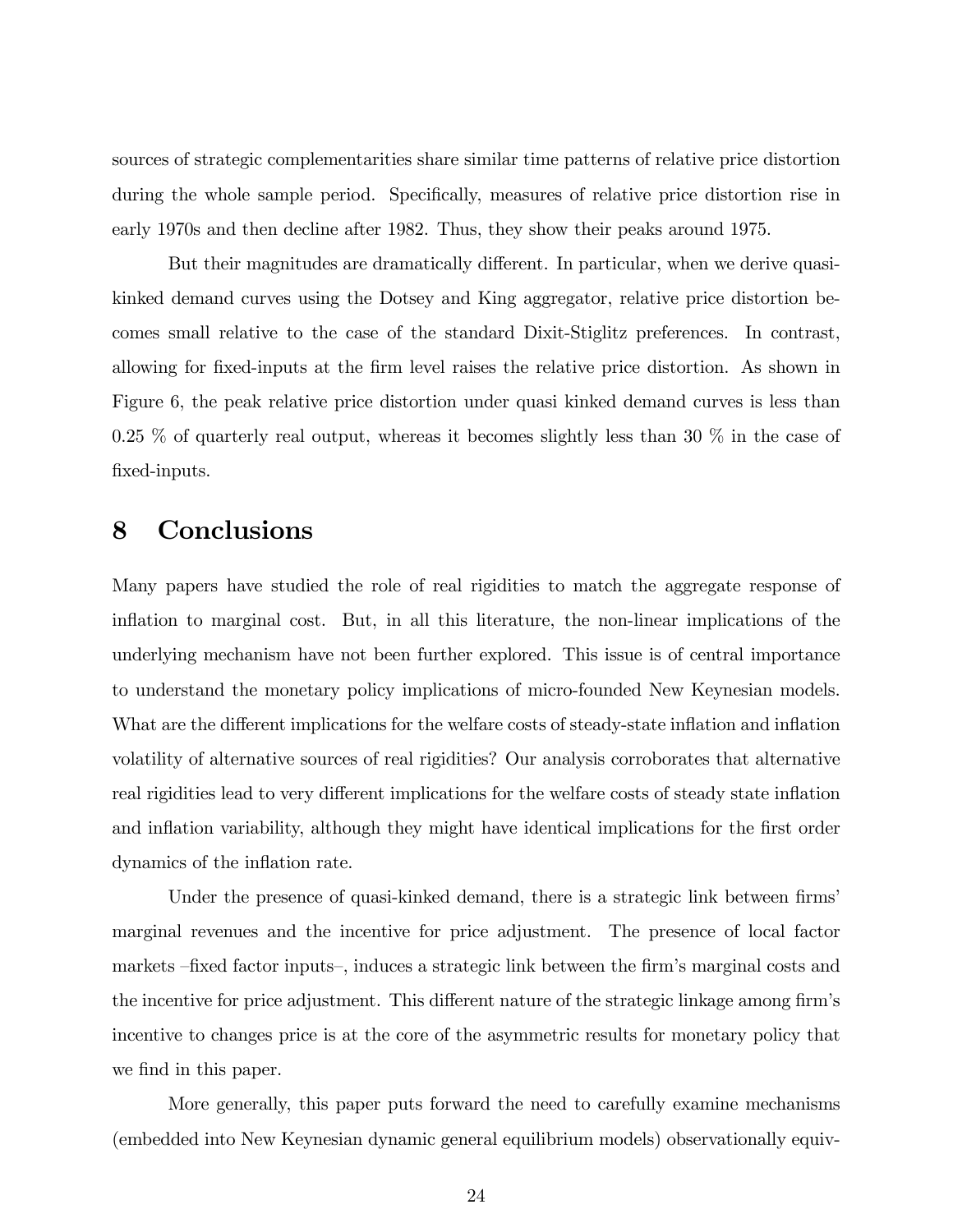alent up to first order, which may yield sharply different conclusions for monetary policy once the non-linearities implied by the models are accounted for.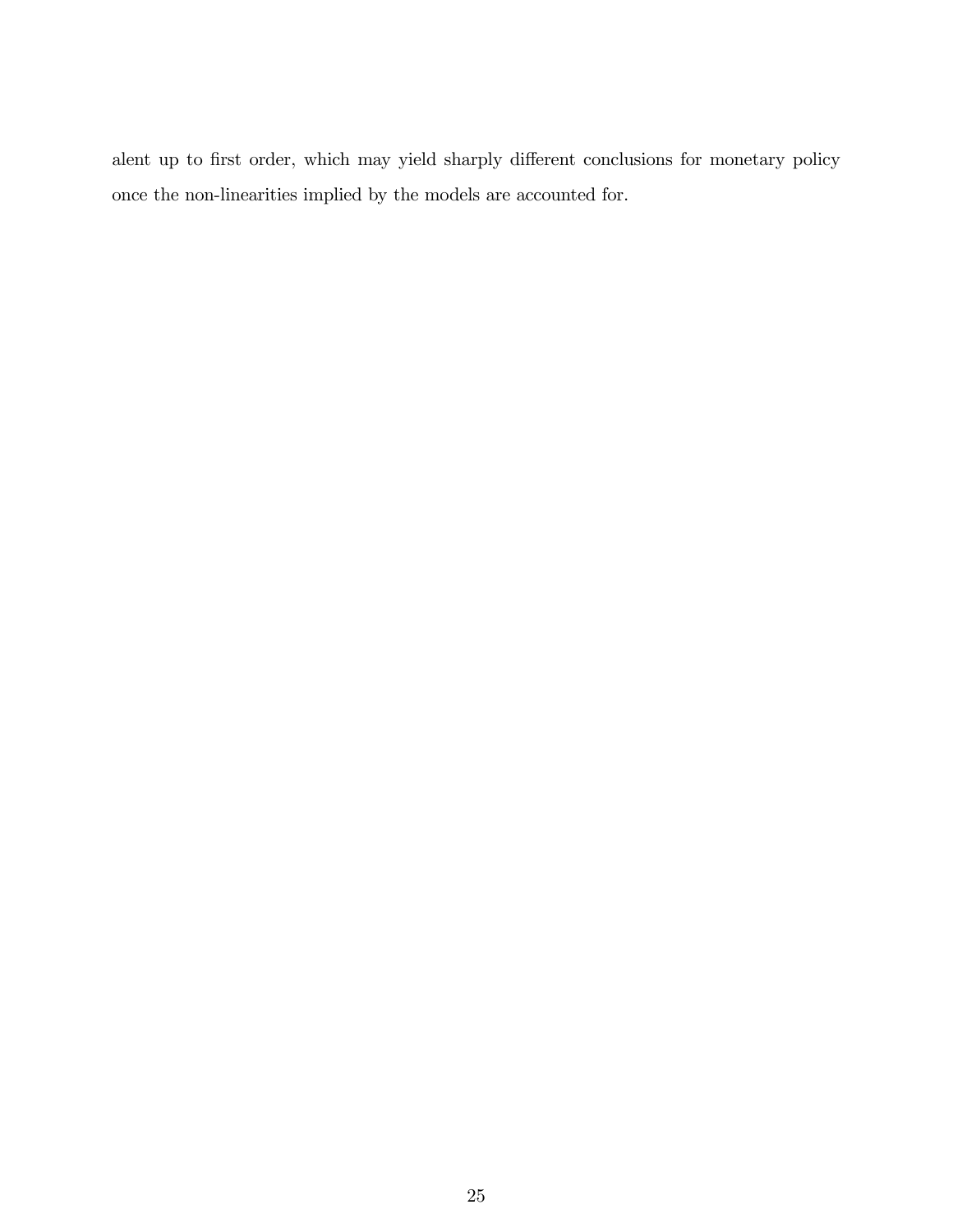# References

Altig, David, Lawrence J. Christiano, Martin Eichenbaum, and Jesper Linde (2005), Eirm-Specific Capital, Nominal Rigidities and the Business Cycle," NBER WP 11034, January 2005.

Alvarez, L., E. Dhyne, M. Hoeberichts, C. Kwapil, H. Le Bihan, P. Lünnemann, F. Martins, R. Sabbatini, H. Stahl, P. Vermeulen, and J. Vilmunen (2006), "Sticky Prices in the Euro Area: A Summary of New Micro-Evidence," Journal of the European Economic Association Apr 2006, Vol. 4, No. 2-3: 575-584.

Bailey, Martin J. (1956), "The Welfare Cost of Inflationary Finance," Journal of Political Economy, April, 64(2), pp. 93-110.

Ball, Laurence and David Romer (1990), "Real Rigidities and the Non-neutrality of Money," Review of Economic Studies 57: 183-203 (1990).

Basu, S. (1995), "Intermediate Goods and Business Cycles: Implications for Productivity and Welfare,"  $American-Economic-Review; 85(3), (June 1995), 512-31.$ 

Benigno, P. and M. Woodford (2005), "Inflation Stabilization and Welfare: the Case of a Distorted Steady State," Journal of the European Economic Association 3, 1-52.

Bergin P. and R. Feenstra (2000), "Staggered Price Setting, Translog Preferences and Endogenous Persistence," Journal of Monetary Economics, 45, 657-680.

Bils, Mark, and Pete Klenow (2004), "Some Evidence on the Importance of Sticky Prices," Journal of Political Economy 112:  $947-985$  (2004).

Blanchard, Olivier (1990), "Money and Output: A Survey, " In Benjamin Friedman and Frank Hahn (eds.), Handbook of Monetary Economics, Volume II, Chapter 15, 780-835, 1990.

Blanchard, Olivier and Stanley Fisher (1989), Lectures in Macroeconomics, MIT Press, Boston, MA.

Calvo, Guillermo (1983), "Staggered Prices in a Utility-Maximizing Framework," Journal of Monetary Economics 12: 383-398 (1983).

Chari V., P. Kehoe and E. McGrattan  $(2000)$ , "Sticky Price Models of the Business" Cycle: Can the Contract Multiplier Solve the Persistence Problem?," Econometrica, 68,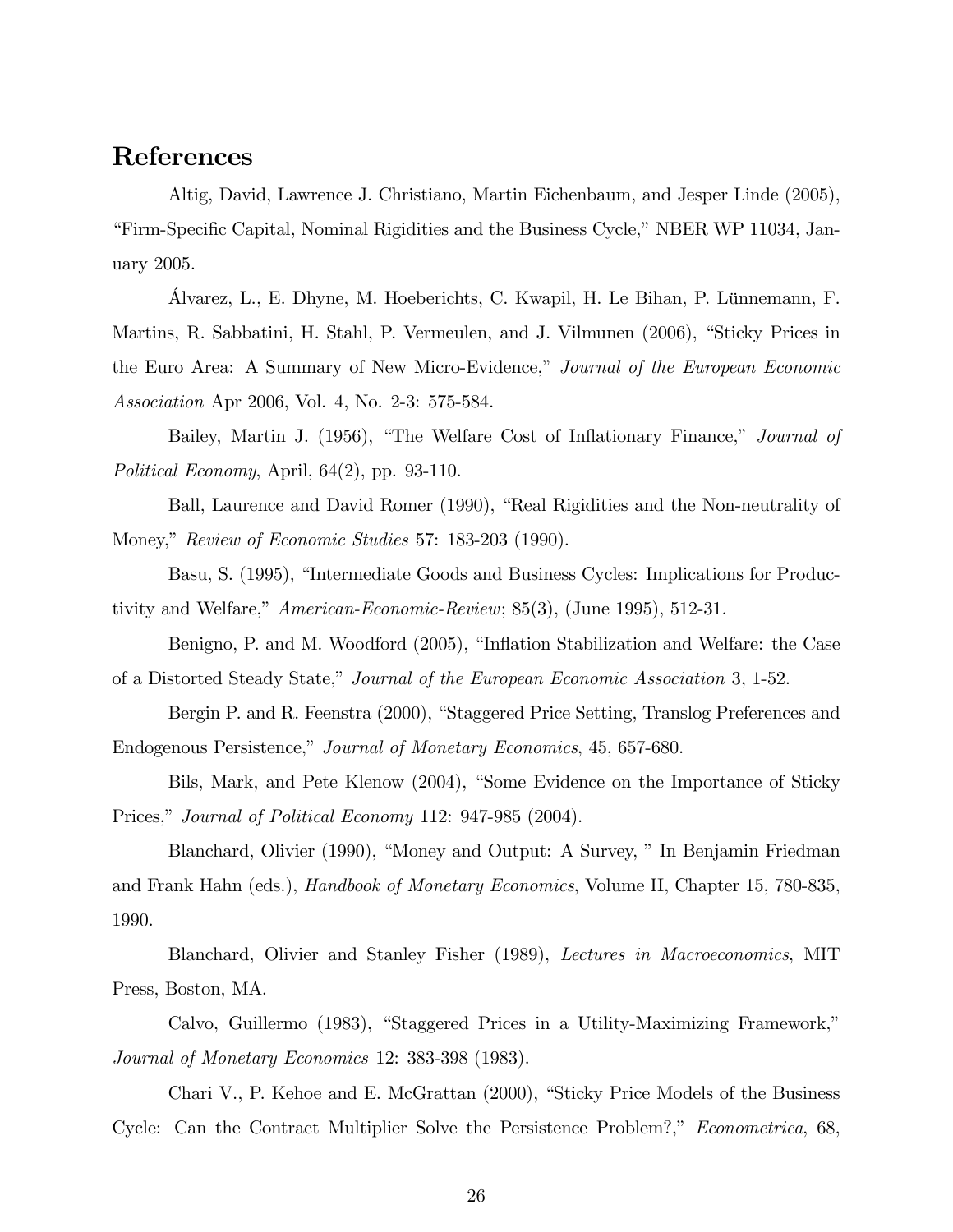1151-1179

Clarida, R., J Galí, and M. Gertler (1999), "The Science of Monetary Policy: A New Keynesian Perspective," Journal of Economic Literature XXXVII (December 1999), pp. 1661–1707.

Coenen G. and A. Levin (2004), "Identifying the influences of nominal and real rigidities in aggregate price setting behaviour," ECB Working Paper, No 418.

Christiano, Lawrence, Martin Eichenbaum, and Charles Evans, "Nominal Rigidities and the Dynamic E ffects of a Shock to Monetary Policy," 2005, Journal of Political Economy,  $113(1), 1-45$ .

Dixit, A. and J. Stiglitz (1977), "Monopolistic competition and optimum product diversity," American Economic Review,  $67(3)$ , June, 297-308.

Dotsey, Michael and Robert King (2005a): "Implications of state dependent pricing for dynamic macroeconomic models," Journal of Monetary Economics, 52, 213-242.

Dotsey, Michael and Robert King (2005b): "Pricing, Production and Persistence," NBER Working Paper, February 2005.

Eichenbaum M. and J. Fisher (2004): "Evaluating the Calvo Model of Sticky Prices," NBER Working Paper, No 10617.

Erceg, C. J., D. W. Henderson, and A. T. Levin (2000). "Optimal Monetary Policy with Staggered Wage and Price Contracts," Journal of Monetary Economics 46, 281-313

Gali, Jordi, Mark Gertler, and J. David Lopez-Salido, (2001) "European Inflation Dynamics," European Economic Review 45: 1237-1270 (2001).

Goodfriend, M and R. King, (1997) "The New Neoclassical Synthesis and the Role of Monetary Policy," NBER Macroeconomics Annual, 1997, 231-283.

King, R. and A. Wolman (1999), "What Should Monetary Policy Do If Prices Are Sticky?," in John B.Taylor, ed., Monetary Policy Rules, University of Chicago Press for National Bureau of Economic Research, Cambridge, MA, 1999, 349-404.

Klenow, P. and Jon Willis, (2006) "Real Rigidities and Nominal Price Changes", mimeo Stanford University, March 2006.

Huang, Kevin X.D. and Zheng Liu (2001), "Production Chains and General Equilib-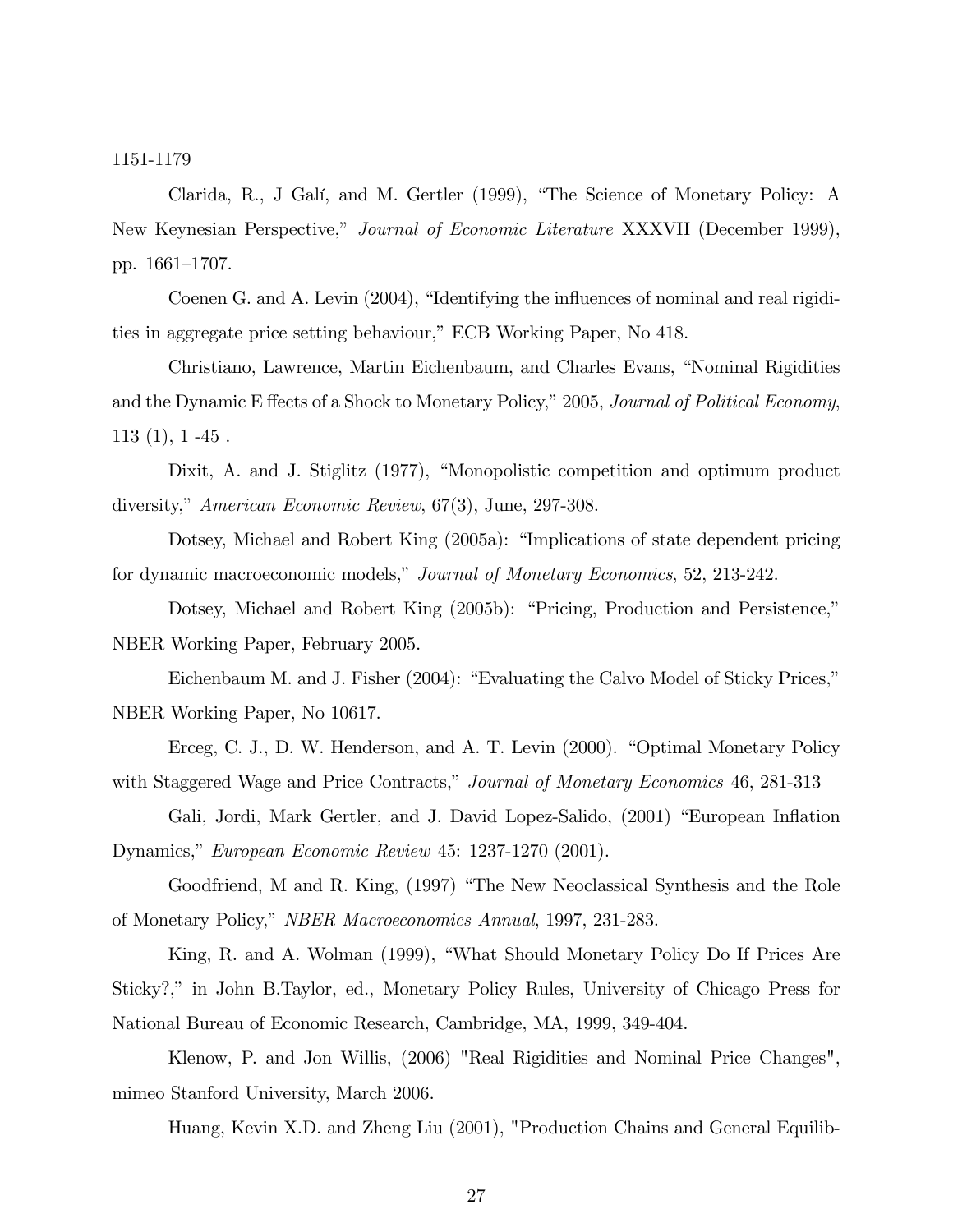riumAggregate Dynamics," Journal of Monetary Economics, vol 48 no.2 ( October 2001), 437-462.

Khan, A. Robert King, and Alexander L. Wolman (2003) "Optimal Monetary Policy," The Review of Economic Studies 60, 825-860.

Kimball M., (1995): "The Quantitative Analytics of the Basic Neomonetarist Model," Journal of Money, Credit and Banking, 27, 1241-1277.

Levin, A. and Lopez-Salido, D. (2004), "Optimal Monetary Policy and Endogenous Capital Accumulation," paper presented at the NBER Summer Institute, July 2004.

Levin, Andrew T. Alexei Onatski, John C. Williams, and Noah Williams (2005), *i*Monetary Policy Under Uncertainty in Micro-Founded Macroeconometric Models,<sup>*n*</sup> NBER Macroeconomic Annual 2005

Lucas, Robert E. (1987), Models of Business Cycles, 1985 Yrjo Jahnsson Lectures, Oxford, England: Basil Blackwell.

Lucas, Robert E. (2000), "Inflation and Welfare," *Econometrica*, March,  $68(2)$ , pp. 247-74.

Sbordone, Argia (2002) "Prices and Unit Labor Costs: A New Test of Price Stickiness," Journal of Monetary Economics 49: 265-292 (2002).

Schmitt-Grohé, Stephanie, and Martin Uribe (2005a): "Optimal Fiscal and Monetary Policy in a Medium-Scale Macroeconomic Model: Expanded Version," NBER Working Paper 11417.

Schmitt-Grohé, Stephanie, and Martin Uribe (2005b): "Optimal Inflation Stabilization in a Medium-Scale Macroeconomic Model", NBER Working Paper 11854.

Woodford, Michael, (2003): Interest and Prices: Foundations of a Theory of Monetary Policy, Princeton: Princeton University Press, 2003.

Woodford, M. (2005): "Firm-Specific Capital and the New-Keynesian Phillips Curve," International Journal of Central Banking

Yun, Tack, (1996) "Nominal Price Rigidity, Money Supply Endogeneity, and Business Cycles," Journal of Monetary Economics 37: 345-370.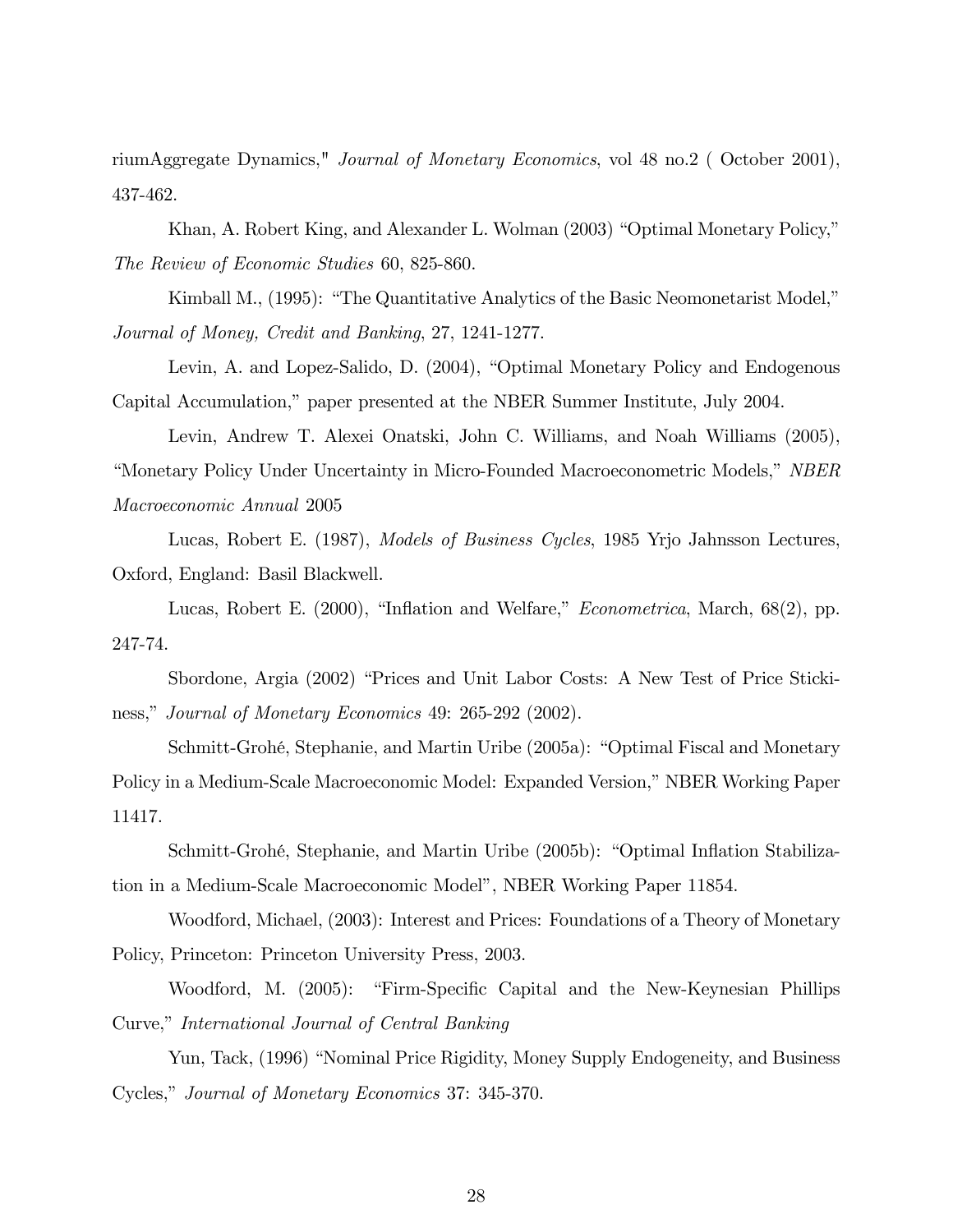### Appendix A: The Calibration of Quasi-Kinked Demand

The purpose of this appendix is to overview how the existent literature has proceeded in calibrating demand functions with non-constant elasticity and to relate it with the specification presented in the main text (e.g. Dotsey and King  $(2005)$ ). To do this, we start by relating the curvature of the demand function, i.e. the parameter  $\psi$ , with the degree of pass-through from marginal costs to prices. In the absence of other sources of strategic complementarities Woodford (2003, 2005) and Eichenbaum and Fisher (2005) have shown that the degree of pass-through from a rise in the marginal costs to prices,  $\gamma$ , takes the following equivalent form:

$$
\gamma = \frac{1}{\eta \epsilon_{\mu} + 1} = \frac{1}{\frac{\epsilon_p}{\eta - 1} + 1} \tag{24}
$$

where  $\epsilon_{\mu}$  denotes the *elasticity of markup*,  $\mu$ , with respect to changes in relative demand,  $\tilde{Y}$ , evaluated at the steady state:  $\epsilon_{\mu} = \frac{\partial \mu}{\partial \tilde{V}}$  $\partial Y$  $\frac{Y}{\mu}$ ; and  $\epsilon_p$  denotes the percent change in the elasticity of demand,  $\eta$ , due to a one percent change in the relative price,  $\tilde{P}$ :  $\epsilon_p = \frac{\partial \eta}{\partial \tilde{P}} \frac{\tilde{P}}{\eta}$ . The latter is used by Eichenbaum and Fisher (2005), while the former is used by Kimball (1995) and Woodford (2003, 2005), respectively.<sup>17</sup> From expression (24) it follows that,  $\eta \epsilon_{\mu} = \frac{\epsilon_p}{n}$  $\frac{\epsilon_p}{\eta-1}$ . At zero steady state inflation, the elasticity  $\eta = \epsilon$ , and hence we pind down the value of the elasticity by setting a value for the gross markup, i.e.  $\mu \equiv \frac{\epsilon}{\epsilon - \mu}$  $\frac{\epsilon}{\epsilon-1}$ . Then, under the Dotsey and King (2004) specification, it follows that,  $\epsilon_p = -\epsilon \psi$ , which implies that:  $\psi = -\frac{\epsilon_p}{\epsilon} = -(\epsilon - 1)\epsilon_\mu < 0$ . This allows to write the expression for  $\gamma$  as a function of the steady state markup and the curvature parameter  $\psi$ , i.e.

$$
\gamma = \frac{1}{1 - \mu \psi}.
$$

The previous expression can be used to infer the curvature of the demand function that matches a certain degree of pass-through from a rise in the marginal costs to prices:  $\psi = -\frac{1-\gamma}{\mu\gamma}$ . Hence, for an given steady state markup, the lower the passthrough the higher the absolute value of  $\psi$ , i.e. the higher the degree of curvature; and, for a given degree of passthrough, the lower the steady state markup (i.e. the higher the elasticity of demand) the higher the degree of curvature.

Kimball (1995), Woodford (2003, 2005), and Eichenbaum and Fisher (2005) implicitly calibrate the curvature of the demand function by setting the value of the parameter  $\gamma$ . All of them assume a value for the -zero inflation-steady state markup  $\mu = 1.1$ -i.e. 10% which implies a value for  $\eta = \epsilon = 11$ . Under this assumption, Kimball calibration sets a value for  $\epsilon_{\mu} = 4.28$ , which implies a value for  $\gamma = 0.021$ , and corresponds to a extremely high degree of curvature,  $\psi = -42.8$ . Woodford (2005) calibrates the pass-through parameter  $\gamma = 0.5$ , and Eichenbaum and Fisher (2005) and Coenen and Levin (2005) calibrate  $\gamma$  between 0.23 and 0.5 (this corresponds to values for  $\epsilon_p$  ranging between 10 to 33). These numbers imply that, for a 10% steady state markup, the degree of curvature  $\psi$  will vary between  $-0.9$ , and -3, respectively. Notice that, holding the same degree of passthrough (i.e.  $\epsilon_p = 10, 33$ ) but assuming a higher steady state markup of  $20\% - \epsilon = 6$ , requires a higher curvature of the demand, i.e.  $\psi$  ranges between  $-1.7$  and  $-5.5$ .

 $17$ Coenen and Levin (2005) refer to this coefficient as the relative slope of the demand elasticity around its steady-state, i.e.  $\epsilon_p = 1 + \eta + \eta \frac{G'''}{G''}$ , which is related to the curvature of the demand function since it involves the second and third derivatives of the aggregator  $G$ . Klenow and Willis (2005) refer to this expression as the super-elasticity, or the rate of change of the elasticity.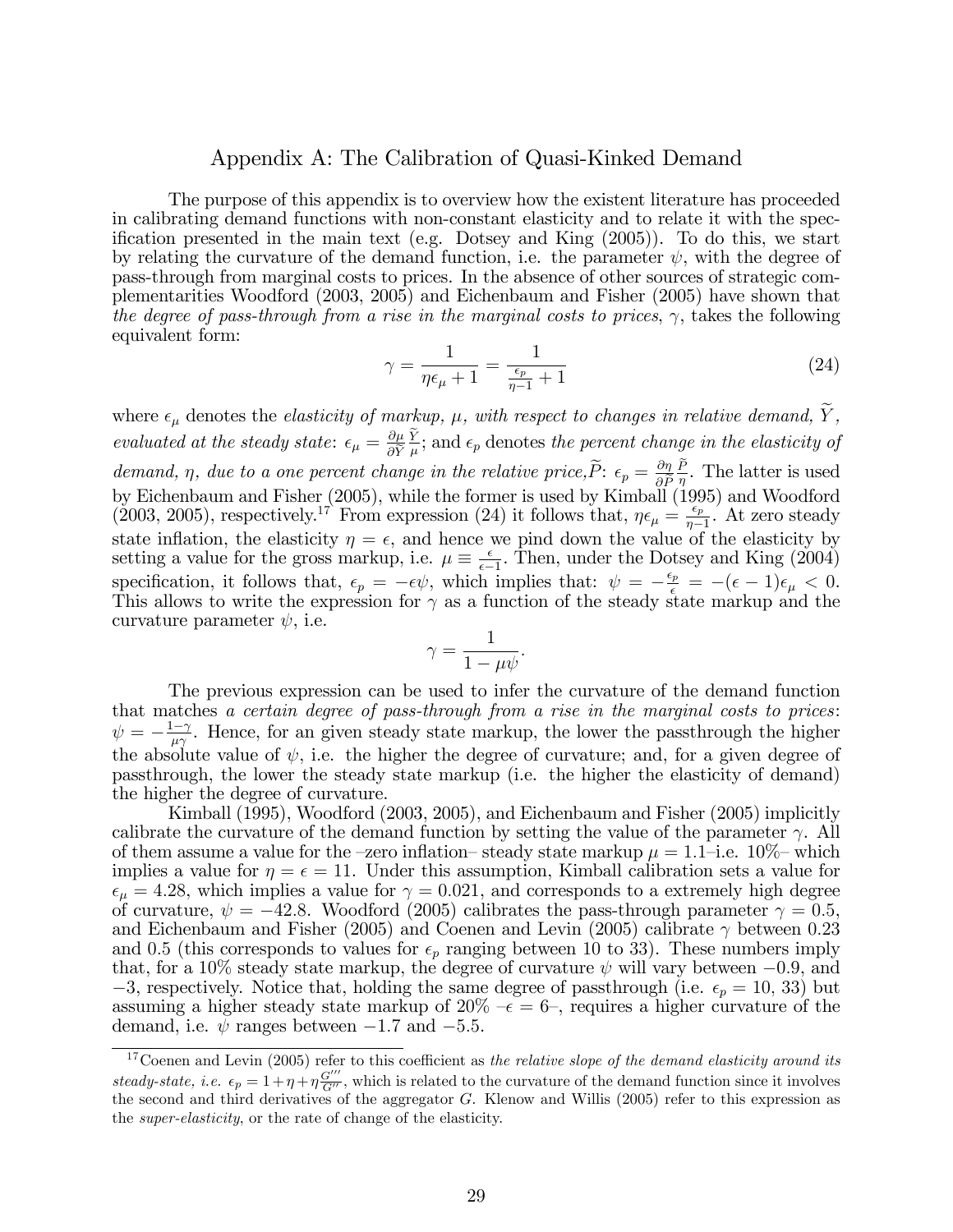Related Literature Instead of the previous work, Chari, Kehoe and Mcgrattan (2000) and Bergin and Feenstra (2000) emphasize a direct measure of the curvature of demand through its implications for the percent reduction in relative demand -market sharedue to a one percent increase in the relative price,  $\zeta$ . To do that, these authors compute a second order Taylor expansion of the quasi-kinked relative demand,  $Y_t$ , around the relative price,  $P_t(j)$ . This yields to

$$
\widetilde{Y}_t(j) \cong 1 - \eta(\widetilde{P}_t(j) - 1) + \frac{\eta \vartheta}{2} (\widetilde{P}_t(j) - 1)^2 \tag{25}
$$

where the parameter  $\vartheta = \frac{G'Y''}{\tilde{v}_I}$  $\frac{y_1^{\nu}y_2^{\nu}}{y_1^{\nu}}$ , is evaluated at the steady state. It is easy to find a relationship among the two elasticities ( $\epsilon_p$  and  $\epsilon_\mu$ ) and the parameter  $\vartheta$ . To see this, we first take a log-linear approximation approximation to the elasticity of demand,  $\eta(Y)$ . This yields to  $\widehat{\eta}(Y) \simeq -e_y \widetilde{Y}$ , where represents log-deviation respect to the steady state, and  $e_y = \frac{(1+\eta-\vartheta)}{\eta}$ . From this follows that the parameter  $\vartheta = 1 + \eta(1 - e_y)$ , where  $e_y = \frac{\partial \eta}{\partial \tilde{Y}}$  $\partial Y$  $\frac{Y}{\eta}$ , and can easily be related to  $\epsilon_{\mu}$  through the following expression  $e_y = (\eta - 1)\epsilon_{\mu}$ . Hence, in a zero inflation steady state,  $e_y = (\epsilon - 1)\epsilon_\mu$ , which corresponds to the curvature parameter,  $-\psi$ , under the Dotsey and King (2004) quasi-kinked demand specification.

From expression (25) it is possible to obtain the percent reduction in relative demand -market share- due to a 1 percent increase in the relative price is given by  $\zeta = -\eta(.01) +$  $\eta\vartheta$  $\frac{m^2}{2}$ (.01)<sup>2</sup>. Hence, it is now clear how to translate the calibration of Woodford (2005) and Eichenbaum and Fisher (2005) into the percent reduction in relative demand -market sharedue to a 1 percent increase in the relative price. Hence, assuming a value for  $\epsilon_p = 10$  and  $\eta = 11$  (i.e.  $\gamma = 0.5$ ), then  $\epsilon_{\mu} = \frac{\epsilon_p}{(\eta - 1)\eta} = \frac{10}{10*11} = \frac{1}{11} = 0.09$  and  $e_y = (11 - 1)\frac{1}{11} = 0.9$ ,  $\vartheta = 1 + 11(1 - 0.9) = 2.1$ ; which implies that  $\zeta = -11(.01) + \frac{11*2.1}{2}(.01)^2 \simeq -0.108$ . That is, this curvature of demand implies that a **one** percent increase in the relative price results in a 10.8 percent reduction in relative demand. Under the assumption of  $\epsilon_p = 30$ , then  $\epsilon_{\mu} = \frac{3}{11}$ ,  $e_y = \frac{30}{11}$ , and  $\vartheta = 1 + 11 * (1 - 30/11) = -21$ , and we can obtain that  $\zeta = -11(.01) - \frac{11*21}{2}(.01)^2 \simeq -0.12$ , i.e. the percent reduction in relative demand -market share- due to a 1 percent increase in the relative price results in a 12 percent.

Bergin and Feenstra  $(2000)$  uses a different strategy. They assume that the aggregator,  $G$ , is a translog function, so the expression for he relative demand of good i takes the following particular form:

$$
\widetilde{Y}_i = \left[ \frac{1 + (\eta - 1) \log \left( \frac{\overline{P}_{-i}}{P_i} \right)}{P_i} \right] P_t \tag{26}
$$

where  $\overline{P}_{-i}$  represents the average price set by competitors, and the own-price elasticity of demand, i.e.  $\eta(Y_i) = 1 - \frac{\phi}{s(\tilde{Y})}$  $\frac{\phi}{s(\tilde{Y}_i)}$ , where s represents the expenditure share of good *i*, and  $\phi$ is a constant. Then, it follows that  $e_p = \frac{\partial \eta}{\partial \tilde{\mathcal{W}}}$  $\partial Y$  $\frac{\tilde{Y}}{\eta} = \frac{(\eta - 1)^2}{\eta}$ . They calibrate the steady state markup equal to 50%, which implies a value of  $\eta = 3$ . From expression (26) if follows that this is the only parameter that determines the curvature of the demand. Hence, a 2% rise in the relative price of good i from steady state leads to a fall in demand of:  $1-(1+(3-1))$  $1$ <sup>\*</sup>log( $1/1.02$ )) $/1.02=1$ -0.942=0.058, i.e slightly more than a 5%; and accordingly a rise in the relative prices of 3% leads to a fall of 8:7%. Notice that Bergin and Feenstra (2000) sets  $e_y=4/3$ ,  $\epsilon_\mu=2/3$  or  $\epsilon_p=4$ . This is implies a value for  $\gamma=0.33$ , and in terms of the Dotsey and King (2005) it corresponds to  $\psi = -1.33$ .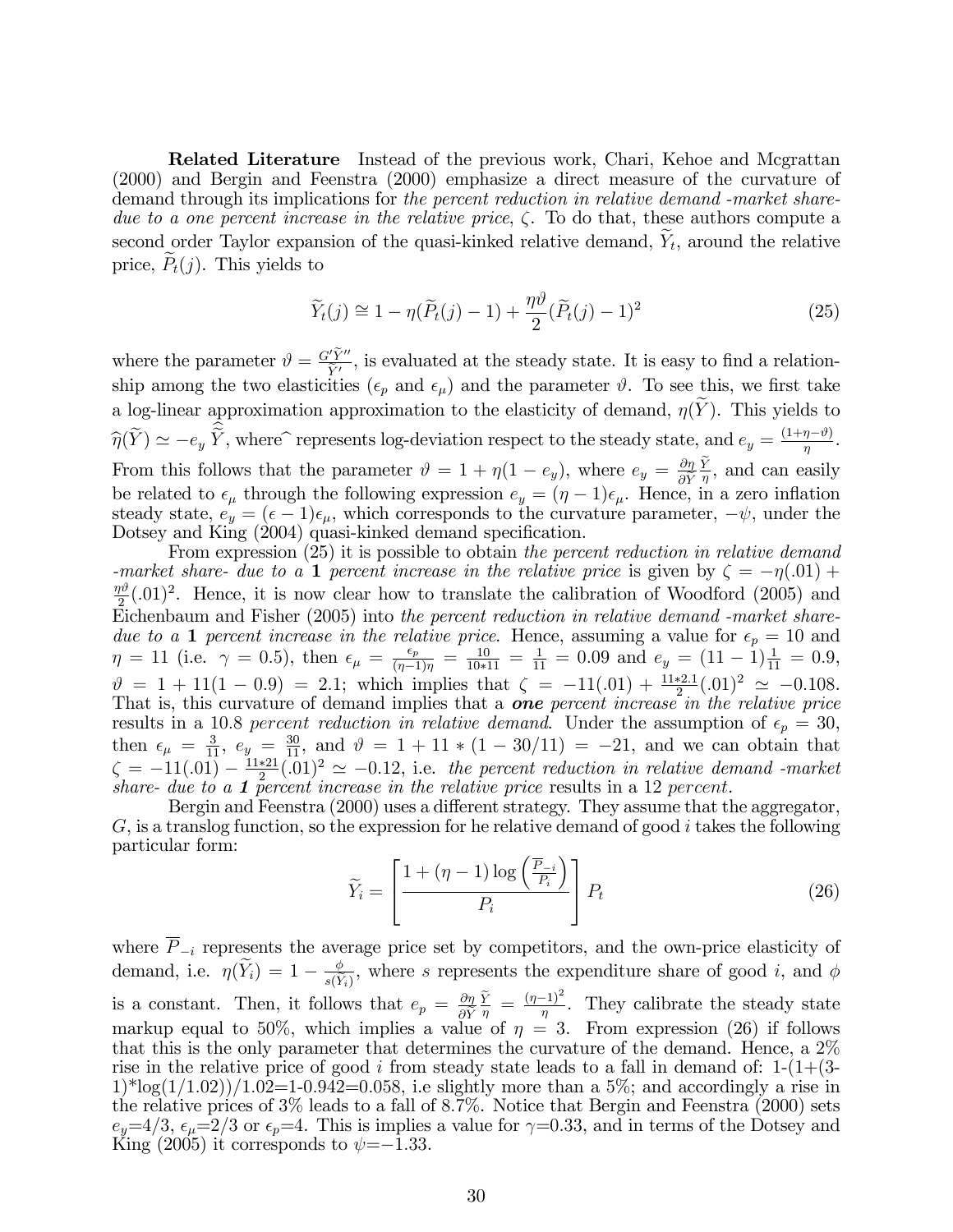### Appendix B: Key Derivations

**Households Optimality Conditions** The flow-budget constraint at period  $t$  of the representative household can be written as

$$
C_t + E_t[Q_{t,t+1} \frac{B_{t+1}}{P_{t+1}}] + M_{t+1} = \frac{B_t + M_t}{P_t} + \frac{W_t}{P_t} N_t + \Phi_t - T_t,
$$

where  $B_{t+1}$  denotes a portfolio of nominal state contingent claims in the complete contingent claims market,  $Q_{t,t+1}$  is the stochastic discount factor for computing the real value at period t of one unit of consumption goods at period  $t + 1$ ,  $W_t$  is the nominal wage rate,  $T_t$  is the real lump-sum tax, and  $\Phi_t$  is the real dividend income. The first-order conditions for consumption and labor supply can be combined to yield

$$
\chi_0 C_t^{\sigma} N_t^{\chi} = \frac{W_t}{P_t}.
$$
\n
$$
(27)
$$

The optimization condition for bond holdings is

$$
Q_{t,t+1} = \beta \left(\frac{C_t}{C_{t+1}}\right)^{\sigma}.
$$
\n(28)

Hence, if  $R_t$  represents the risk-free (gross) nominal rate of interest at period t, the absence of arbitrage at an equilibrium gives the following Euler equation:

$$
\beta E_t[R_t(\frac{C_t}{C_{t+1}})^{\sigma} \frac{P_t}{P_{t+1}}] = 1. \tag{29}
$$

The money-bonds portfolio allocation decision is given by

$$
\nu_0 \left(\frac{M_t}{P_t}\right)^{-\nu} = (R_t - 1)C_t^{-\sigma} \tag{30}
$$

#### Profit Maximization Conditions

Marginal Costs under Fixed Inputs The production function of an individual firm is given by

$$
Y_t(j) = A_t K_f^{\alpha_{fk}} K_{vt}(j)^{\alpha - \alpha_{fk}} N_f^{\alpha_{fl}} N_{vt}(j)^{1 - \alpha - \alpha_{fl}},
$$

where  $K_f(j)$  and  $L_f(j)$  are fixed capital and labor,  $K_{vt}(j)$  and  $L_{vt}(j)$  are variable capital and labor,  $\alpha_{fk}$  and  $\alpha_{fl}$  are output elasticities of fixed capital and labor. Notice that letting  $\alpha_f$ denote the sum of output elasticities of fixed inputs, we have  $\alpha_f = \alpha_{fk} + \alpha_{fl}$ . In addition, the output elasticity of variable labor can be written as:  $\alpha_{vl} = 1 - (\alpha + \alpha_{fl})$ . We assume that amounts of fixed capital and labor respectively are the same across firms. It is also assumed that there are perfectly competitive factors markets for variables inputs in which their prices are fully flexible.

Given the functional forms of production function specified above, minimizing total costs of obtaining variable inputs leads to the following optimization condition:

$$
\frac{K_{vt}(j)}{N_{vt}(j)} = \frac{\alpha - \alpha_{fk}}{1 - \alpha - \alpha_{fl}} \frac{W_t}{R_t},
$$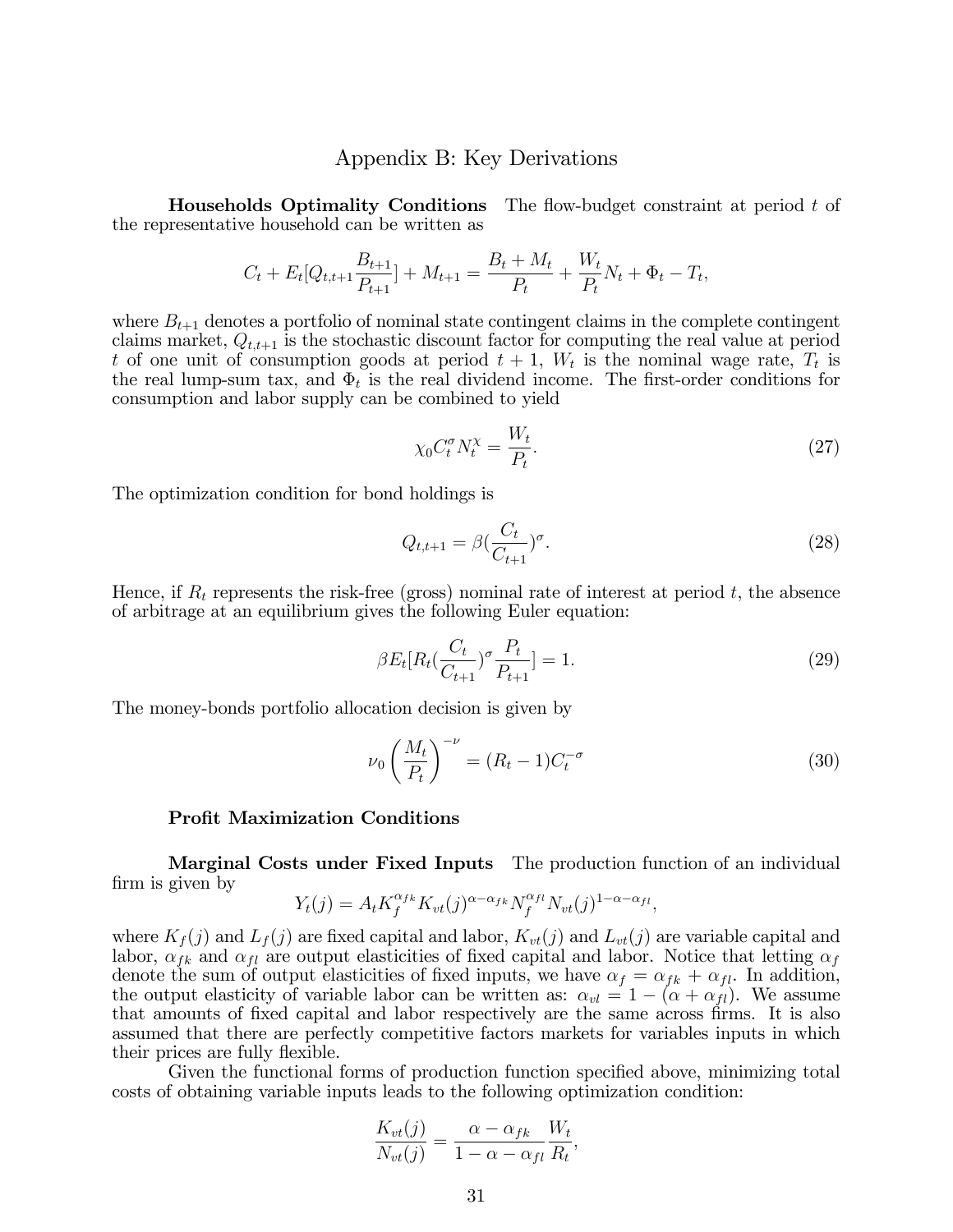where  $W_t$  is the real wage at period t and  $R_t$  is real rental rate at period t. It then follows that the aggregate variable capital and labor can be written as

$$
\frac{W_t}{R_t} = \frac{1 - \alpha - \alpha_{fl}}{\alpha - \alpha_{fk}} \frac{K_{vt}}{N_{vt}},
$$

where the aggregate variable capital and labor are defined as

$$
K_{vt} = \int_0^1 K_{vt}(j) \, dj : \quad N_{vt} = \int_0^1 N_{vt}(j) \, dj.
$$

In order to derive cost function of variable inputs in terms of individual output, notice that substituting the cost-minimization condition specified above into production function and then rearranging, we have

$$
Y_t(j) = A_t Z_t N_{vt}(j)^{1-\alpha_f}.
$$

where  $Z_t$  is defined

$$
Z_t = \left(\frac{\alpha - \alpha_{fk}}{1 - \alpha - \alpha_{fl}} \frac{W_t}{R_t}\right)^{\alpha - \alpha_{fk}} K_f^{\alpha_{fk}} N_f^{\alpha_{fl}}.
$$

Here,  $Z_t(j)$  does not depend on price and output decisions at period t of individual firms. Meanwhile, substituting the cost-minimization condition specified above into the total-cost of obtaining variable inputs

$$
W_t N_{vt} + R_t K_{vt} = \frac{1 - \alpha_f}{1 - (\alpha + \alpha_{fl})} W_t N_{vt}(j)
$$

As a result, the cost-function of variable inputs can be written as

$$
TC_{vt}(j) = V_t Y_t(j)^{\frac{1}{1-\alpha_f}},
$$

where  $V_t(j)$  is defined as

$$
V_t = \frac{(1 - \alpha_f)}{1 - (\alpha + \alpha_{fl})} W_t (A_t Z_t)^{-\frac{1}{1 - \alpha_f}}.
$$

Given the cost-function defined above, the marginal cost at period  $t$  can be written as

$$
MC_{vt}(j) = \left(\frac{V_t}{1-\alpha_f}\right)Y_t(j)^{\frac{\alpha_f}{1-\alpha_f}}.
$$

Intertemporal Profit Maximization When firms are able to change prices in period t, their expected discounted sum of profits can be written as

$$
\max_{\{P_t^*\}} \sum_{k=0}^{\infty} \beta^k E_t[Q_{t,t+k}(TR_{t+k} - TC_{t+k})],
$$

where  $TR_{t+k}$  denotes the total revenue at period  $t + k$ , and  $TC_{t+k}$  denotes the total cost at period  $t + k$ , and  $(1 + \tau_p)$  is a fiscal production subsidy factor. The total revenue at period  $t+k$  is

$$
TR_{t+k} = \frac{1+\tau_p}{1+\psi} \left(\frac{P_t^*}{P_{t+k}}\right)^{1-\epsilon(1+\psi)} \lambda_{t+k}^{\epsilon(1+\psi)} Y_{t+k} + \frac{\psi(1+\tau_p)}{1+\psi} \frac{P_t^*}{P_{t+k}} Y_{t+k}.
$$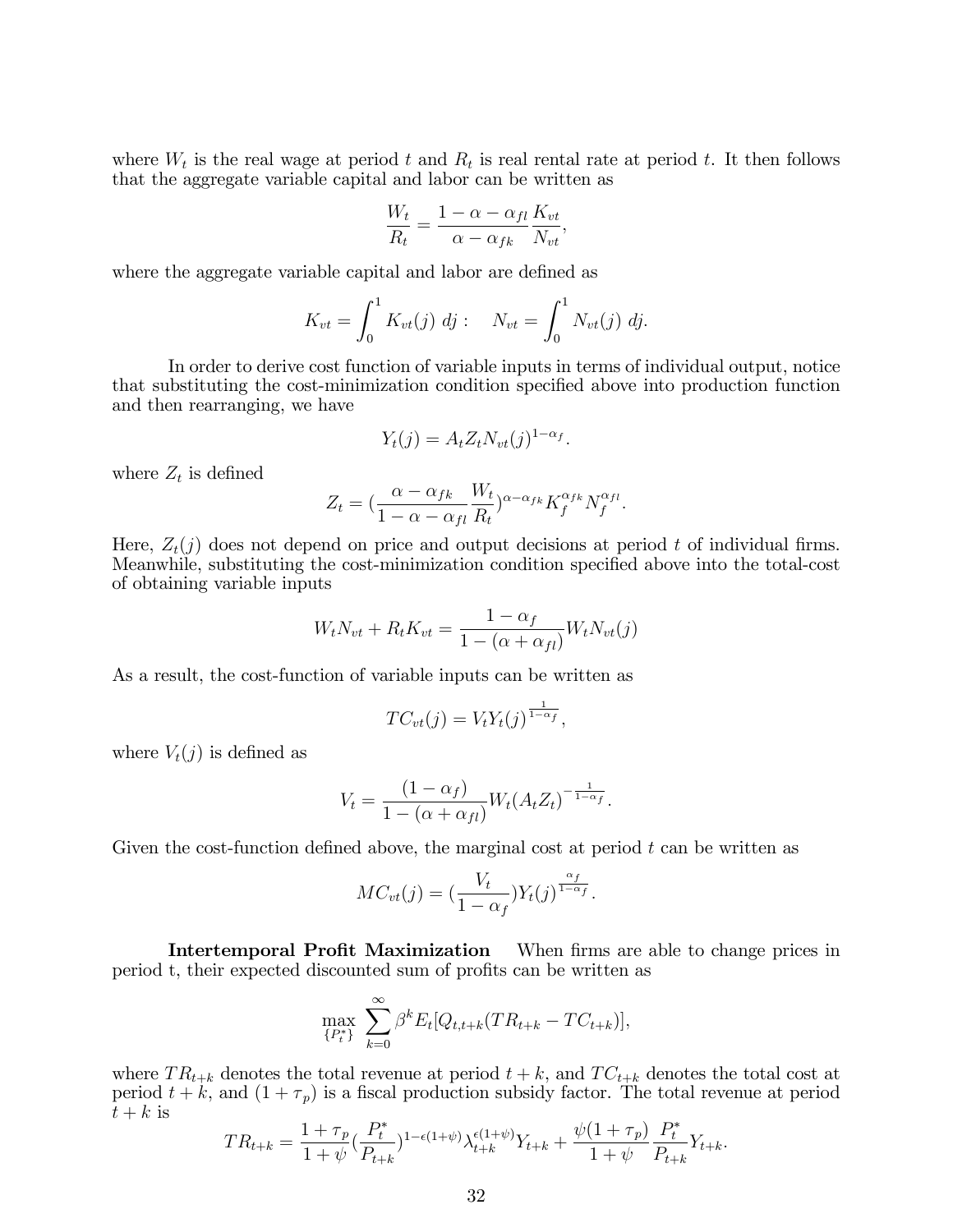The partial differentiations of total revenues and costs can be written as

$$
\frac{\partial TR_{t+k}(j)}{\partial P_t^*} = \left\{ \frac{(1+\tau_p)(1-\epsilon(1+\psi))}{1+\psi} \left( \frac{P_t^*}{P_{t+k}} \right)^{-\epsilon(1+\psi)} \lambda_{t+k}^{\epsilon(1+\psi)} + \frac{\psi(1+\tau_p)}{1+\psi} \right\} \frac{Y_{t+k}}{P_{t+k}},
$$

$$
\frac{\partial TC_{t+k}}{\partial P_t^*} = -\epsilon MC_{t+k}^* \left( \frac{P_t^*}{P_{t+k}} \right)^{-(\epsilon(1+\psi)+1)} \lambda_{t+k}^{\epsilon(1+\psi)} \frac{Y_{t+k}}{P_{t+k}},
$$

where  $MC^*_{t+k}$  is defined as

$$
MC_{t+k}^{*} = \left(\frac{V_{t+k}}{1-\alpha_f}Y_{t+k}^{*^{\frac{\alpha_f}{1-\alpha_f}}}, \ Y_{t+k}^{*} = \frac{1}{1+\psi}\left(\left(\frac{P_t^{*}}{P_{t+k}}\right)^{-\epsilon(1+\psi)}\lambda_{t+k}^{\epsilon(1+\psi)} + \psi\right)Y_{t+k}.\right)
$$
(31)

The profit maximization condition can be written as

$$
-\frac{\epsilon (1+\tau_p)}{\phi} (\tilde{P}_t^*)^{-\epsilon (1+\psi)} Z_{1t} + \frac{\psi (1+\tau_p)}{1+\psi} (\tilde{P}_t^*)^{-(\epsilon (1+\psi)+1)} Z_{2t} + \epsilon Z_{3t} = 0.
$$
 (32)

where  $\widetilde{P}_t^* = \frac{P_t^*}{P_t}$  and  $Z_{1t}$ ,  $Z_{2t}$  and  $Z_{3t}$ , respectively, are written as

$$
Z_{1t} = \sum_{k=0}^{\infty} (\beta \xi)^k E_t [Y_{t+k}^{1-\sigma} (\frac{P_{t+k}}{P_t})^{\epsilon(1+\psi)-1} \lambda_{t+k}^{\epsilon(1+\psi)}], \tag{33}
$$

$$
Z_{2t} = \sum_{k=0}^{\infty} (\beta \xi)^k E_t[Y_{t+k}^{1-\sigma} \left( \frac{P_{t+k}}{P_t} \right)^{\epsilon(1+\psi)} \lambda_{t+k}^{\epsilon(1+\psi)} MC_{t+k}^*],\tag{34}
$$

$$
Z_{3t} = \sum_{k=0}^{\infty} (\beta \xi)^k E_t[Y_{t+k}^{1-\sigma}(\frac{P_t}{P_{t+k}})].
$$
\n(35)

Recursive Representations of Profit Maximization Conditions When  $MC^*_{t+k}$  depends on  $\tilde{P}_t^*$ , we cannot have a closed-form recursive representation of  $Z_{2t}$  unless  $\alpha_f$  takes a set of special values. However, if there are no firm specific inputs, we have the following recursive representation of the first-order conditions.

$$
Z_{1t} = E_t \{ \beta \xi \Pi_{t+1}^{\epsilon(1+\psi)-1} Z_{1t+1} \} + Y_t^{1-\sigma} \lambda_t^{\epsilon(1+\psi)}, \tag{36}
$$

$$
Z_{2t} = E_t \{ \beta \xi \Pi_{t+1}^{\epsilon(1+\psi)} Z_{2t+1} \} + Y_t^{1-\sigma} \lambda_t^{\epsilon(1+\psi)} M C_t, \tag{37}
$$

$$
Z_{3t} = E_t \{ \beta \xi \Pi_{t+1}^{-1} Z_{3t+1} \} + Y_t^{1-\sigma}.
$$
 (38)

Relative Price Distortion Having shown that the production function of an individual firm can be written as  $N_{vt}(j)=(Y_t(j)/(A_t Z_t))^{1/(1-\alpha_f)}$ , a linear aggregation of both sides of this equation leads to

$$
Y_t = \frac{A_t Z_t}{\Delta_t} N_{vt}^{1-\alpha_f},\tag{39}
$$

where  $\Delta_t$  is defined as

$$
\Delta_t = \left(\int_0^1 \left(\frac{Y_t(j)}{Y_t}\right)^{\frac{1}{1-\alpha_f}} dj\right)^{1-\alpha_f}.
$$
\n(40)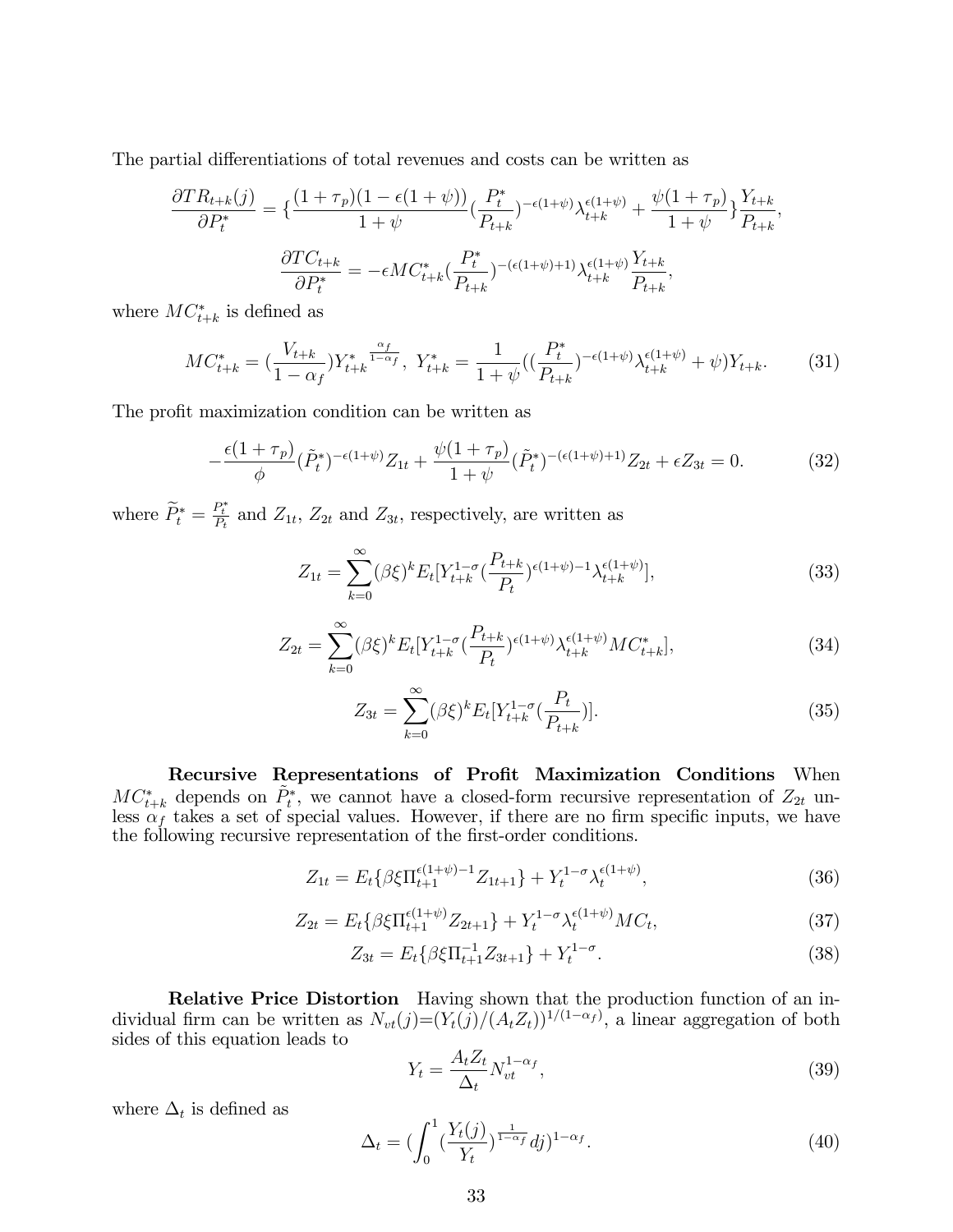While  $\Delta_t$  is a measure of relative price distortion, substituting the demand function of an individual firm into the definition of relative price distortion leads to

$$
\Delta_t = \left( \left( \frac{1}{1+\psi} \right)^{\frac{1}{1-\alpha_f}} \int_0^1 (\lambda_t^{\epsilon(1+\psi)} \tilde{P}_t(j)^{-\epsilon(1+\psi)} + \psi)^{\frac{1}{1-\alpha_f}} dj)^{1-\alpha_f} . \tag{41}
$$

In order to obtain closed-form solution, we set  $\alpha_f = 1/2$ . As a result, we have

$$
\Delta_t^2 = \frac{1}{(1+\psi)^2} (\lambda_t^{2\epsilon(1+\psi)} \int_0^1 \tilde{P}_t(j)^{-2\epsilon(1+\psi)} dj + 2\psi \lambda_t^{\epsilon(1+\psi)} \int_0^1 \tilde{P}_t(j)^{-\epsilon(1+\psi)} dj + \psi^2). \tag{42}
$$

Hence, it is possible to write the aggregate dispersion measure  $\Delta_t$  as the following non-linear combination of different definition of price dispersions,

$$
\Delta_t^2 = \frac{1}{\left(1+\psi\right)^2} \Delta_{2,t}^{\frac{2\epsilon(1+\psi)}{1-\epsilon(1+\psi)}} \widetilde{\Delta}_{1,t} + \frac{2\psi}{\left(1+\psi\right)^2} \Delta_{2,t}^{\frac{\epsilon(1+\psi)}{1-\epsilon(1+\psi)}} \Delta_{1,t} + \frac{\psi^2}{\left(1+\psi\right)^2} \tag{43}
$$

where  $\Delta_{1,t}$  and  $\tilde{\Delta}_{1,t}$  are, respectively, defined as

$$
\Delta_{1,t} = \int_0^1 \tilde{P}_t(j)^{-\epsilon(1+\psi)} dj; \quad \tilde{\Delta}_{1,t} = \int_0^1 \tilde{P}_t(j)^{-2\epsilon(1+\psi)} dj.
$$

Under the Calvo pricing, evolution equations of these measures are given by

$$
\Delta_{1,t} = (1 - \xi)(\tilde{P}_t^*)^{-\epsilon(1+\psi)} + \xi \Pi_t^{\epsilon(1+\psi)} \Delta_{1,t-1}.
$$
\n(44)

$$
\tilde{\Delta}_{1,t} = (1 - \xi)(\tilde{P}_t^*)^{-2\epsilon(1+\psi)} + \xi \Pi_t^{2\epsilon(1+\psi)} \tilde{\Delta}_{1,t-1}.
$$
\n(45)

Aggregate Production Function and Marginal Cost of Production Notice that  $Y_t = (A_t Z_t/\Delta_t) N_{vt}^{1-\alpha_f}$  may not reflect the true effect of the aggregate labor input on the aggregate output because  $Z_t$  depends on the aggregate labor input. It follows from the definition of  $Z_t$  that we have

$$
Z_t = K_f^{\alpha_{fk}} K_v^{\alpha - \alpha_f} N_f^{\alpha_{fl}} N_{vt}^{-(\alpha - \alpha_{fk})}.
$$
\n(46)

As a result, the aggregate production function can be written as

$$
Y_t = B_1 \frac{A_t}{\Delta_t} N_{vt}^{1-\alpha-\alpha_{fl}}, \quad B_1 = K_f^{\alpha_{fk}} K_v^{\alpha-\alpha_f} N_f^{\alpha_{fl}}.
$$
 (47)

In addition, the aggregate unit-cost of production is given by

$$
V_t = \frac{(1 - \alpha_f)B_2}{1 - (\alpha + \alpha_{fl})} W_t A_t^{-\frac{1}{1 - \alpha_f}} N_{vt}^{\frac{\alpha - \alpha_{fk}}{1 - \alpha_f}},
$$
\n(48)

where  $B_2$  is defined as

$$
B_2 = K_f^{-\frac{\alpha_{fk}}{1-\alpha_f}} N_f^{-\frac{\alpha_{fl}}{1-\alpha_f}} K_v^{-\frac{\alpha-\alpha_{fk}}{1-\alpha_f}}.
$$
\n(49)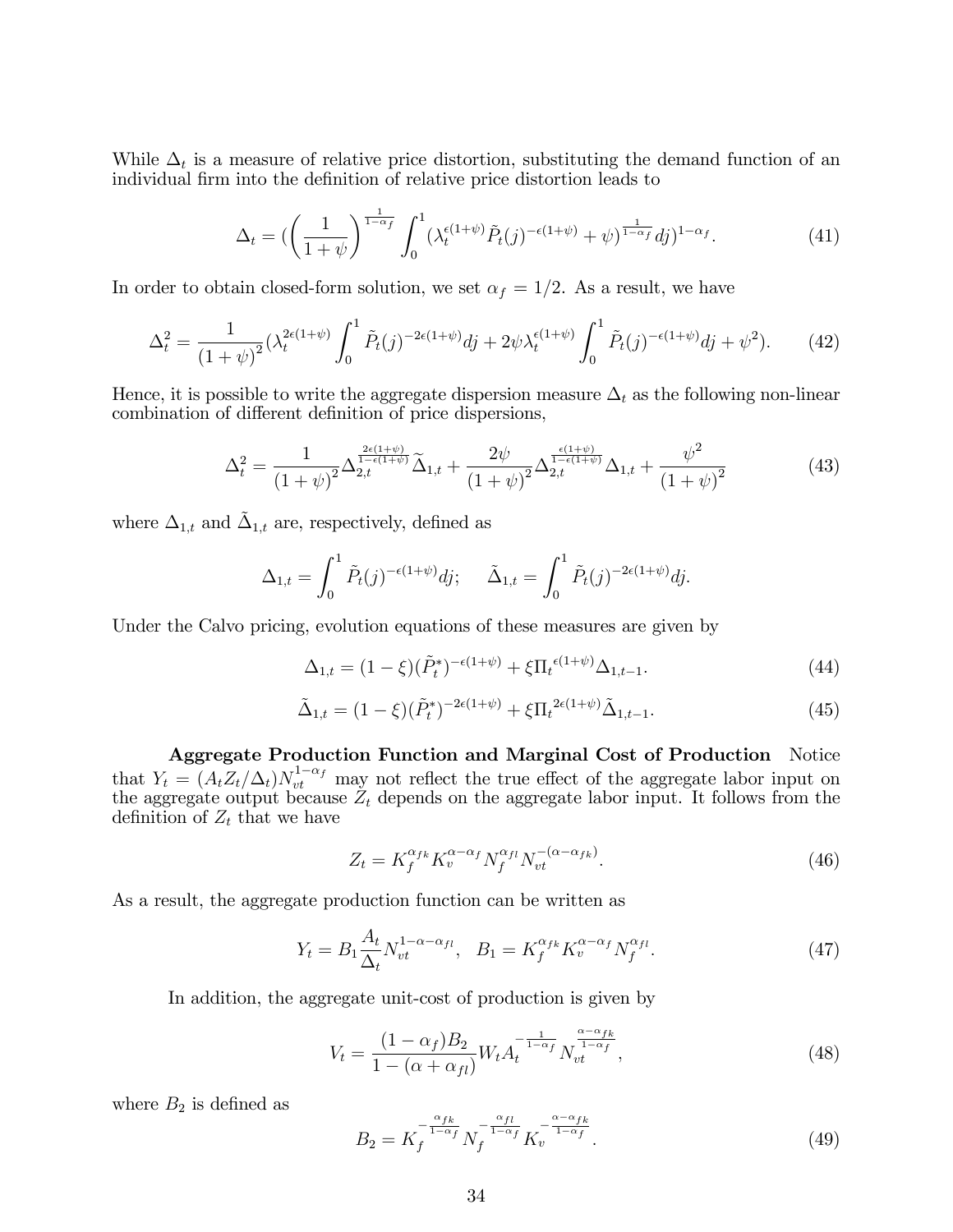Substituting the aggregate production function into the unit cost of production, we have

$$
V_t = B_3 W_t A_t^{-\frac{1}{1 - (\alpha + \alpha_{fl})}} (Y_t \Delta_t)^{\frac{\alpha - \alpha_{fk}}{(1 - \alpha_f)(1 - \alpha - \alpha_{fl})}}, \tag{50}
$$

where  $B_3$  is

$$
B_3 = \frac{(1 - \alpha_f)B_2B_1^{-\frac{\alpha - \alpha_{fk}}{(1 - \alpha - \alpha_{fl})(1 - \alpha_f)}}}{1 - (\alpha + \alpha_{fl})}.
$$

The aggregate real marginal cost is defined as

$$
MC_t = \frac{V_t Y_t^{\frac{\alpha_f}{1 - \alpha_f}}}{1 - \alpha_f}.
$$
\n
$$
(51)
$$

Substituting the unit-cost into the definition of the aggregate marginal cost, we have

$$
MC_t = \frac{B_3}{1 - \alpha_f} W_t A_t^{-\frac{1}{1 - \alpha - \alpha_f}} \Delta_t^{\frac{\alpha - \alpha_{fk}}{(1 - \alpha_f)(1 - \alpha - \alpha_{fl})}} Y_t^{\frac{\alpha - \alpha_{fl}}{1 - \alpha - \alpha_{fl}}}.
$$
(52)

Then,  $MC^*_{t+k}$  is given by

$$
MC_{t+k}^{*} = MC_{t+k}\left\{\frac{1}{1+\psi}\left(\left(\frac{P_t^{*}}{P_{t+k}}\right)^{-\epsilon(1+\psi)}\lambda_{t+k}^{\epsilon(1+\psi)}+\psi\right)\right\}^{\frac{\alpha_{f}}{1-\alpha_{f}}}. \tag{53}
$$

### Steady-State Equilibrium Conditions

**Relative Price Distortion** The definition of the aggregate price level can be written as  $\overline{1}$ 

$$
\tilde{P}^* = \left\{ \frac{1}{1+\psi} \left( \frac{1-\xi}{1-\xi \Pi^{\epsilon(1+\psi)-1}} \right)^{\frac{1}{1-\epsilon(1+\psi)}} + \frac{\psi}{1+\psi} \left( \frac{1-\xi}{1-\xi \Pi} \right) \right\}^{-1} \tag{54}
$$

When  $\alpha_f = 1/2$ , the relative price distortion is given by

$$
\Delta = \left(\frac{1}{\left(1+\psi\right)^2} \Delta_2^{\frac{2\epsilon(1+\psi)}{1-\epsilon(1+\psi)}} \widetilde{\Delta}_1 + \frac{2\psi}{\left(1+\psi\right)^2} \Delta_2^{\frac{\epsilon(1+\psi)}{1-\epsilon(1+\psi)}} \Delta_1 + \frac{\psi^2}{\left(1+\psi\right)^2} \right)^{1/2} \tag{55}
$$

where  $\Delta_1$ ,  $\tilde{\Delta}_1$ , and  $\Delta_2$  are, respectively, given by

$$
\Delta_1 = \frac{1 - \xi}{1 - \xi \Pi^{\epsilon(1+\psi)}} (\tilde{P}^*)^{-\epsilon(1+\psi)},\tag{56}
$$

$$
\tilde{\Delta}_1 = \frac{1 - \xi}{1 - \xi \Pi^{2\epsilon(1+\psi)}} (\tilde{P}^*)^{-2\epsilon(1+\psi)}.
$$
\n(57)

$$
\Delta_2 = \frac{1 - \xi}{1 - \xi \Pi^{\epsilon (1 + \psi) - 1}} (\tilde{P}^*)^{1 - \epsilon (1 + \psi)}
$$
(58)

The steady-state relationship between inflation and relative price distortion can be obtained by combining these relations.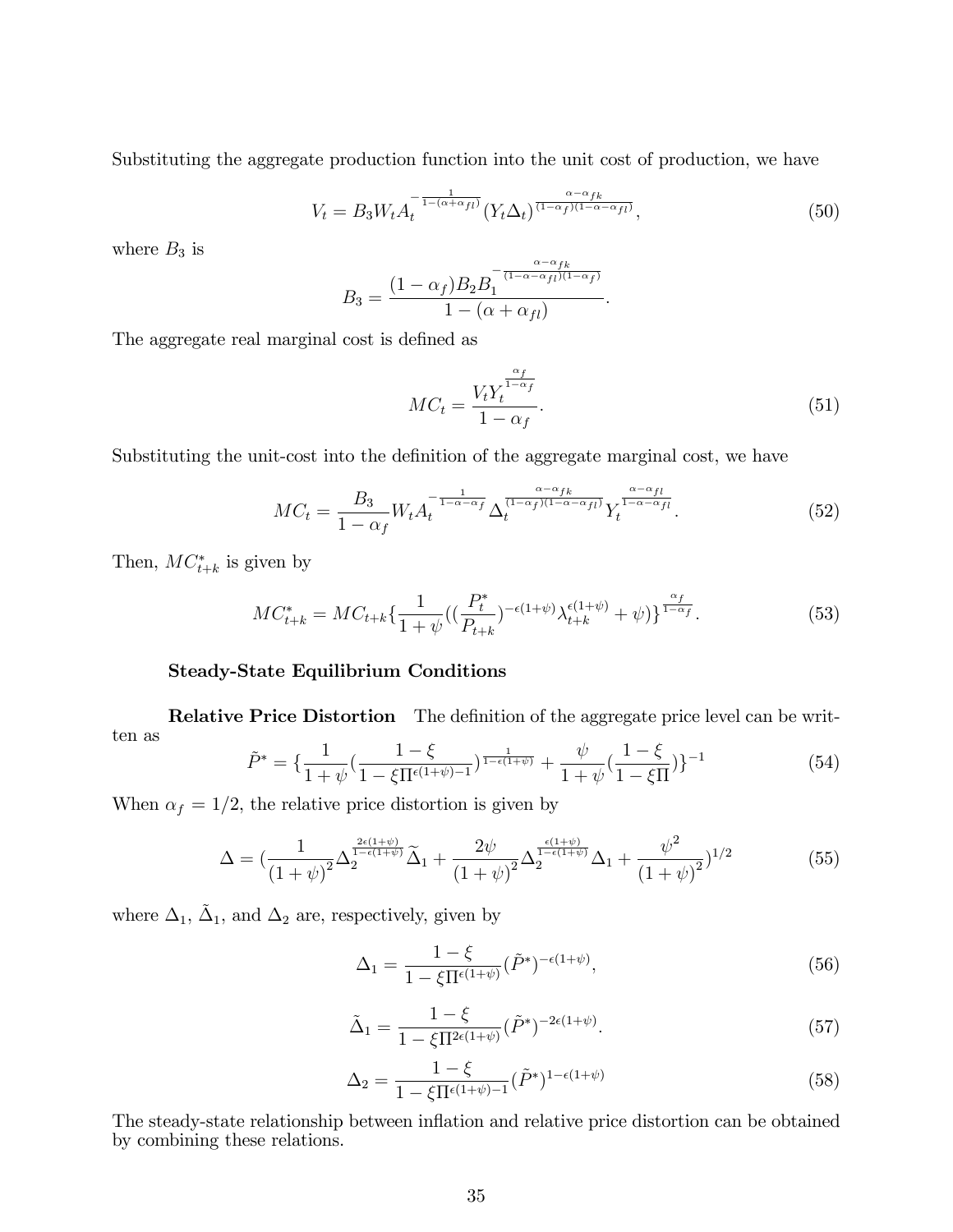**Profit Maximization** We continue to assume that  $\alpha_f = 1/2$ . We can use the profit maximization condition for firms to compute the relationship between marginal cost and inflation. The profit maximization condition at the steady state equilibrium can be written as

$$
-\frac{\epsilon (1+\tau_p)}{\phi}(\tilde{P}^*)^{-\epsilon (1+\psi)}Z_1 + \frac{\psi(1+\tau_p)}{1+\psi}(\tilde{P}^*)^{-(\epsilon (1+\psi)+1)}Z_2 + \epsilon Z_3 = 0,
$$
\n(59)

where  $Z_1$ ,  $Z_2$  and  $Z_3$  are defined as

$$
Z_1 = \frac{Y^{1-\sigma} \lambda^{\epsilon(1+\psi)}}{1 - (\alpha \xi) \Pi^{\epsilon(1+\psi)-1}},
$$
  

$$
Z_2 = \frac{M C Y^{1-\sigma} \lambda^{\epsilon(1+\psi)}}{1 + \psi} \left( \frac{\lambda^{\epsilon(1+\psi)}}{1 - (\alpha \xi) \Pi^{2\epsilon(1+\psi)}} + \frac{1}{1 - (\alpha \xi) \Pi^{\epsilon(1+\psi)}} \right),
$$
  

$$
Z_3 = \frac{Y^{1-\sigma} \lambda^{\epsilon(1+\psi)}}{1 - (\alpha \xi) \Pi}.
$$

Specifically,  $MC$  can be obtained by solving the following equation:

$$
\frac{\epsilon \tilde{P}^*(1 - (\alpha \xi) \Pi^{\epsilon(1+\psi)})}{\phi(1 - (\alpha \xi) \Pi^{\epsilon(1+\psi)-1})} = \frac{\psi MC}{(1+\psi)^2} (\frac{\lambda^{\epsilon(1+\psi)}(1 - (\alpha \xi) \Pi^{\epsilon(1+\psi)})}{1 - (\alpha \xi) \Pi^{2\epsilon(1+\psi)}} + 1) + \frac{\epsilon (\tilde{P}^*)^{\epsilon(1+\psi)+1} (1 - (\alpha \xi) \Pi^{\epsilon(1+\psi)})}{(1+\tau_p)(1 - (\alpha \xi) \Pi)}.
$$
\n(60)

#### Second-Order Approximations to Utility Function

Quasi-Kinked Demand Function (Dotes and Kingís (2005) Aggregator) In this section, we do not assume that households are farmers and yeomen. Instead, households are trading labor services in factors markets. Given market transactions of labor services, we derive a quadratic loss function from utility functions of households by combining utility function with aggregate production function. Since we use the assumption that households are homogenous, it is important to relate relative price distortion to inflation so as to include inflation term in the derived quadratic loss function.

Relative Price Distortion We describe how relative price distortion evolves over time under the aggregator of Dotesy and King (2005). First, relative price distortion is expressed in terms of two price distortions as follows:

$$
\Delta_t = \frac{1}{1+\psi} \Delta_{2t}^{\frac{\epsilon(1+\psi)}{1-\epsilon(1+\psi)}} \Delta_{1t} + \frac{\psi}{1+\psi}.\tag{61}
$$

In particular,  $\Delta_{2t}$  is a non-linear function of the Lagrange multiplier for the consumer's cost-minimization to produce composite goods, which is defined as

$$
\Delta_{2t} = \int_0^1 \tilde{P}_t(i)^{1-\epsilon(1+\psi)} di,\tag{62}
$$

where  $p_t(i)$  is the relative price at period t of firm i. In addition,  $\Delta_{1t}$  is an average of a non-linear function of individual relative prices, which is defined as

$$
\Delta_{1t} = \int_0^1 \tilde{P}_t(i)^{-\epsilon(1+\psi)} di.
$$
\n(63)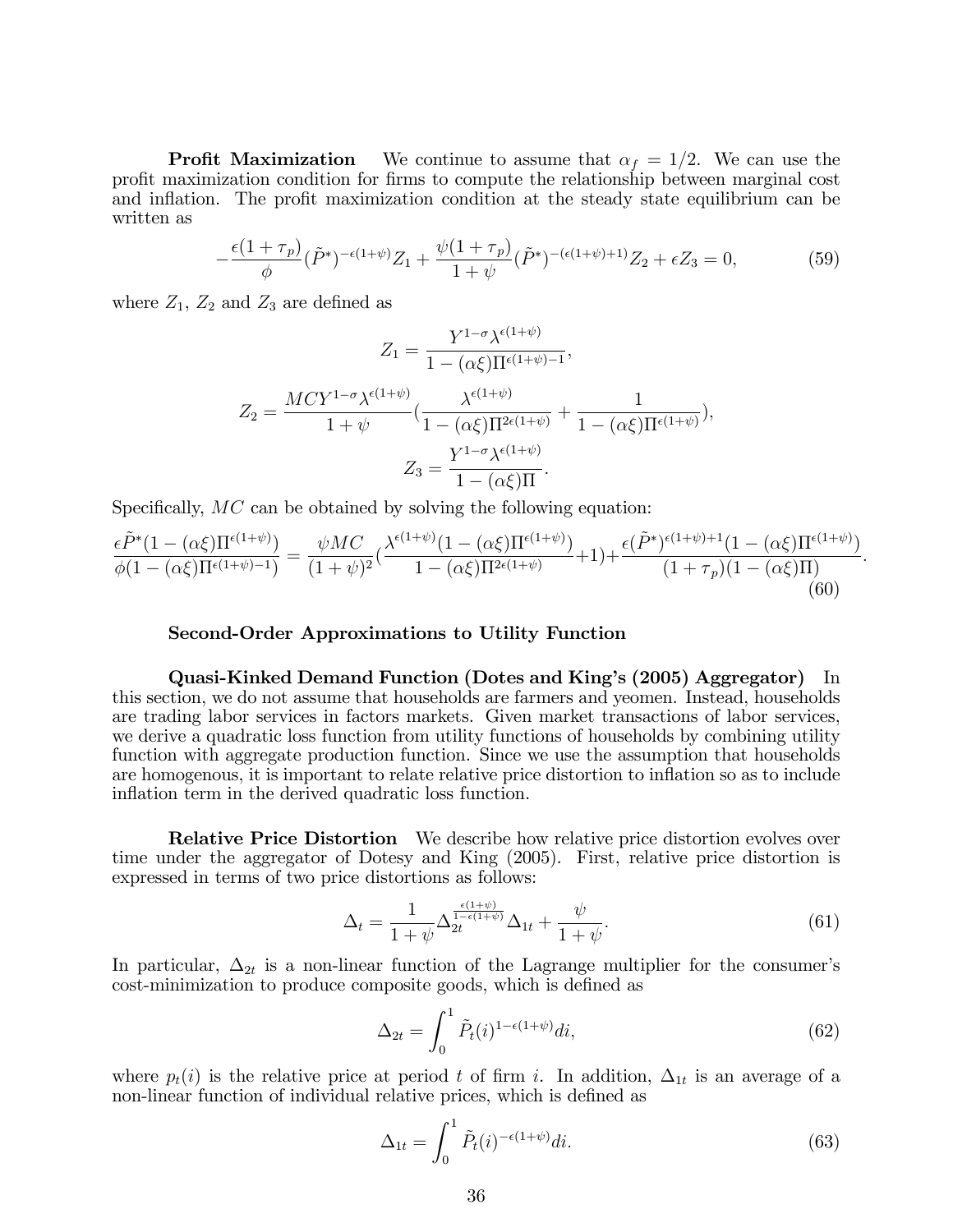It is clear for their definitions that  $\Delta_{1t}$  and  $\Delta_{2t}$  can be interpreted as measures of relative price dispersions.<sup>18</sup>

Furthermore, applying the Calvo pricing rule to each measure of relative price dispersion leads to the following law of motion for each measure of relative price dispersion:

$$
\Delta_{1t} = (1 - \xi)(\tilde{P}_t^*)^{-\epsilon(1 + \psi)} + \xi \Pi_t^{\epsilon(1 + \psi)} \Delta_{1t - 1},
$$
\n(64)

$$
\Delta_{2t} = (1 - \xi)(\tilde{P}_t^*)^{1 - \epsilon(1 + \psi)} + \xi \Pi_t^{\epsilon(1 + \psi) - 1} \Delta_{2t - 1},\tag{65}
$$

where  $\tilde{P}_t^*$  is the relative price of a new contract price at period t. We also have the following measure of relative price dispersion:

$$
\Delta_{3t} = (1 - \xi)\tilde{P}_t^* + \xi \Pi_t^{-1} \Delta_{3t-1},\tag{66}
$$

where  $\Delta_{3t}$  is defined as

$$
\Delta_{3t} = \int_0^1 \tilde{P}_t(i)di.
$$
\n(67)

Second-Order Approximation to Measures of Relative Price Distortion Solving equation (66) for  $p_t^*$  and then substituting the resulting equation into equations  $(64)$  and  $(65)$  respectively, we can relate inflation to measures of relative price dispersion as follows:

$$
\Delta_{1t} = (1 - \xi) \left( \frac{\Delta_{3t} - \xi \Pi_t^{-1} \Delta_{3t-1}}{1 - \xi} \right)^{-\epsilon (1 + \psi)} + \xi \Pi_t^{\epsilon (1 + \psi)} \Delta_{1t-1},\tag{68}
$$

$$
\Delta_{2t} = (1 - \xi) \left( \frac{\Delta_{3t} - \xi \Pi_t^{-1} \Delta_{3t-1}}{1 - \xi} \right)^{1 - \epsilon (1 + \psi)} + \xi \Pi_t^{\epsilon (1 + \psi) - 1} \Delta_{2t-1}.
$$
\n(69)

We apply second-order approximation to each measure of relative price dispersion around the deterministic steady state with zero inflation rate. In doing so, we define a set of new variables as follows:

$$
\delta_{1t} = \log \Delta_{1t}, \ \delta_{2t} = \log \Delta_{2t}, \ \pi_t = \log \Pi_t. \tag{70}
$$

As results of second-order approximation to  $\Delta_{1t}$  and  $\Delta_{2t}$ , we have

$$
\delta_{1t} = -\epsilon (1+\psi)\delta_{3t} + \epsilon (1+\psi)\xi \delta_{3t-1} + \xi \delta_{1t-1} + \frac{\psi_1}{2}\pi_t^2. \tag{71}
$$

$$
\delta_{2t} = -(\epsilon(1+\psi) - 1)\delta_{3t} + (\epsilon(1+\psi) - 1)\xi\delta_{3t-1} + \xi\delta_{2t-1} + \frac{\psi_2}{2}\pi_t^2. \tag{72}
$$

where  $\psi_1$  and  $\psi_2$  are defined as

$$
\psi_1 = \xi \epsilon (1 + \psi) \left( \frac{\epsilon (1 + \psi) + 1}{1 - \xi} + \epsilon (1 + \psi) - 3 \right), \ \psi_2 = \xi \left( \epsilon (1 + \psi) - 1 \right) \left( \frac{\epsilon (1 + \psi)}{1 - \xi} + \epsilon (1 + \psi) - 4 \right). \tag{73}
$$

It also follows from (61) that log-deviation of relative price distortion can be expressed in terms of two measures of relative price dispersion:

$$
\delta_t = -\frac{\epsilon}{\epsilon(1+\psi)-1}\delta_{2t} + \frac{1}{1+\psi}\delta_{1t}.\tag{74}
$$

<sup>&</sup>lt;sup>18</sup>It is noteworthy that the aggregator of Dixit and Stiglitz (1977) leads to  $\Delta_t = \Delta_{1t}$  and  $\Delta_{2t} = 1$ , while  $\psi = 0$  corresponds to the case of Dixit and Stiglitz (1977).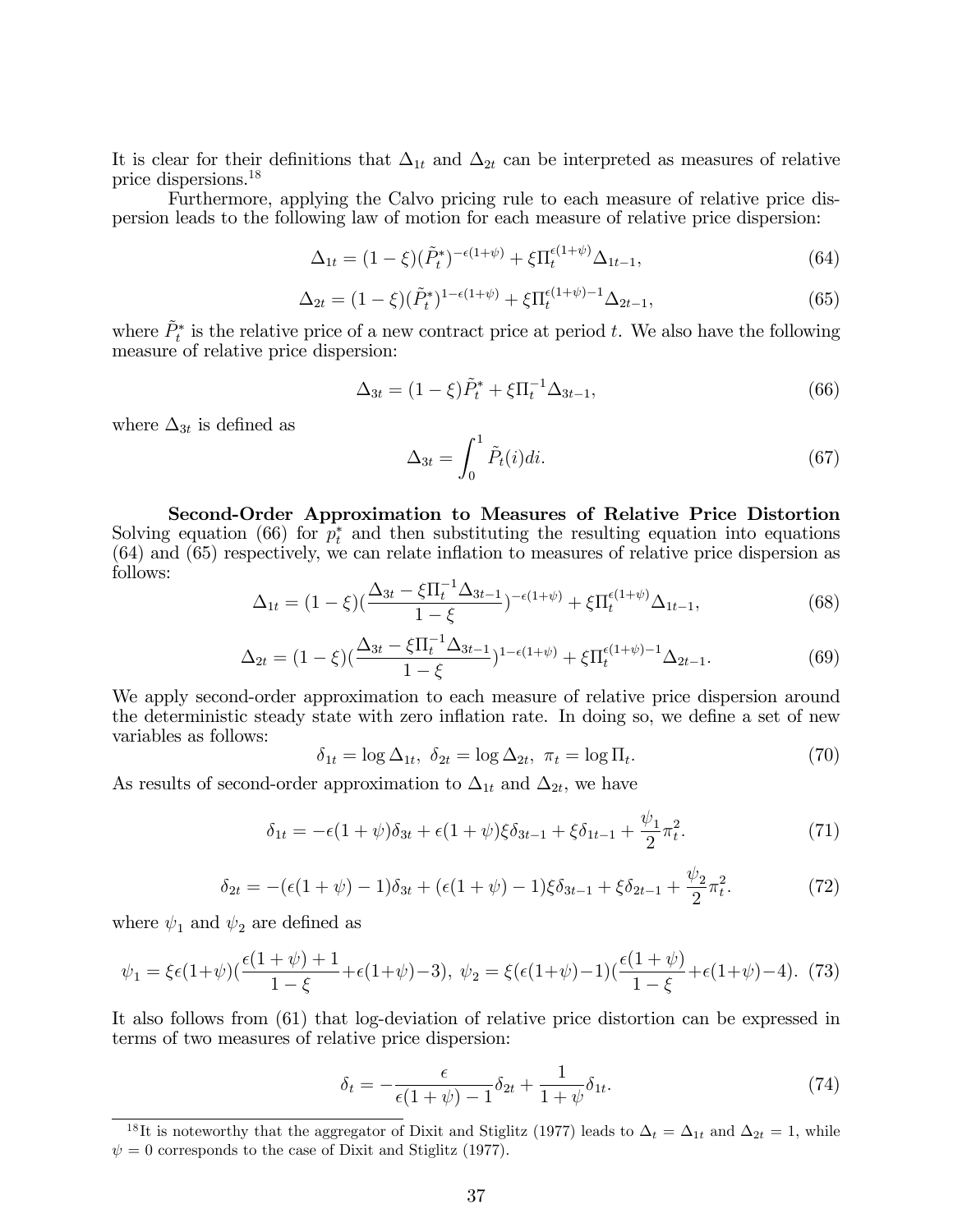Substituting (71) and (72) into (74), we can obtain an approximated law of motion for relative price distortion of the form:

$$
\delta_t = \xi \delta_{t-1} + \frac{\xi \epsilon}{2(1-\xi)} \pi_t^2.
$$
\n(75)

Since  $\psi = 0$  leads to the case of Dixit and Stiglitz (1977), it follows from (75) that the effect of the aggregator of Dotes and King (2005) on the approximated law of motion for relative price distortion is summarized in the coefficient of inflation term.

**Elasticity of Quasi-Kinked Demand** The demand curve facing firm i at period t can be written as

$$
\widetilde{Y}_t(i) = \frac{1}{1+\psi} \left( \left( \frac{\lambda_t}{\widetilde{P}_t(i)} \right)^{\epsilon(1+\psi)} + \psi \right),\tag{76}
$$

where  $\widetilde{Y}_t(j) = \frac{Y_t(j)}{Y_t}$  is the relative demand at period t of firm i and  $\lambda_t$  is the Lagrange multiplier of each consumer's cost-minimization problem to choose differentiated goods. We can see that the elasticity of demand is affected by the amount of relative demand. The steady state markup is given by

$$
\mu = \frac{\epsilon}{\epsilon - 1}.\tag{77}
$$

It is noteworthy that since kinked demand curve requires a negative value of  $\psi$ , parameter  $\epsilon(1+\psi)$  can be negative for a certain range of negative values for  $\psi$  if we impose a restriction of  $\xi > 1$ . Given the calibration of kinked demand curve discussed above, the second-order approximation of relative price distortion can be rewritten  $as<sup>19</sup>$ 

$$
\delta_t = \xi \delta_{t-1} + \frac{\xi \epsilon}{2(1-\xi)} \pi_t^2. \tag{78}
$$

Deriving Quadratic Loss Function (Non-Distorted Deterministic Steady **State)** The utility function for consumption can be written as

$$
\frac{C_t^{1-\sigma} - 1}{1 - \sigma} = \frac{(C_t^*)^{1-\sigma} X_t^{1-\sigma} - 1}{1 - \sigma},\tag{79}
$$

where  $C_t^*$  denotes the first-best level of consumption at period t and  $X_t$  is the ratio of the current-period level of output to its first-best level. In the following, I focus on secondorder Taylor expansions around the steady state with constant prices, in which there is no distortion so that  $C = C^*$ . The second-order Taylor expansion to the utility function for consumption is given by

$$
\frac{C_t^{1-\sigma}}{1-\sigma} = \frac{C^{1-\sigma}}{1-\sigma} + C^{1-\sigma}[(X_t - 1) - \sigma \frac{(X_t - 1)^2}{2}] + O(||\zeta||^3),\tag{80}
$$

<sup>&</sup>lt;sup>19</sup>We now compare our specification of relative price distortion (78) with that of Woodford (2003, p 399 proposition 6.6). Specifically, the dispersion measure of Woodford is defined as cross-section variance of logarithms of relative prices. Because of this difference,  $\xi$  does not show up in the law of motion for the dispersion measure used in Woodford. However, it is possible to obtain the same form of loss function as in Woodford (2003) if we maintain the same order of approximation especially in terms of relative price distortion. Hence, it is worthwhile to mention the approximation order of the price-dispersion measure used in Woodford (2003). Specifically, the order of approximation in Woodford is  $O(||\delta_{t-1}^{\frac{1}{2}}, \varphi, \tilde{\zeta}||^3)$ . For this reason, we maintain the same order of approximation used in Woodford (2003) in terms of relative price distortion, though our definition differs from that of Woodford.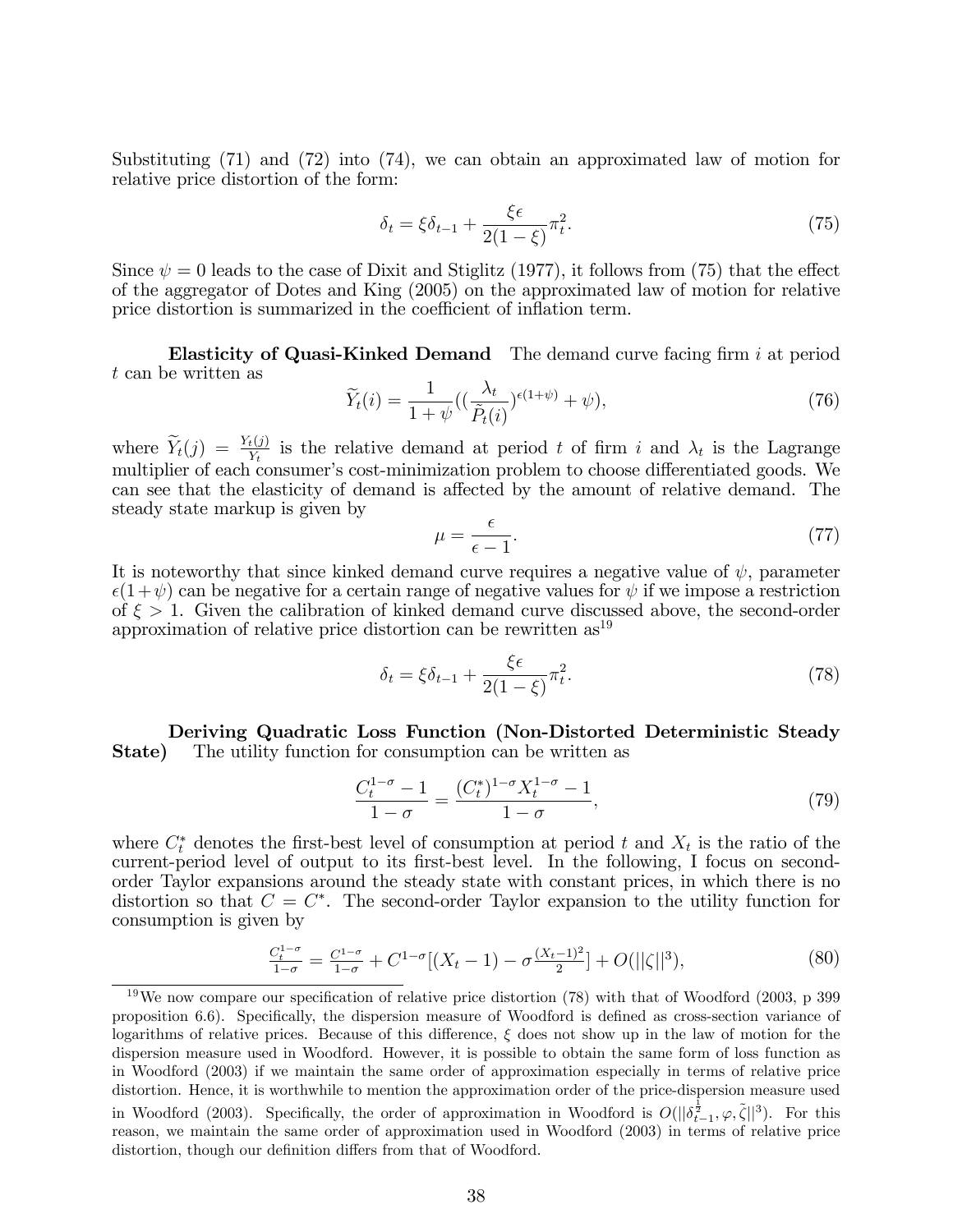where  $||\zeta||$  is a bound on the amplitude of exogenous shocks and  $O(||\zeta||^3)$  denotes the order of approximation residual.

Following Woodford (2003), it is possible to express the second-order approximation to  $X_t$  in terms of its logarithmic deviation from steady state value as follows:

$$
X_t - 1 = x_t + \frac{1}{2}x_t^2 + O(||\zeta||^3),\tag{81}
$$

where output gap, denoted by  $x_t$  (= log  $X_t$ ), is defined as logarithmic deviations of  $X_t$ from their steady state value. Substituting (81) into (80) and then rearranging, a quadratic approximation can be written as

$$
\frac{C_t^{1-\sigma}}{1-\sigma} = \frac{C^{1-\sigma}}{1-\sigma} + C^{1-\sigma}(x_t + \frac{(1-\sigma)x_t^2}{2}) + t.i.p. + O(||\zeta||^3),\tag{82}
$$

where  $t.i.p.$  collects terms that are independent of monetary policy. Besides, a second-order Taylor expansion to the utility function of labor can be written as a second-order Taylor expansion to the utility function of labor can be written as

$$
\frac{\left(\frac{\Delta_t Y_t}{A_t}\right)^{1+\chi}}{1+\chi} = \frac{N^{1+\chi}}{1+\chi} + N^{1+\chi}[(X_t - 1) + (\Delta_t - 1) + \frac{\chi(X_t - 1)^2}{2}] + O(||\zeta||^3). \tag{83}
$$

Similarly, substituting (81) into (83) and then rearranging yields

$$
\frac{N_t^{\chi}}{1+\chi} = \frac{N^{1+\chi}}{1+\chi} + N^{1+\chi}[x_t + \frac{1+\chi}{2}x_t^2 + \delta_t] + t.i.p. + O(||\delta^{\frac{1}{2}}, \zeta||^3),\tag{84}
$$

where the order of approximation residual is  $O(||\delta^{\frac{1}{2}}, \zeta||^3)$ .

We now discuss the role of distorting labor income tax or employment subsidy in deriving a quadratic loss function. Note that the marginal rate of substitution between consumption and labor at the steady state is given by

$$
C^{1-\sigma} = N^{1+\varphi}.\tag{85}
$$

Subtracting  $(84)$  from  $(82)$  and then setting the equality of  $(85)$  in the resulting equation, we can obtain a quadratic approximation to the instantaneous utility function of the representative household:

$$
u_t = u^o - v[\delta_t + (\sigma + \chi)\frac{x_t^2}{2}] + t.i.p. + O(||\delta^{\frac{1}{2}}, \zeta||^3),
$$
\n(86)

where  $v = C^{1-\sigma}$ ,  $u_t$  is the instantaneous utility level at period t, and  $u^{\sigma}$  is the steady-state instantaneous welfare level.

Next, I turn to the approximation of the measure of relative price distortion. A second-order Taylor expansion is

$$
\delta_t = \xi \delta_{t-1} + \frac{\xi \epsilon}{2(1-\xi)} \pi_t^2 + O(||\delta^{\frac{1}{2}}, \zeta||^3). \tag{87}
$$

Integrating forward from an initial value of  $\delta_{-1}$  yields

$$
\delta_t = \xi^{t+1} \delta_{-1} + \left(\frac{\xi \epsilon}{2(1-\xi)}\right) \sum_{k=0}^t \xi^{t-k} \pi_k^2 + O(||\delta, \zeta||^3). \tag{88}
$$